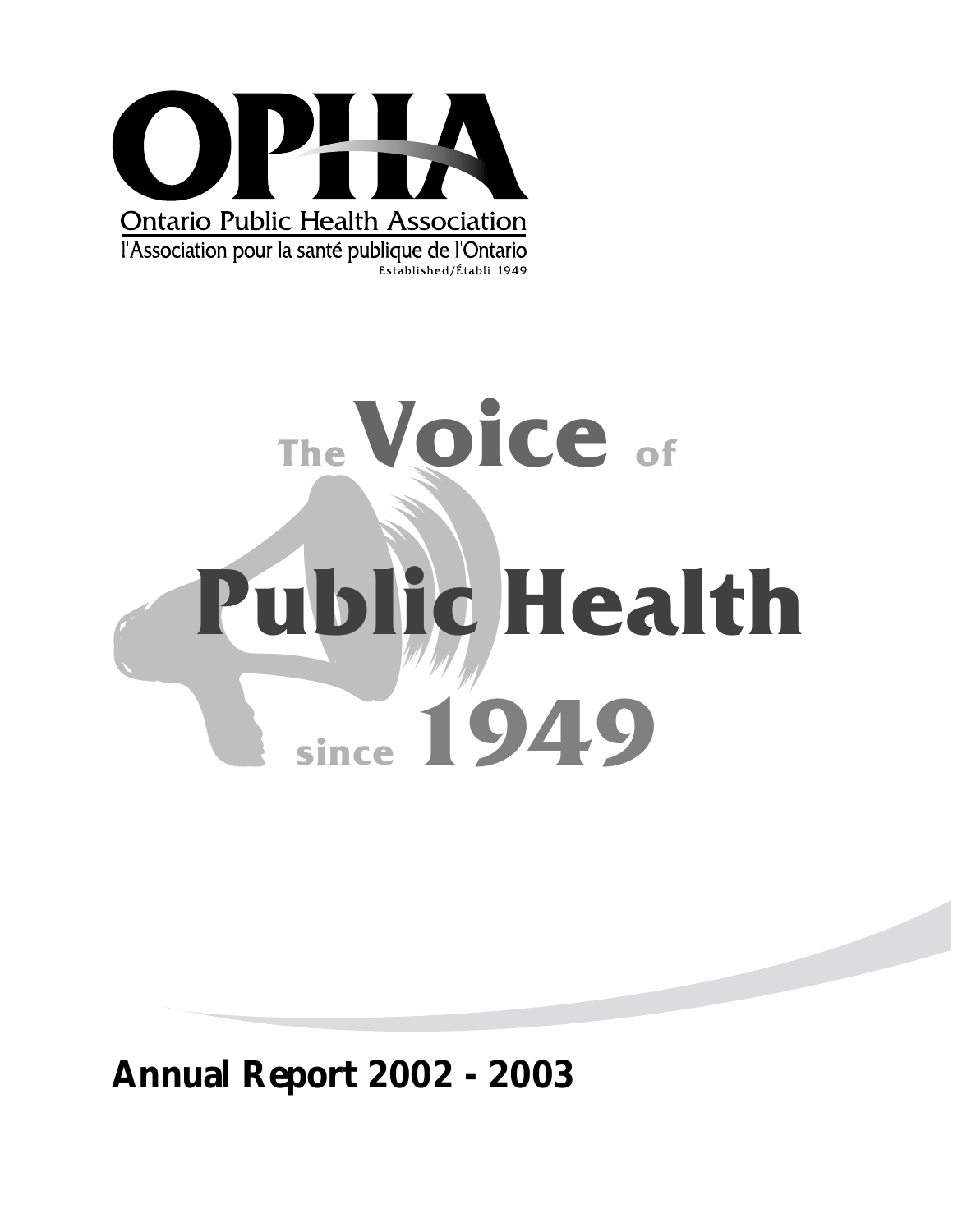## **Table of Contents**

|                                                                                   | 3 |
|-----------------------------------------------------------------------------------|---|
|                                                                                   | 4 |
|                                                                                   | 6 |
|                                                                                   | 7 |
|                                                                                   | 8 |
|                                                                                   | 8 |
|                                                                                   | 8 |
|                                                                                   |   |
|                                                                                   |   |
|                                                                                   |   |
|                                                                                   |   |
|                                                                                   |   |
|                                                                                   |   |
|                                                                                   |   |
|                                                                                   |   |
|                                                                                   |   |
|                                                                                   |   |
|                                                                                   |   |
|                                                                                   |   |
|                                                                                   |   |
| Towards a Public Health Approach to Reducing Child Poverty                        |   |
|                                                                                   |   |
|                                                                                   |   |
| Ontario Regulation 586/99: Amendments to the Ontario Food Premises Regulations 22 |   |
| Improving the Access to and Quality of Public Health Services for                 |   |
|                                                                                   |   |
| A Systemic Approach to Community Food Security: A Role for Public Health  23      |   |
| Ethical Research and Evidence-Based Practice for Lesbians and Gay Men   24        |   |
|                                                                                   |   |
|                                                                                   |   |
|                                                                                   |   |
|                                                                                   |   |
|                                                                                   |   |
|                                                                                   |   |
| Provincial Partners for Seniors and Veterans: Falls Prevention Campaign   32      |   |
|                                                                                   |   |
|                                                                                   |   |
|                                                                                   |   |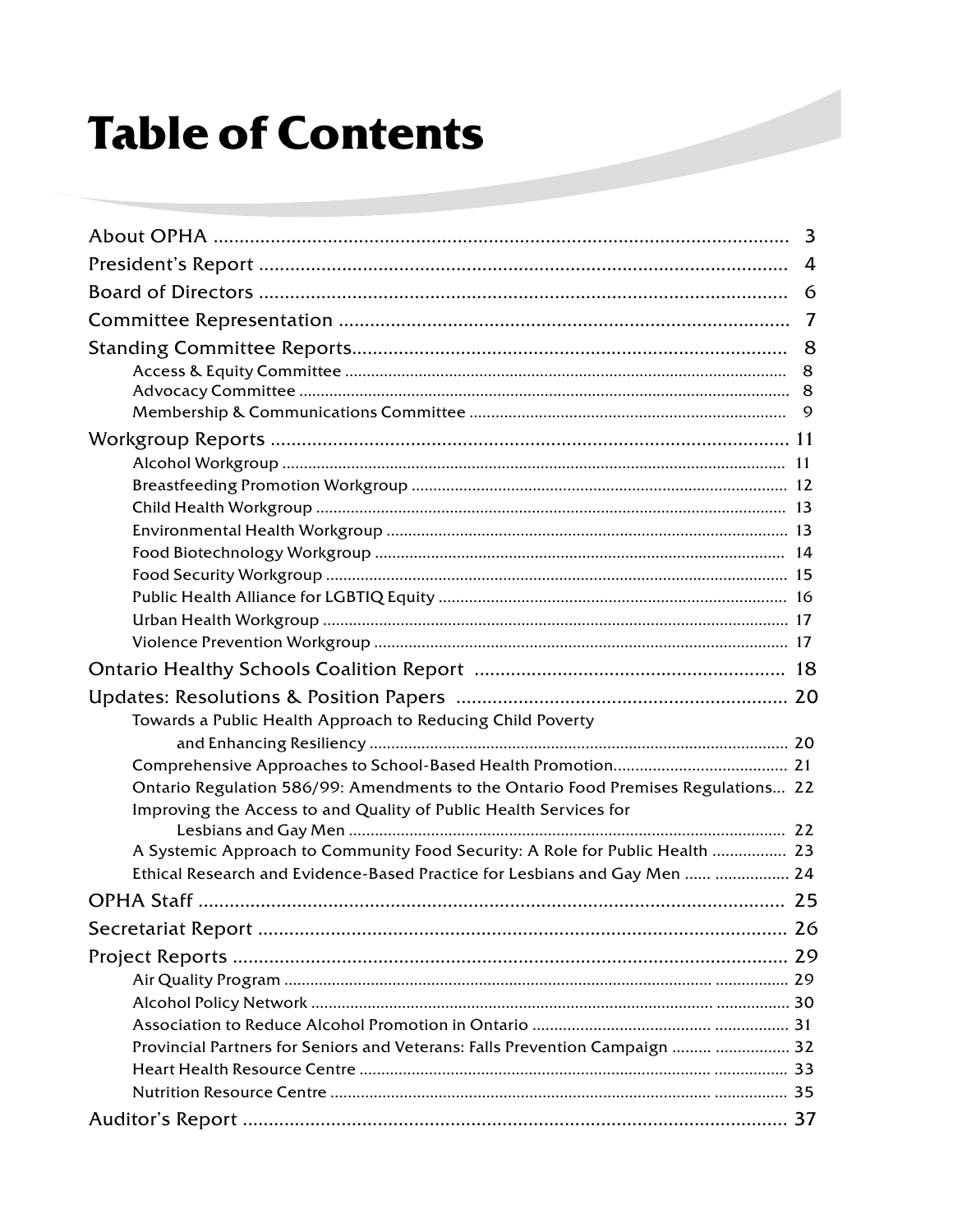## **About OPHA**

### *OPHA - The Voice of Public Health Since 1949*

Founded in 1949, the Ontario Public Health Association (OPHA) is a voluntary, charitable association. OPHA is an organization of individuals and Constituent Associations from various sectors and disciplines that have an interest in improving the health of the people of Ontario.

### **Mission Statement**

The mission of the OPHA is to provide leadership on issues affecting the public's health and to strengthen the impact of people who are active in public and community health throughout Ontario.

Our mission is achieved by providing education opportunities and up-to-date information in community and public health, access to local, provincial and multi-disciplinary community health networks, mechanisms to seek and discuss issues and views of members, issue identification and advocacy with a province-wide perspective, and expertise and consultation in public and community health.

### **Vision**

The Ontario Public Health Association will be a dynamic and innovative force, enhancing and reshaping public health.

The following broad elements make up this vision statement:

- A strong association leading public health reform in Ontario
- Well resourced, with increased policy analysis capacity
- Strong links with other health organizations
- Increased advocacy
- Highly respected, opinions regularly sought out

### **OPHA Values**

OPHA seeks to:

- Be an independent voice for public health
- Encourage a broad concept of health
- Promote equity, social justice, inclusivity and diversity
- Foster active and mutually rewarding partnerships
- Promote volunteerism and value volunteer contributions
- Facilitate recognition of public health as an integral part of a publicly funded Canadian health system
- Be responsible and accountable in the conduct of its organizational affairs and conduct itself with integrity in accordance with ethical and professional standards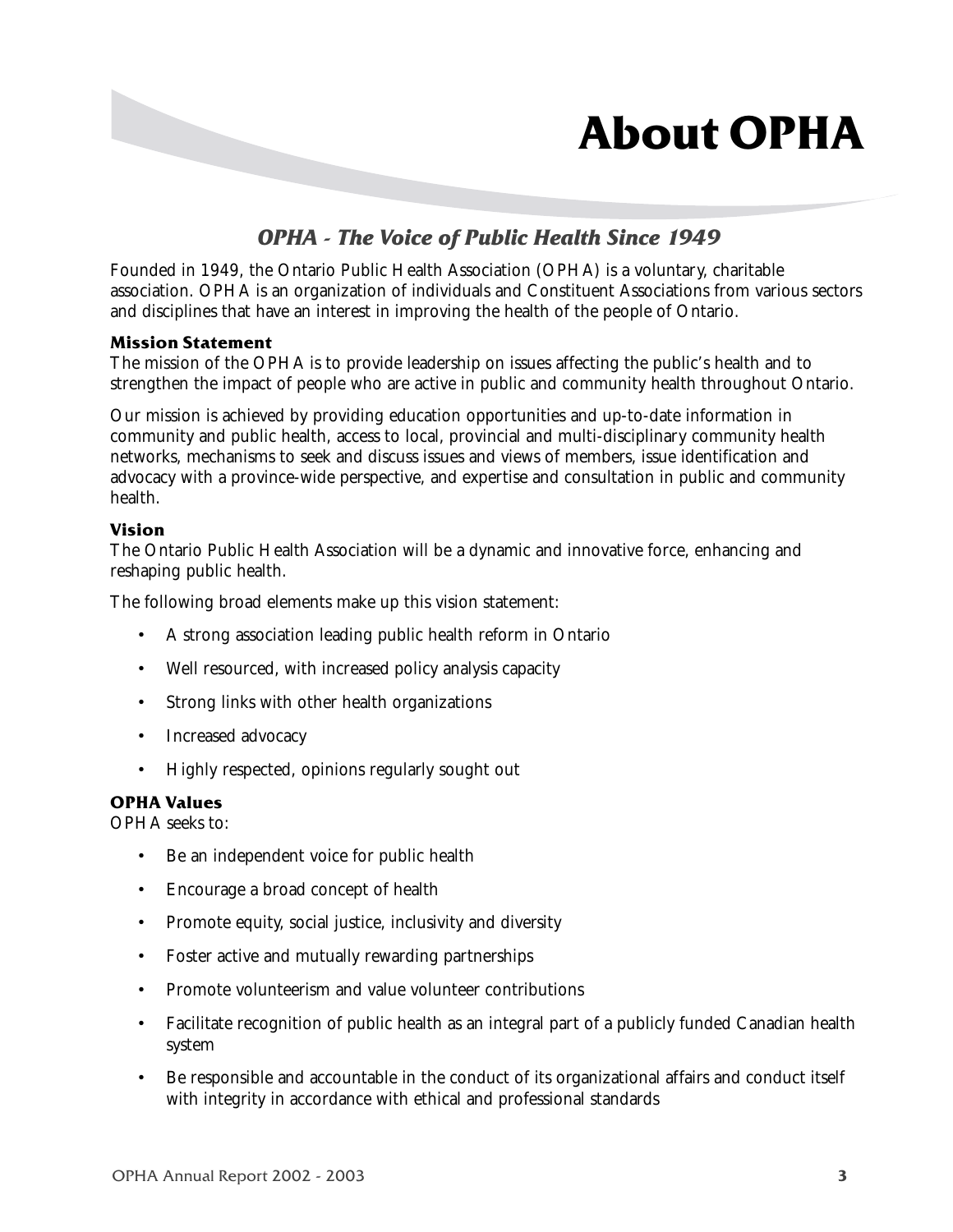## **President's Report**



*The mission of the Ontario Public Health Association (OPHA) is to provide leadership on issues affecting the public's health and to strengthen the impact of people who are active in public and community health.*

In looking back at this year, I would like to highlight three important areas of achievement that OPHA made this past year. The first is the establishment of a new Strategic Plan for OPHA that includes a new mission statement (see above), a statement of vision and values, a set

of strategic directions and a four-year implementation plan. You will note that the board of directors has added to the mission statement: "provide leadership on issues affecting the public's health." This revised mission is a key statement that will guide our association and its work for the next few years.

Several of the strategic directions will aid in the achievement of this new element in the Mission. One that I would like to highlight is: "enhance the association's capacity for policy analysis and action." OPHA, despite its excellent track record on advocacy, often misses the opportunity to speak out on emerging public health issues. Position papers and resolutions, once approved at the AGM, can be used as the position of OPHA for specific topics. In addition the workgroups are able to speak out on issues specific to them. However, mechanisms to deal with other important emerging issues did not exist. After analyzing this situation, OPHA has formally changed the terms of reference for its Advocacy Committee – now the Advocacy and Public Relations Committee. One of the new responsibilities of this committee is to develop an advocacy plan and mechanisms to respond to important public health issues. So the next time we have a SARS like outbreak or face a Walkerton like situation, OPHA will be able to respond. We anticipate that our ability to respond quickly will also enable use to fulfil one of our other strategic directions: "Raise awareness, change public attitudes and actions which support public health issues"

The second area of achievement is our work through partnerships with other associations. I'd like to highlight two associations that we have strengthened ties with, the Canadian Public Health Association (CPHA) and the Association of Local Public Health Agencies (alPHa). The Provincial/Territorial Branch Associations (PTBA's) of CPHA have been working together with CPHA to strengthen the national/provincial working relationship. Recently, the provinces/territories have actively influenced the key messages made by CPHA through the *Coalition for Public Health in the 21<sup>st</sup> Century* and have made key recommendations on how to build public health capacity to the Ministers of Health in preparation for their meeting in Halifax this September. In addition, the PTBA's have been successful at gaining CPHA's commitment to a strategic planning process to begin this December, a process modelled upon the one undertaken by OPHA.

OPHA and alPHa have met several times this past year to examine mechanisms by which the two organizations can work more closely. One of the first joint projects will be a joint public health conference in 2005. alPHa is also informing its members about and is soliciting alPHa participation in OPHA workgroups. It is anticipated that joint advocacy will be enhanced.

The third area of achievement has been the work of our workgroups. In addition to all the activities outlined in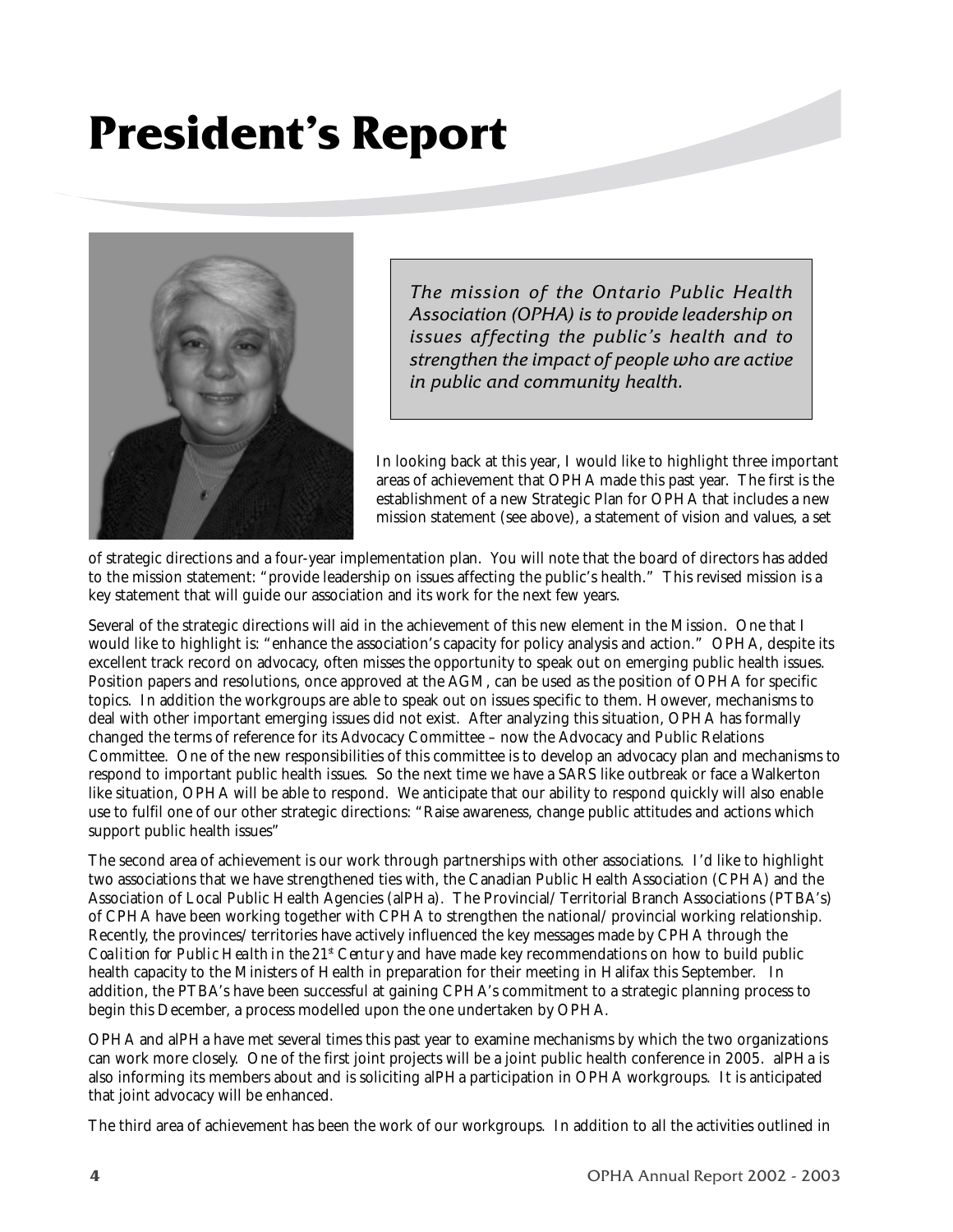the enclosed report, many of the position papers and resolutions are the result of OPHA workgroups. We should all applaud the excellent results of those that volunteer their time to move public health forward and strengthen the impact of people who are active in public and community health.

 It has been an exciting year at OPHA. This will be evident as you read about the many activities and achievements made by OPHA committees, workgroups, secretariat and projects. I also want to highlight the excellent staff we have at OPHA. The Executive Director's report details the fine work that they have been doing this past year.

I have been delighted to participate in OPHA and its activities as its president over the past two year. I hope that I have left the organization in good standing to provide leadership in public health over the next decade and beyond.

Sincerely,

Conris LUCTERA

Connie L. Uetrecht President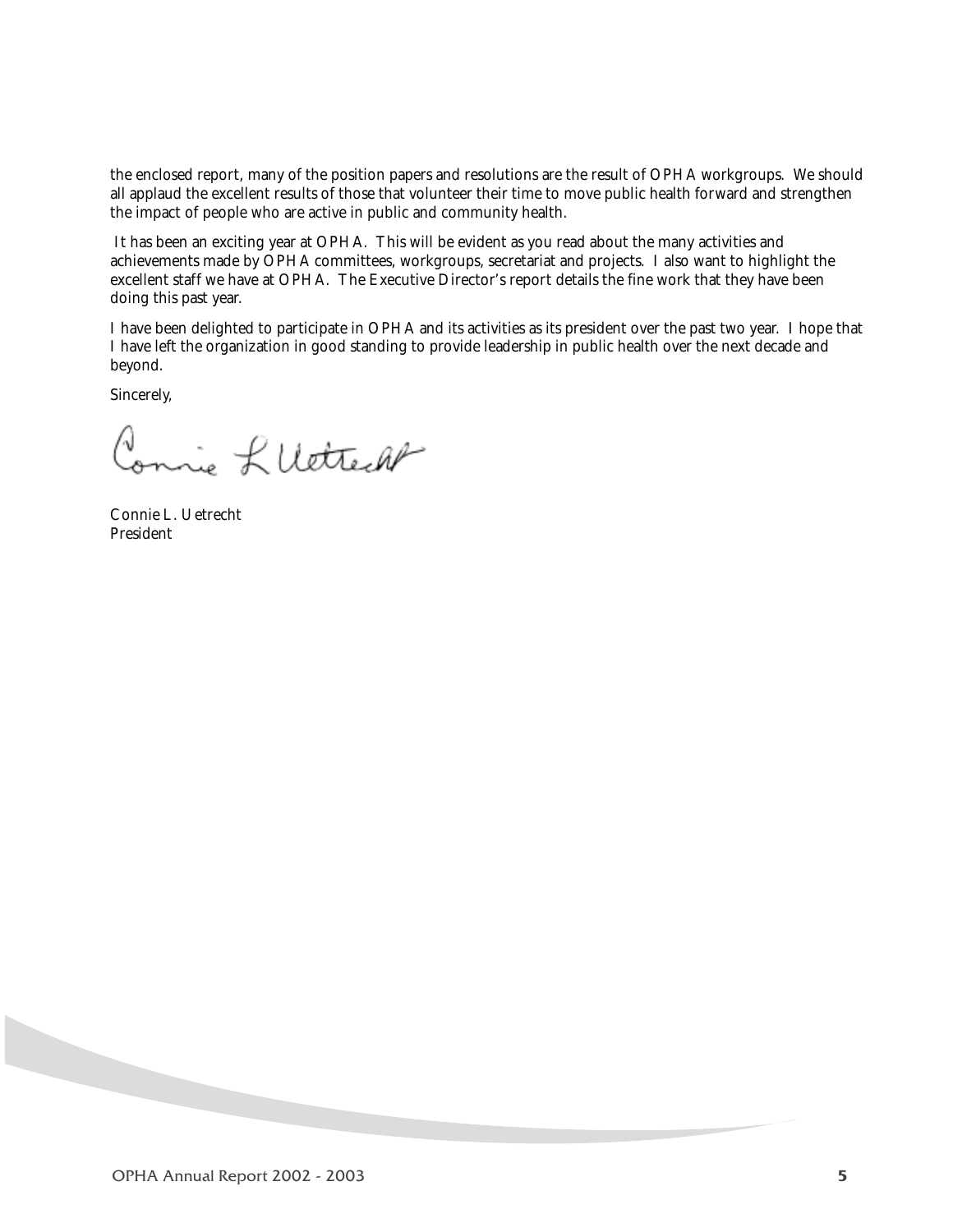## **Board of Directors**

### **Officers**

Connie Uetrecht, *President* Peter Wiebe, *Vice-President*

### **Ex-Officio**

Jack Lee, Executive Director Brian MacKay, *Association of Local Public Health Agencies* Eliseo Martell, *Past-President*

### **Members-at-Large**

Diane Bewick Julie Hill Ian Johnson Sandra Laclé Peggy Schultz Cindy Scythes

### **Standing Committee Chairs**

Garry Aslanyan, *Advocacy Committee* Sarah Hunter, *Membership & Communications Committee* Elba Martell, *Access & Equity Committee*

Baldev Mutta, *Access & Equity Committee*

### **Constituent Society Representatives**

David Bain, *Association of Ontario Health Centres*

Charlene Beynon, *Public Health Research, Education and Development (PHRED) Programs*

Paul Callanan, *Association of Supervisors of Public Health Inspectors of Ontario*

Nancy Day, *Association of Public Health Epidemiologists in Ontario*

Ena DePeuter, *Health Promotion Ontario: public health*

Tino Serapiglia, *Canadian Institute of Public Health Inspectors, Ontario Branch*

Ruth Schofield, *Community Health Nurses Initiatives Group (RNAO)*

Brenda Stahl-Quinlan, *Ontario Association of Public Health Dentistry*

Carol Timmings, *ANDSOOHA - Public Health Nursing Management*

Nancy Wai, *Ontario Society of Nutrition Professionals in Public Health*



*From left to right Back row:* Jack Lee, Connie Uetrecht, Paul Callanan, Nolly Baksh-Singh, Nancy Wai, Sallie Hunter *Middle row:* Sophie Bart, Ruth Schofield, Sandra Laclé, Ena DePeuter, Julie Hill *Front row:* Tino Serapiglia, Brian MacKay, Cindy Scythes, Nancy Day, Carol Timmings, Peggy Schultz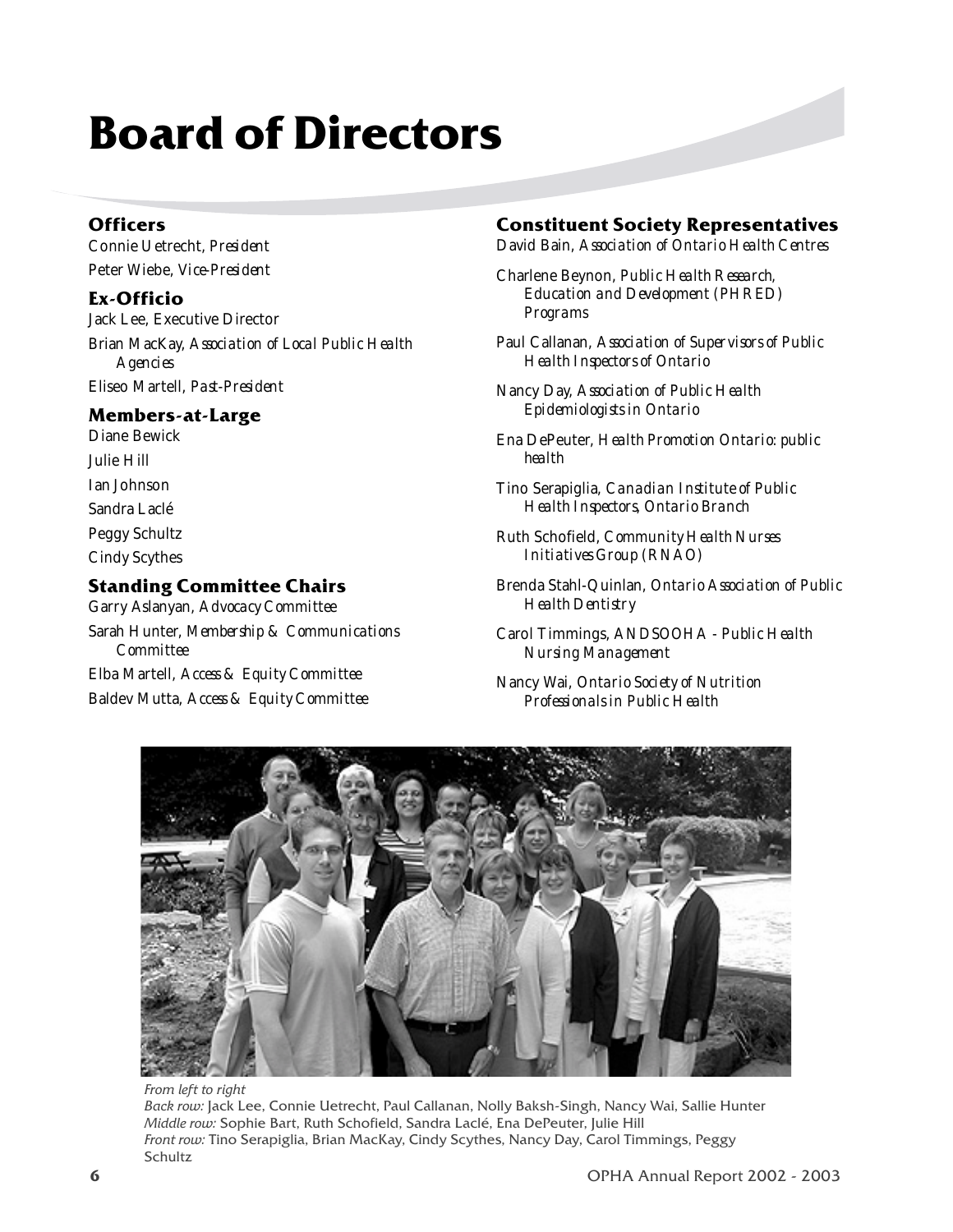## **Committee Representation**

### **Internal Committees**

| <b>Committee</b><br><b>Executive</b>                                            | Chairperson(s)<br>Connie Uetrecht                  | <b>Members</b><br>Garry Aslanyan, Sallie Hunter, Jack Lee,<br>Elba Martell, Eliseo Martell, Peggy Schultz,<br>Tino Serapiglia, Connie Uetrecht, Peter Wiebe |  |  |
|---------------------------------------------------------------------------------|----------------------------------------------------|-------------------------------------------------------------------------------------------------------------------------------------------------------------|--|--|
| <b>Finance</b>                                                                  | Connie Uetrecht                                    | Jack Lee, Connie Uetrecht, Peter Wiebe,<br>Arieh Waldman                                                                                                    |  |  |
| <b>Nominations</b>                                                              | Connie Uetrecht                                    | Eliseo Martell, Connie Uetrecht                                                                                                                             |  |  |
| <b>Access &amp; Equity</b>                                                      | Elba Martell<br>Dev Mutta                          | Elaine Hampson, Elba Martell, Dev Mutta,<br>Irene Wu, Fanny Zegerra                                                                                         |  |  |
| <b>Advocacy</b>                                                                 | Garry Aslanyan                                     | Garry Aslanyan, Sophie Bart, Diane Bewick,<br>Julie Hill, Ian Johnson, Sandra Laclé,<br>Cindy Scythes, Peggy Schultz                                        |  |  |
| Membership &<br><b>Communications</b>                                           | Sallie Hunter                                      | Lisa Ashley, Sophie Bart, Sallie Hunter,<br>Jack Lee, Winston Miller, Peter Wiebe                                                                           |  |  |
| <b>External Committees</b>                                                      |                                                    |                                                                                                                                                             |  |  |
| Campaign 2000                                                                   |                                                    | Jack Lee, Jeanette MacDonald                                                                                                                                |  |  |
| <b>CPHA</b>                                                                     |                                                    | Connie Uetrecht                                                                                                                                             |  |  |
| <b>Community Health Day</b>                                                     |                                                    | Sandra Laclé, Jack Lee, Sophie Bart                                                                                                                         |  |  |
| <b>Ontario Healthy Communities</b>                                              |                                                    | Maria Herrera                                                                                                                                               |  |  |
| <b>Mandatory Program Steering Committee</b>                                     |                                                    | Jack Lee, Connie Uetrecht, Peter Wiebe                                                                                                                      |  |  |
|                                                                                 | <b>Mandatory Program Measurement Workgroup</b>     | Sandra Laclé                                                                                                                                                |  |  |
| <b>Centre for Health Promotion</b>                                              |                                                    | Maria Herrera, Connie Uetrecht                                                                                                                              |  |  |
| alPHa                                                                           |                                                    | Peter Wiebe                                                                                                                                                 |  |  |
| <b>Canadian Biotechnology Advisory Council</b>                                  |                                                    | Ellen Desjardins                                                                                                                                            |  |  |
| <b>Children In Need Of Treatment</b>                                            |                                                    | Bill Ryding, Peter Wiebe                                                                                                                                    |  |  |
| <b>Ontario Tobacco Strategy</b>                                                 |                                                    | <b>Jack Lee</b>                                                                                                                                             |  |  |
| <b>Ontario Strategy for Cancer Care</b>                                         |                                                    | Connie Uetrecht                                                                                                                                             |  |  |
| <b>Nutrition Resource Group</b>                                                 |                                                    | <b>Cindy Scythes</b>                                                                                                                                        |  |  |
|                                                                                 | <b>Ontario Chronic Disease Prevention Alliance</b> | <b>Jack Lee</b>                                                                                                                                             |  |  |
| <b>City of Toronto Leadership Committee on</b><br><b>Physical Activity</b>      |                                                    | Jack Lee                                                                                                                                                    |  |  |
| <b>Advisory Committee - OPHEA's</b><br><b>Active Healthy Schools Project</b>    |                                                    | Jack Lee                                                                                                                                                    |  |  |
| <b>Children's Partnership for Children's</b><br><b>Health &amp; Environment</b> |                                                    | Jack Lee, Susanne Burkhardt                                                                                                                                 |  |  |
| <b>Advisory Council Cancer 2020</b>                                             |                                                    | Jack Lee                                                                                                                                                    |  |  |
| <b>Ontario Injury Prevention Conference</b><br><b>Steering Committee</b>        |                                                    | <b>Jack Lee</b>                                                                                                                                             |  |  |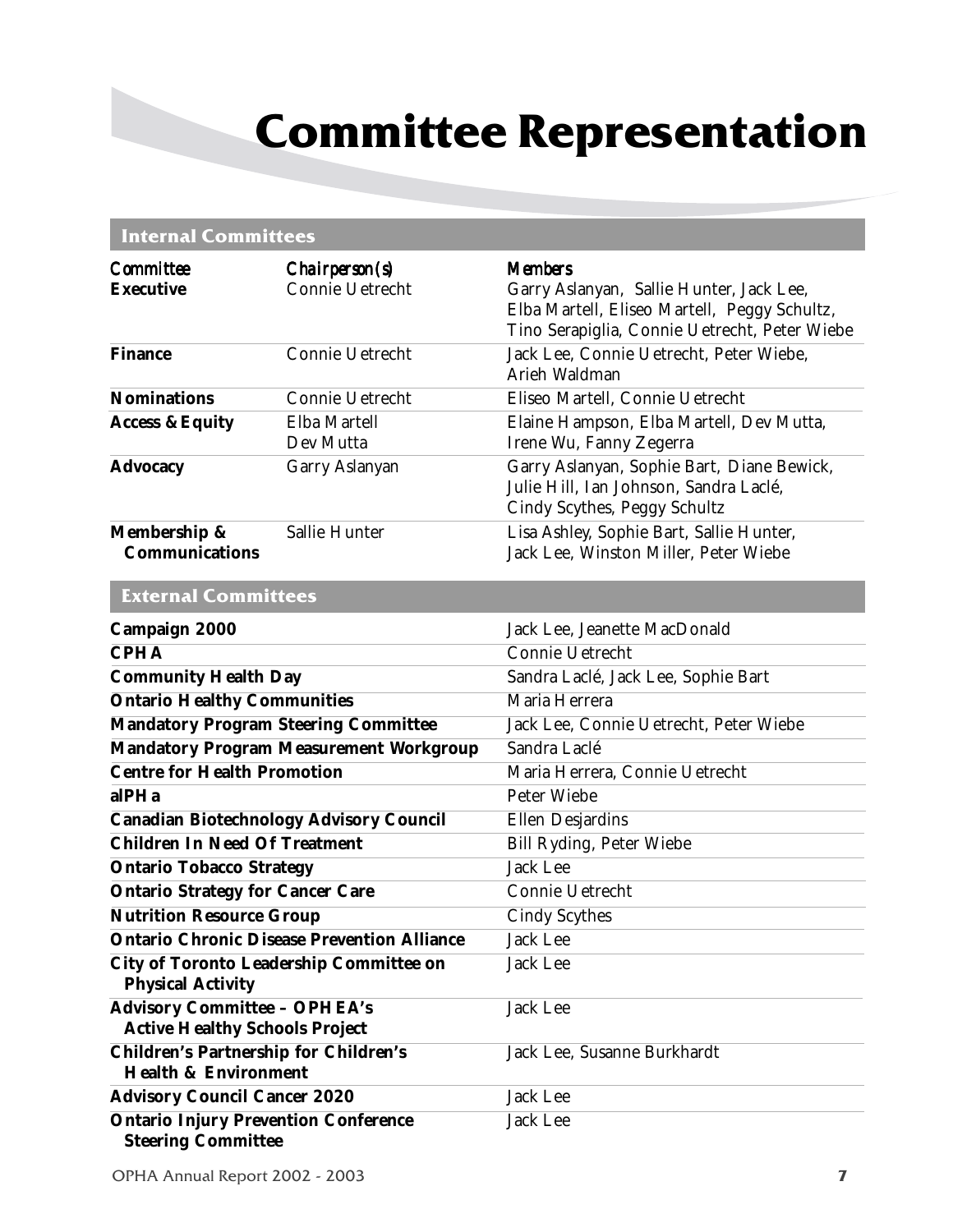## **Standing Committee Reports**

### **Access & Equity**

The OPHA Access and Equity Committee's goals for this year focus on increasing the membership of the committee, developing consensus on how to support the needs of OPHA members on issues related to Access and Equity, and advocating for the revision of the "equal access" standard of the Ontario's Mandatory Health Programs and Service Guidelines of the Ministry of Health and Long Term Care.

*Standing Committees provide a basis for applying the principles and values of OPHA across the whole organization. The Chairs of each Committee sit on the Board of Directors. Each Chair is nominated by the Membership and is elected for a 1-year term.*

With the addition of four new members to the committee, we are looking now to implement a work plan that responds to the Access and Equity Policy of the Association as well as the needs of the members.

We would like to thank OPHA staff, Board members, and all OPHA members for your ongoing commitment and support to access and equity.

*Respectfully submitted*,

Elba Martell and Baldev Mutta Co-Chairs, Access & Equity Committee

### **Advocacy**

Another busy year for the Advocacy Committee of the OPHA! The Committee continued to support OPHA's Board and its membership in advocating for a wide range of public health issues in Ontario.

### **Members of the Committee**

The Committee members are: Dianne Bewick, Ian Johnson, Peggy Schultz, Cindy Scythes, Julie Hill, Sandra Laclé and Sophie Bart.

Mary Chipman and Sari Simkins completed their terms on the OPHA Board of Directors and the Committee. We would like to thank Mary and Sari for their dedicated work on the Board.

### **Policy Development**

Position papers and resolutions were a large part of the policy development work of the Committee last year. At the 2002 Annual General Meeting (AGM) the membership adopted two motions from the floor on the development of national and provincial urban health strategies and on international law in support and encouragement of peaceful solutions to conflicts.

Also, a resolution on ethical research and evidence-based practice for lesbians and gay men and a position paper on the role of public health in systemic approaches to community food security were adopted. Short reports on each resolution and position paper are included separately in this Annual Report. The follow-up activities were implemented in response to the resolutions and the position paper, including:

- Lobbying government officials;
- Preparing briefs and resource documents;
- Conducting educational workshops;
- Forming and/or empowering issue-specific workgroups

A record number of position papers and resolutions have been submitted this year for consideration at the 2003 AGM. A total of seven position papers and five resolutions were received. Last time OPHA has seen such a big number of policy statements presented to the members was in 1988! This increased interest means that OPHA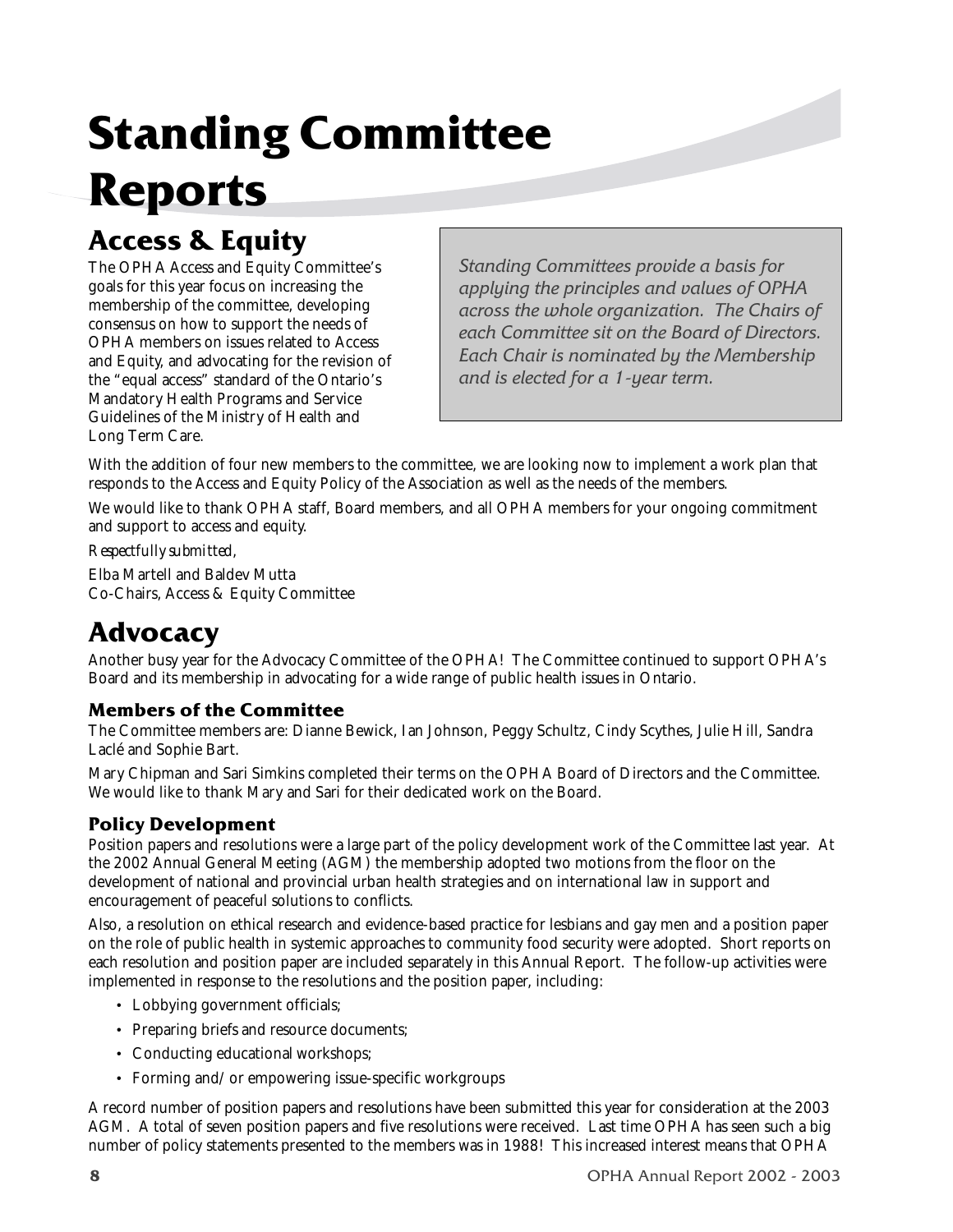continues to act as a vehicle for public and community health professionals to speak out and be heard on issues that affect our province.

### **Public Health Voter's Guide**

In anticipation of the provincial and the municipal elections in Ontario this year, the Committee updated its Public Health Voter's Guide. OPHA has heard comments from politicians and community and public health workers that public health is invisible. This became more apparent this year after the SARS outbreak. The Committee hopes that the Voter's Guide will help to increase awareness around public health at the time of elections. The Voter's Guide provides OPHA members with useful links to Web sites, tips for meeting with candidates, a sample letter to candidates, and information and a sample letter on writing letters to the editor, and key messages to candidates.

### **Presenting the Successes of the Committee**

As reported last year, the Committee finished reviewing all position papers and resolutions passed by the OPHA since 1988. At the 2000 AGM, OPHA members suggested the need for such evaluation/review and the Committee responded by completing the first stage of developing a process for updating and evaluating existing resolutions and position papers by the 2001 AGM. The second stage included evaluation/review of 80 resolutions and position papers adopted by OPHA between 1988 and 1998.

The preliminary results on over a decade of effective leadership of advocacy through OPHA were presented at the workshop organized by the Committee at the OPHA 2002 Conference. Several characteristics of effective advocacy, details on advocacy at OPHA, case studies, and the OPHA advocacy project were among the subjects of this workshop.

Another presentation on the advocacy leadership of the OPHA was made at the 94<sup>th</sup> CPHA Conference in May 2003. This presentation provided an opportunity for the Committee to share with the national audience the details on how OPHA has been a public health advocacy leader in Ontario and how, through its advocacy efforts, OPHA changes perceptions and influences choices made by the decision-makers.

Please check out the advocacy section of OPHA web site for complete information on the Guidelines for Submitting Resolutions and Positions Papers, the current list of advocacy statements, and numerous advocacy resources.

#### *Respectfully submitted*,

Garry Aslanyan Chair, Advocacy Committee

### **Membership & Communications**

### **Membership**

The Ontario Public Health Association is an organization of individuals and Constituent Associations from various sectors and disciplines that have an interest in improving the health of the people of Ontario. At present there are more than 680 individual members representing public health units, community health centres, universities and colleges, and other allied health organizations from across the province.

In 2003, PHRED (Public Health Research, Education and Development) joined OPHA as a Constituent Society member. This makes a total of 10 Constituent Societies as members and represents over 3000 people. This diversified and growing membership strengthens the voice of public health in Ontario.

### **Terms of Reference**

OPHA established a Strategic Goals Implementation Plan early in 2003. This produced a document with clear goals and objectives for OPHA over the next few years, and more specifically for the Membership & Communications Committee. The revised roles and responsibilities for the Committee became their Terms of Reference.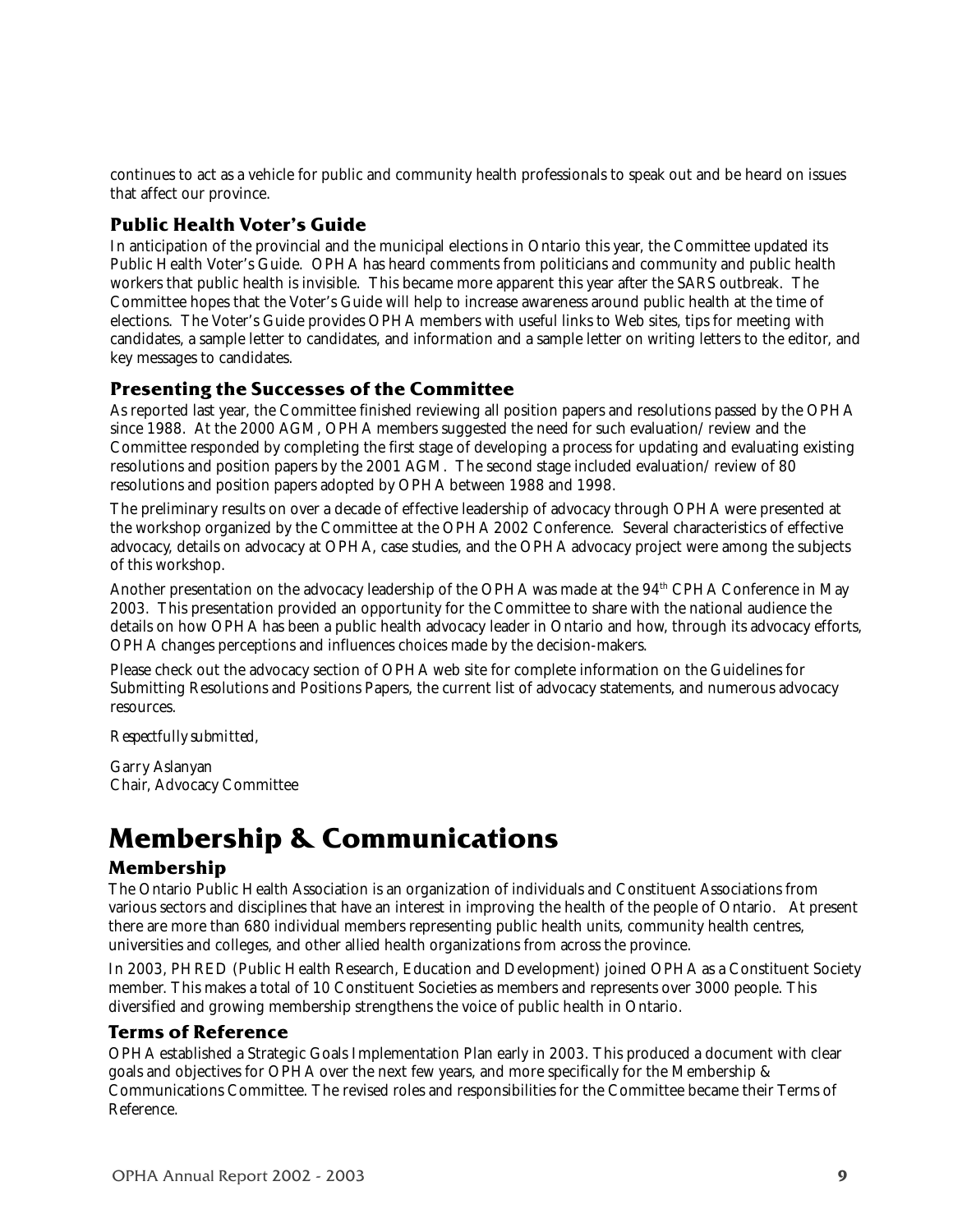### **Standing Committee Reports** *continued*

The Membership & Communications Committee is responsible for Association communications to existing and new members. Activities include, but are not limited to, the following:

- Identifying and promoting the benefits of OPHA membership;
- Acting as an advocate for members to the Board of Directors on issues such as the fee structure, representation and communication, raising awareness of the impact of OPHA issues upon the general membership and helping to ensure that Board decisions are communicated to the membership; and
- Acting as the Nomination Committee for the OPHA annual awards (Dr. Louis Grant, Life Membership and Honorary Membership awards).

Consistent with the 2003 Strategic Goals Implementation Plan, the Committee will also take actions to raise awareness, change public attitudes and actions to support public health issues, including:

- Developing and implementing an organizational communication plan in conjunction with the Advocacy Committee;
- Broadening and increasing Association membership, including agency memberships, practitioners not affiliated with a constituent society, new graduates and people new to public health; and
- Marketing the benefits of staff involvement in OPHA workgroups to public health managers and Medical Officers of Health.

### **Communications**

OPHA communicates with its members and ensures that their interests are identified and reflected in various ways, through its publications and more recently through its website.

- *OPHA News* is published ten times a year. It is a monthly update on what is happening in public health today. The events and training calendar links members to professional development opportunities and professional networking prospects.
- *HealthBeat* is the quarterly publication that profiles the accomplishments of OPHA workgroups and projects. *HealthBeat* is also a vehicle to discuss the Association positions, as advocacy is a key element in our success.
- *www.opha.on.ca* our website is a living growing document that reflects our mission to provide leadership on issues affecting the public's health and to strengthen the impact of people who are active in public and community health throughout Ontario. This year, the Membership and Communications Committee decided to establish a members-only section of the website and listserv. These will be implemented in the beginning of 2004.

### **OPHA Awards**

Every year OPHA presents a number of awards to individuals in public and community health in Ontario. Selecting and recommending candidates for these awards continues to be an annual Membership and Communications Committee activity.

At the 2002 Annual Conference, Enza Gucciardi was awarded the **Dr. Louis Grant Award**. This award honours the vocation and life work of Dr. Louis Grant by supporting the education of an individual in a postgraduate endeavour through a one-time, \$1,000 scholarship. This award is sponsored by Aventis Pasteur.

The **Honourary Membership** award, conferred on any person who has made an outstanding contribution to public health in Ontario, was also presented at the Conference to Ronald Joseph de Burger. This membership is for life. An Honorary Member pays no fees, but is not entitled to vote and is not eligible to hold office in the Association.

#### *Respectfully submitted*,

Sallie Hunter, Chair, Membership & Communications Committee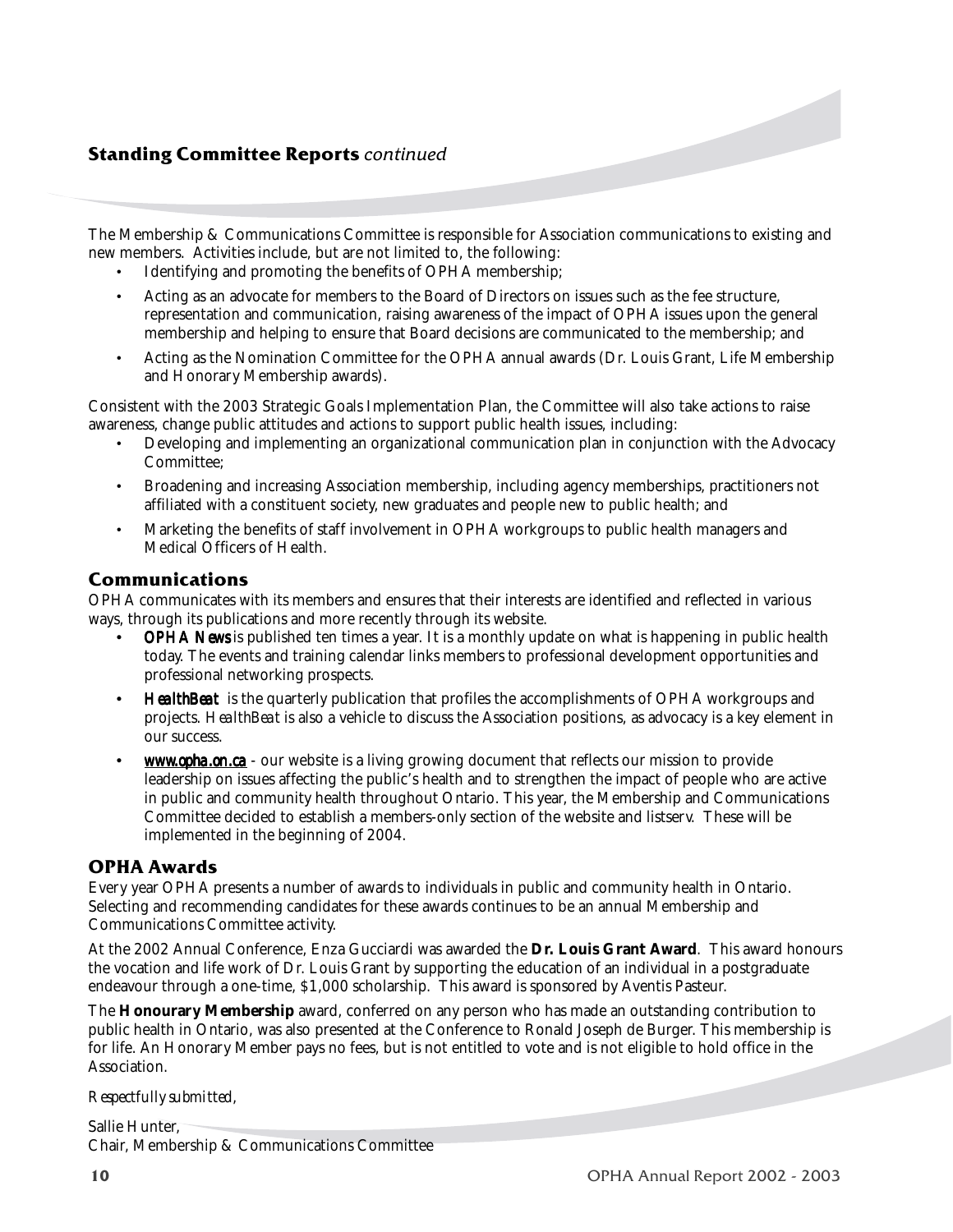## **Workgroup Reports**

### **Alcohol**

Formed in 2002, the Alcohol Workgroup continues to:

- Make recommendations to the OPHA Board with respect to alcohol issues;
- Seek opportunities for OPHA to participate in advocacy with respect to alcohol, at both the provincial and federal levels;
- Provide information and recommendations to the public health field so that health units can also take advocacy positions; and
- In concert with the Alcohol Policy Network, keep the importance of alcohol use and its impact on health "on the agenda" in public health.

Although only a few meetings were held in 2003 (partly due to members' involvement in SARS), the Workgroup has accomplished the following:

*Workgroups are the main way for members and other interested volunteers to engage in specific advocacy issues within the context of the mission and goals of OPHA.*

*Each workgroup is represented on the OPHA Board of Directors. The Board approves funds and other resources to assist workgroups as part of its annual budget approval process.*

*Workgroups generate interest in and address specific community and public health issues. As well, workgroup members research, formulate position papers and examine implications and actions for OPHA, sometimes in collaboration with the Board.*

- Augmented the advocacy campaign of MADD Canada and the Centre for Addiction and Mental Health (CAMH) to lower the legal blood alcohol level in the Criminal Code from 0.08 to 0.05, by a) endorsing the positions of MADD, CAMH and Toronto Public Health through a letter to the federal Minister of Justice; and b) facilitating a joint letter from MADD and CAMH to all medical officers of health and boards in the province. As of this date, nine health units have passed a resolution and several others are in process of doing so;
- Assisted with OPHA's participation in the review of the Liquor Licence Act by the Ministry of Consumer and Business Services;
- Completed the review and revision of the 1996 OPHA alcohol position paper, entitled *Promoting Healthy Communities: A Framework for Alcohol Policy and Public Health in Ontario*; the revised paper will be presented to the membership at the 2003 Annual General Meeting for endorsement;
- Participated with the Alcohol Policy Network, CAMH, and several stakeholders from across Canada in a discussion with federal representatives on the impact of international trade agreements on the capacity of provinces to control access to alcohol;
- Was successful in profiling alcohol at the 2003 OPHA Annual Conference through the identification of an alcohol expert as a keynote speaker (Dr. Juergen Rehm of CAMH and the WHO).

Other issues that are currently or continuously under discussion in the Alcohol Workgroup are support of the Low-Risk Drinking Guidelines, for which OPHA is a partner agency with CAMH and alPHa; and alcohol and pregnancy, including review of new materials from CAMH on the topic. In the coming year, the Workgroup plans to review and expand its membership. (Although current members are from across the province, the group would like to ensure representation from all regions.)

The updated position paper, if adopted by the membership, will continue to provide the framework for OPHA to participate in alcohol policy discussions and activities for the future. OPHA has an important and credible role in this arena.

The Workgroup would like to acknowledge the excellent support for networking and awareness-raising regarding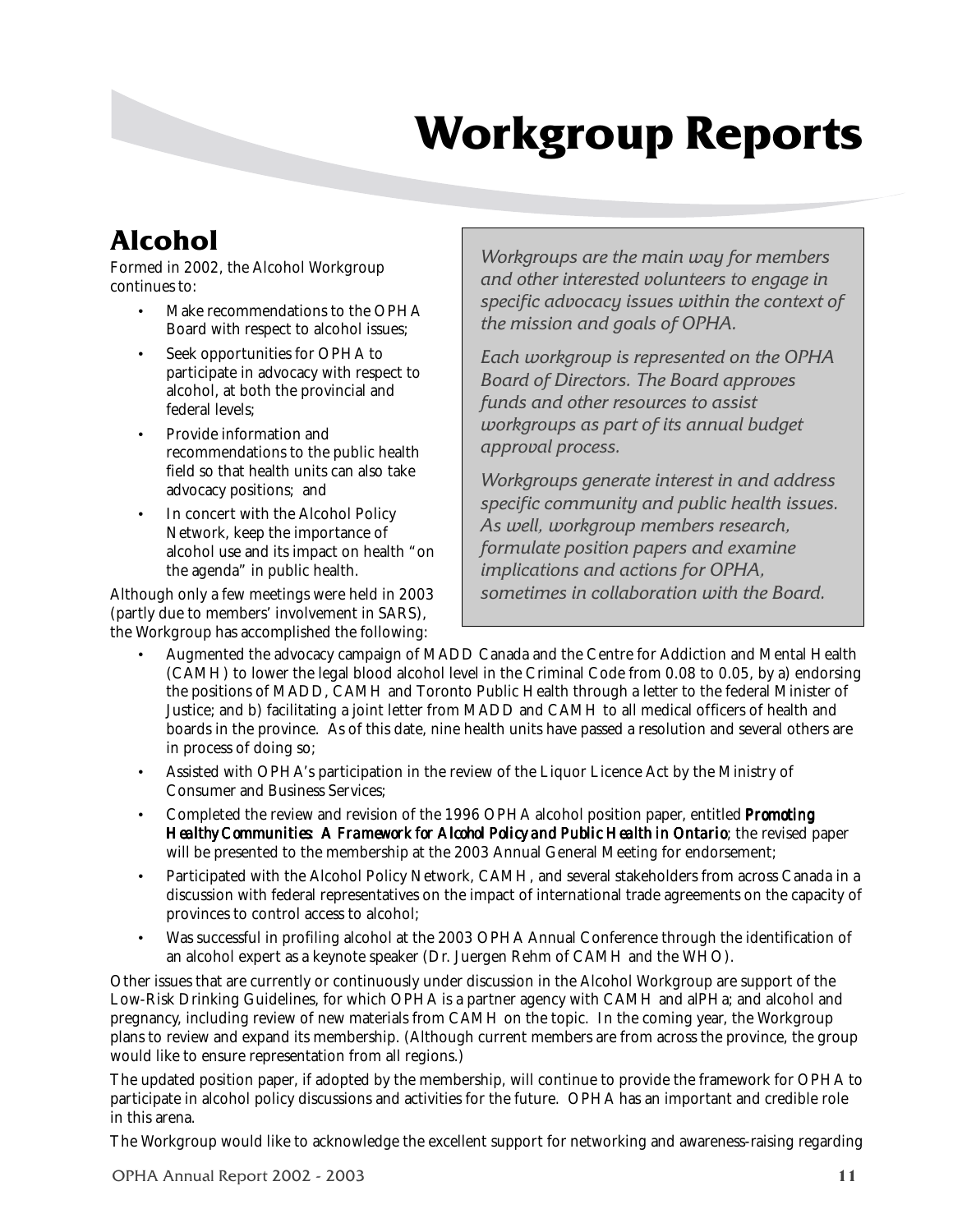alcohol policy in the Province provided by the Alcohol Policy Network, a project funded by the Ministry of Health and Long-term Care and managed by OPHA. In addition, the Workgroup is grateful for the participation of alPHa, in an ex-officio capacity in its deliberations and activities.

#### *Respectfully submitted,*

Bob Walsh, past Chair (2002 - May 2003) Denise DePape, Chair, Alcohol Workgroup

### **Breastfeeding Promotion**

Research and knowledge in the area of breastfeeding is increasing quickly. Much of the current work by the OPHA Breastfeeding Promotion Workgroup involves assisting the linkage and "catching up" between some of the research being done and the policies and practices affecting breastfeeding in Ontario.

For example, this year the Workgroup reached the final stage in the development and dissemination of the curriculum for professional schools regarding breastfeeding. The curriculum includes evidence-based information to convey basic principles about breastfeeding for practitioners in various professional groups (physicians, nurses, and dietitians). It is hoped that these professionals in turn will influence mothers in their decisions and skill with breastfeeding. Curricula containing consistent and accurate information about breastfeeding principles has been lacking in many university courses. Improvement in this area will assist new practitioners in the field to provide quality support to breastfeeding women.

The Workgroup has also been active in writing letters to urge the revision of current guidelines to reflect the current research in the field. This year letters were written to the groups responsible for creating the guide *Nutrition for Healthy Term Infants, a document widely used by health units to council breastfeeding mothers.* The letters urged the groups to make revisions consistent with the research based information upheld by the World Health Organization promoting the duration of exclusive breastfeeding to six months. Similarly, the workgroup also wrote to the Medical Officer of Health to consider the recommendations by WHO in the writing of *A Parents Guide to The Early Years.*

This year the Ontario Association of Public Health Dentistry (OAPHD) joined with the Breastfeeding Promotion Workgroup to finalize the position statement on Infant Feeding and Oral Health. The document helps to outline the benefits of breastfeeding for oral health and to advise parents of risk factors associated with some hygiene and feeding practices for both breastfeeding and formula feeding methods.

The group is fortunate to have representation from the Ontario Breastfeeding Committee and the Breastfeeding Committee for Canada, the provincial and federal bodies promoting the Baby Friendly Initiative (BFI). The workgroup will continue to support the work of these two organizations in an effort to attain and maintain better quality control within services offered for breastfeeding women in Ontario and to uphold the concept of informed consent as it applies to the decision to breastfeed.

The workgroup members continue to be watchful of circumstances affecting the decision of women to breastfeed, including media messages to which they may be exposed. The group wrote to a magazine publisher targeting new parents to inform them of misleading advertising within their publications so that they can act ethically to follow the WHO code (The Code on the Marketing of Breastmilk Substitutes.) It will only be through actions such as this that the public will become resilient against the interests of private enterprise at the expense of infant health. The group also wrote to advertisers to commend them for portraying breastfeeding in a positive light.

The membership for this workgroup has become broad over the past year, now including regions in northern Ontario. This will assist the group in addressing a diverse variety of issues in the coming year. We thank all of our members for their valued contribution.

*Respectfully Submitted*, Lori Levere, Chair, Breastfeeding Promotion Workgroup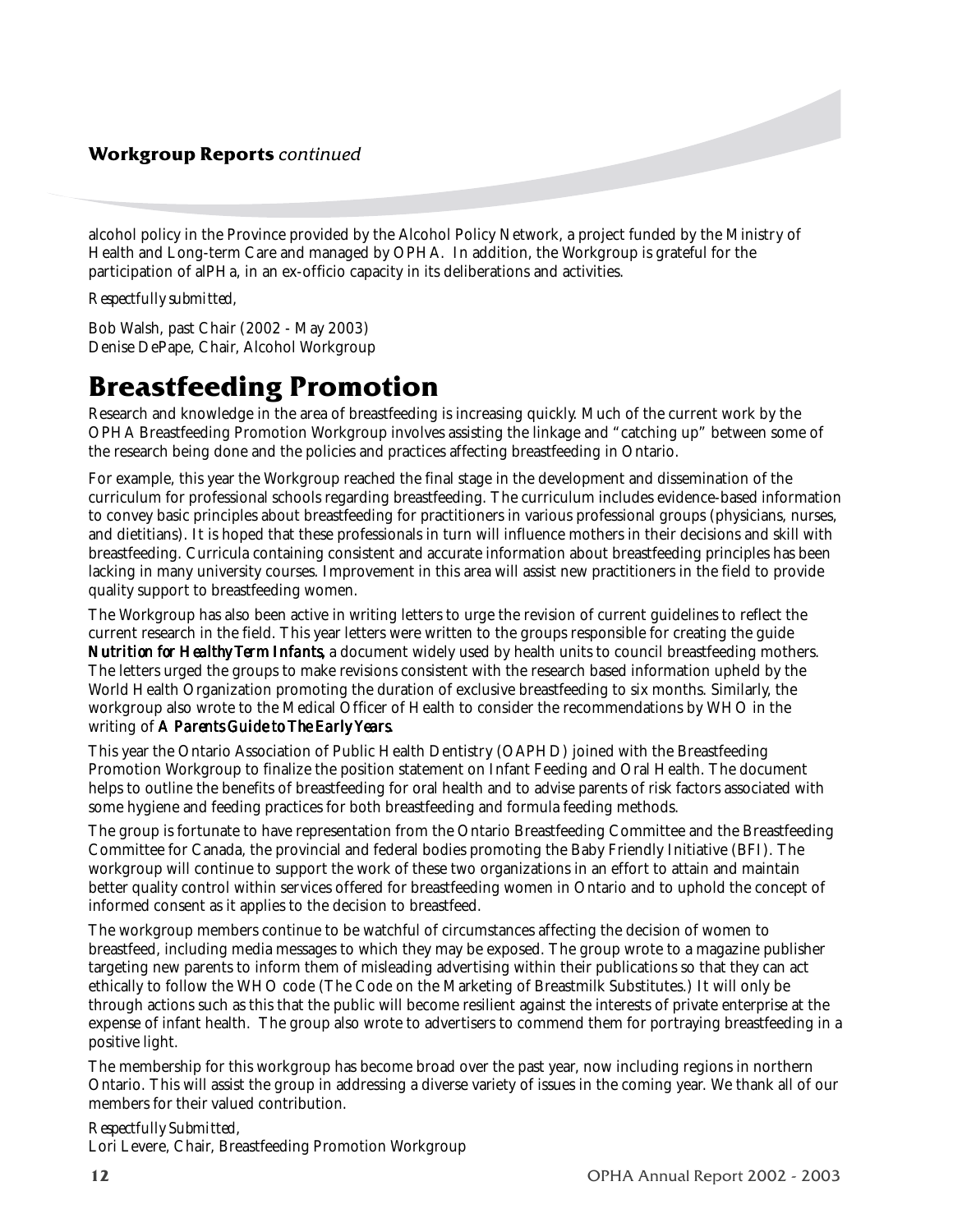### **Child Health Workgroup**

The Child Health Workgroup was re-established in September 2002 to advocate for health issues related to children from birth to 12 years and their families in Ontario.

In four teleconferences the Workgroup has:

- Conducted a Priority Issues Survey with all health units which identified the 2 top issues as the fragmentation of the child health service system and child poverty.
- Developed plan to examine child health service system issues and to develop a users' guide depicting federal, provincial and municipal "funder" linkages to local children's programs
- Completed the review process for the Position Paper "*Towards a Public Health Approach to Reducing Child Poverty and Enhancing Resiliency"*
- Established linkages with the Environmental Health Workgroup, Campaign 2000, Ontario Healthy Schools Coalition, and the Dental group
- Advocated, in partnership with the Ontario Healthy School Coalition to Senator Landon Pearson on the National Action Plan for Children and to Honourable Brenda Elliott on a National Child Care Plan.

We continue to meet to respond to emerging child health issues and to be proactive in the promotion of child and family health.

*Respectfully submitted,*

Ruth Schofield Chair, Child Health Workgroup

### **Environmental Health**

The Issue Lead structure implemented in the past year has allowed for much activity. The following are highlights of the Workgroup's activities in 2002-2003:

### **Water Quality**

Water quality has been an area of focus in Ontario since the events in Walkerton. The Workgroup has promoted an appropriate and effective Public Health role in this field. Activities included endorsement of the Green Committees Project's development of a Private Sewage System Information Handout, review of Pollution Probe's Source Water Protection Primer and comments to the Ontario Ministry of Health and Long-Term Care regarding its revised mandatory safe water program. A joint letter with alPHa was sent to the Premier in support of the 2nd set of recommendations by the O'Connor Commission. Comments were also submitted to the Ministry of the Environment regarding the proposed Safe Drinking Water Act of the Environment endorsing the Act in principle, identifying gaps and urging for inclusion of public health in the Surface Water Advisory Committee and Advisory Council for Drinking Water Quality and Testing Standards. In March 2003, comments were also submitted to the environmental registry on the development of the proposed Drinking Water Regulation. In addition to these actions, the Workgroup has been kept informed about other developments that affect the safety and regulation of drinking water in the province.

### **Air Quality**

Air quality is a growing concern, and an area in which OPHA has become increasingly active, both through the Workgroup and a funded Air Quality Program. The Workgroup has a close relationship with the Air Quality Program - two members continue to sit on the Program's Advisory Committee and the Air Quality Coordinator is a member of the Workgroup. The group is kept up to date on Air Quality Program activities and provides support where possible.

Activities undertaken include representation at the June 2003 GTA Smog Summit, discussions regarding the potential of working together with Pollution Probe regarding smog messaging and a letter to the Federal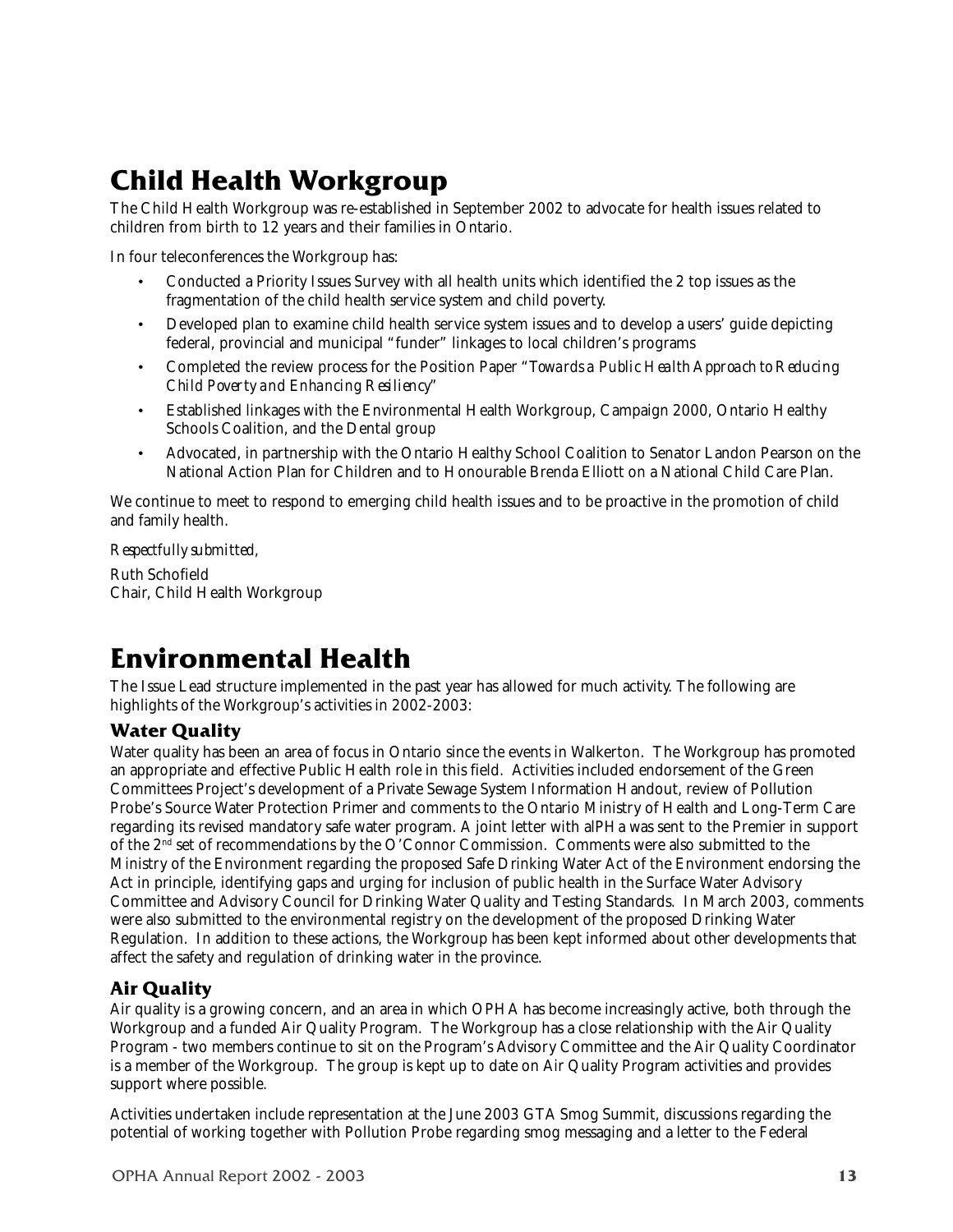### **Workgroup Reports** *continued*

Finance Ministry in support of funding commitments required by the Kyoto Accord. The workgroup is also kept informed about air quality issues, initiatives and events as they arise.

### **Food Safety**

The Workgroup has renewed its membership in the Canadian Partnership for Food Safety, an organization that educates the general public about food safety in the home. Though food safety has recently not been an emphasis of the group's activities, our new Food Safety Issue Lead will continue to keep the Workgroup informed about issues and initiatives related to food safety so that the group can become active quickly should a major issue arise or be identified.

### **Children's Health**

Much effort has been invested in determining the most appropriate and effective way for OPHA to become active in this area. Members of theWorkgroup met with the Health Promotion constellation of the Canadian Partnership for Child Health and the Environment (CPCHE) to discuss OPHA's involvement. Further discussion have been and will be held to determine OPHA's role in this evolving national partnership, which will undoubtedly require and make significant use of the public health sector as it moves forward to educate parents and caregivers, largely through professionals who work with children and families, regarding the potential impacts of the environment on child health. The Workgroup is exploring the idea of a funded child health and the environment position at OPHA, possibly through a specific project.

### **Pesticides**

A subcommittee on pesticides has continued to work on implementation of the 2001 resolution on the Non-Essential Use of Pesticides as well as monitor progress toward the recommendations through the FCM listserv on pesticide reductions. The group has identified the West Nile Virus as a topic to work on, and discussions are currently underway as to the nature of that work. Possibilities include increasing rural representation on the committee, larvicide evaluation, water quality monitoring issues related to larvicide use, and the issues related to the application of DEET-containing insect repellent products in various settings (i.e. camps, daycare, etc…).

*Respectfully submitted,*

Susanne Burkhardt Chair, Environmental Health Workgroup

### **Food Biotechnology**

The Food Biotechnology Workgroup (FBWG) continued to work on the recommendations in their position paper, *Protecting our Food Supply: Public Health Implications of Food Biotechnology*.

The FBWG in 2003 consisted of 12 members: 10 from public health (nutrition, environmental health and epidemiology) and 2 from the University of Toronto.

In keeping with OPHA objectives, the workgroup attempted to "advocate, mediate and enable" as follows:

### **Advocate**

In September, the FBWG submitted an official response to the *Revision of Health Canada's Guidelines for the Safety Assessment of Novel Foods, July 2003*.

### **Mediate**

 OPHA has continued its representation on the multi-sector "Exploratory Committee" for the development of an Acceptability Spectrum for GM foods. This committee was coordinated by the Industry Canada, and has done its work through national teleconferences and face-to-face meetings in Ottawa. The Acceptability Spectrum concept survived by being transformed into a "Dialogue Tool", illustrating the importance of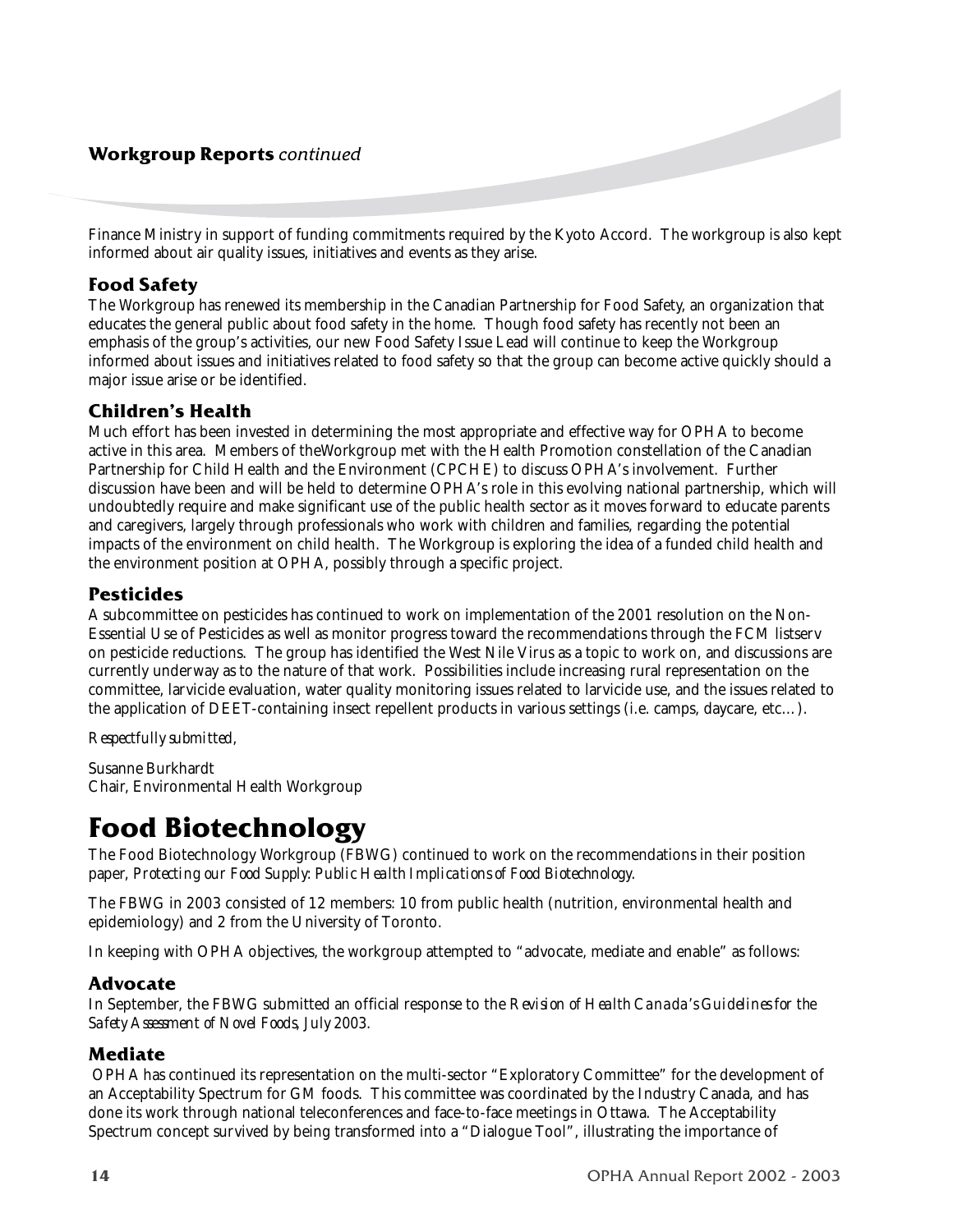diplomacy and consensus for the politically-charged issue of food biotechnology. It is posted on the CBAC (Canadian Biotechnology Advisory Committee) website (www.cbac-cccb.ca). The next stage of work for this committee is to pilot the dialogue tool with specific population groups.

#### **Enable**

The major project of the Workgroup in 2003 was to develop the Food Biotechnology learning tool on the OPHA website. To help educate public health professionals about issues of food biotechnology, the FBWG had prepared a set of Questions & Answers for each of 8 key issues.

With the help of Sophie Bart, workgroup members have been editing and re-working this material with hotlinks and definitions, so that public health participants can learn online at their own rate, time and level. They aim to have the website learning tool operational by the end of this fiscal year, so that evaluative work can begin.

*Respectfully submitted,*

Ellen Desjardins Chair, Food Biotechnology Workgroup

### **Food Security**

The Food Security Workgroup (FSWG) has continued, through monthly teleconferences, with a core group of 13 members from across the province. A larger "interest" group was kept informed through the OPHA FoodNet listserv, managed by Sophie Bart.

Excellent community food security (CFS) work continued to be achieved in many health units, in the form of regional or city-wide networks, food policy organizations, coalitions, forums, Food Box programs, directories of community programs, food charters, Buy Local campaigns, urban agriculture, farmers markets, school food programs, multicultural food and community cooking programs, prenatal and infant nutrition programs, collection of Nutritious Food Basket data and anti-hunger advocacy.

Progress has been made towards the recommendations in the Workgroup's position paper, *A Systemic Approach to Community Food Security: A Role for Public Health*. With the help of Sophie Bart, Workgroup members have been building the content of the Foodnet section of the OPHA website. The position paper has also led to our involvement in authoring an article responding to the American Dietetic Association position paper on Domestic Food Security. As well, the paper was distributed to Medical Officers of Health in British Columbia, in preparation for a conference on food systems issues in public health (October, 2003).

Advocacy work took the form of making food insecurity a provincial election issue (fall, 2003). A press release for local use and briefing notes for Medical Officers of Health (MOHs) were prepared by workgroup members. These were issued to MOHs and public health nutritionists/dietitians through Association of Local Public Health Agencies and the Nutrition Resource Centre – showing how useful partnership can be. The press release highlighted two key points: 1. with current social assistance rates and minimum wage, it is impossible for most low-income families to afford sufficient healthy food, and 2. poor nutrition leads to increased risk for chronic and infectious disease, as well as disease-related conditions such as low birth weight. The briefing notes provided evidence-based information and rationale for use by MOHs or other spokespeople wanting to make the povertyhealth connection.

Workgroup members will present at the 2003 OPHA conference, showcasing how public health can work with community partners – such as business people, farmers and environmentalists. Such teamwork illustrates the "systemic" approach to community food security, namely that healthy people result from healthy communities which support a sustainable, just and healthy food supply.

#### *Respectfully submitted,*

Ellen Desjardins Chair, Food Security Workgroup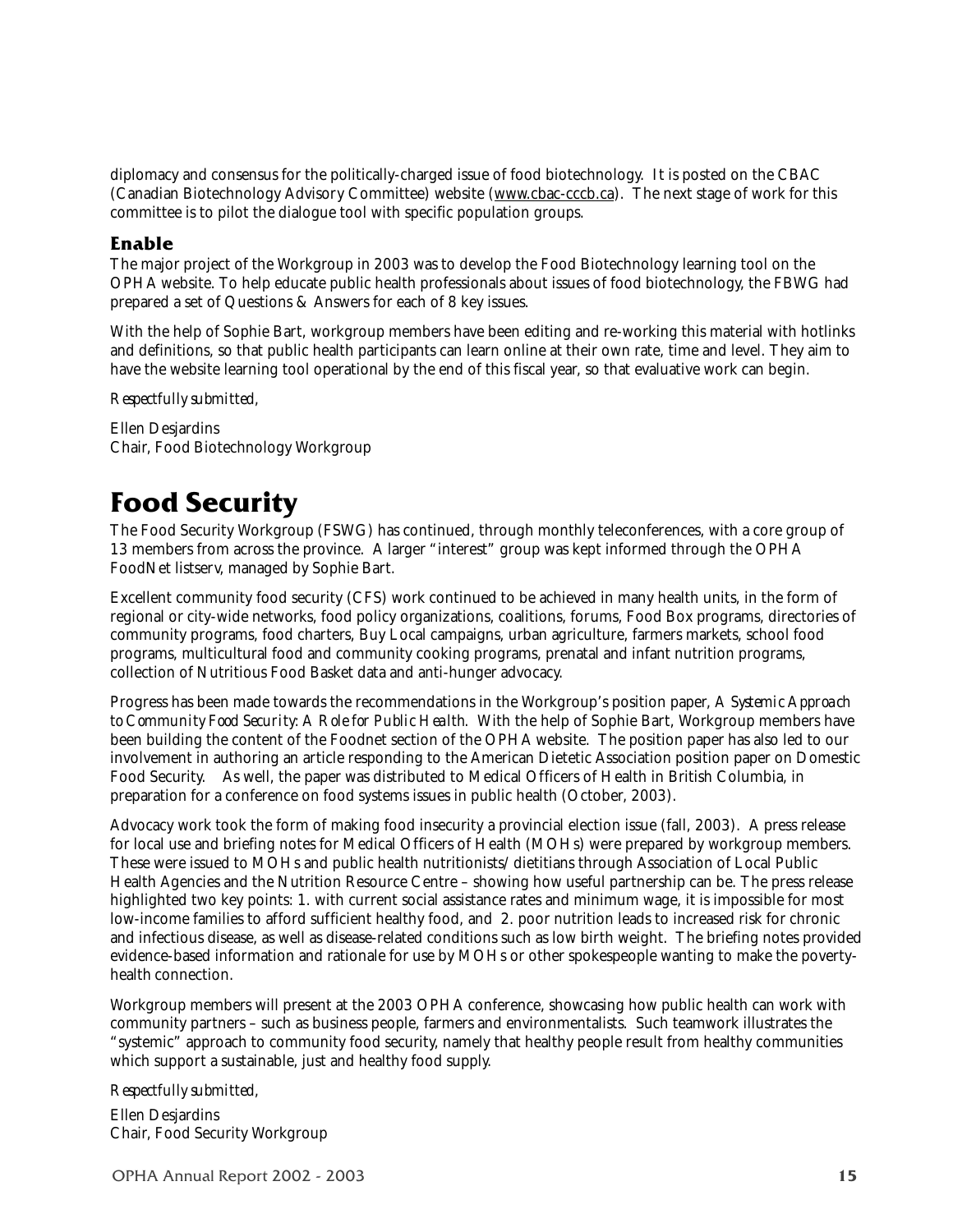### **The Public Health Alliance for Lesbian, Gay, Bisexual, Transsexual, Transgendered, Two-Spirit, Intersexed, Queer and Questioning Equity**

The main focus of this year has been the completion of two position papers and resolutions: "Improving the Access and Quality of Public Health Services for Bisexuals" (principal investigator, Cheryl Dobinson) and the "Trans Health Project" (principal researchers, Susan Gapka and Rupert Raj).

A smaller working group met with the researchers throughout the process to ensure a public health perspective was included. A participatory action research, community–based approach was utilized to encourage the involvement and empowerment of these marginalized communities. This ground-breaking research was enthusiastically received in Canada and the U.S. Presentations were given at the Canadian Institutes for Health Research, the Guelph Conference on Sexuality, the North American Bi Health Conference in San Diego, the Egale conference, "Rainbow Visions" and the Registered Nurses Association of Ontario Conference.

We welcome new members who have a passion for equity issues and anti-oppression, evidence-based practice. Our meetings are the first Friday of every month at the OPHA office. Part of the meeting is dedicated to a teleconference so that more remote members can be involved. We initiated, in March of this year, a yearly networking session. The theme of this year's session was bi and trans inclusivity and sensitivity.

At last year's Annual General Meeting, we were delighted that our resolution, "Ethical Research and Evidence Based Practice for Lesbians and Gay Men" was adopted by the membership. This year, we will be bringing the completed bi and trans papers and resolutions to the AGM. Our researchers will be showcasing their work through poster presentations at the conference, and we invite you to drop by the display to meet them. Our first position paper and the two new ones can be downloaded from the OPHA website (www.opha.on.ca).

During the next year, we will focus on the dissemination of this research. We hope to submit abstracts to the Lesbian Health Conference, McMaster University Nursing Research Day, and the Gay and Lesbian Medical Association. As well, we plan to offer educational sessions to local Public Health Units and Community Health Centres.

Of course, the search, yet again, for funding sources will provide another challenge. We appreciate the generous assistance of the OPHA, the Canadian Institutes for Health Research and the Wellesley Central Health Corporation. These monies allowed us to hire and fund the research done by our wonderful investigators, Cheryl, Susan and Rupert. Their passion and professionalism has been a example to all of us.

Finally, we wish to thank Sophie Bart and Arieh Waldman for their invaluable assistance throughout the year.

#### *Respectfully submitted,*

Elaine Hampson Chair, PHA for LGBTIQ Equity Workgroup

### **Urban Health**

The Workgroup's main focus this year has been the completion of the position paper "Health in Cities: The role for Public Health".

In the course of developing the position paper, targeted outreach was made to recruit workgroup members with diverse perspectives on urban health including the hospital sector and other levels of government. The workgroup met via teleconference throughout the course of the year to guide the development and writing of the position paper.

At last year's Annual General Meeting, our motion, "Development of National and Provincial Urban Health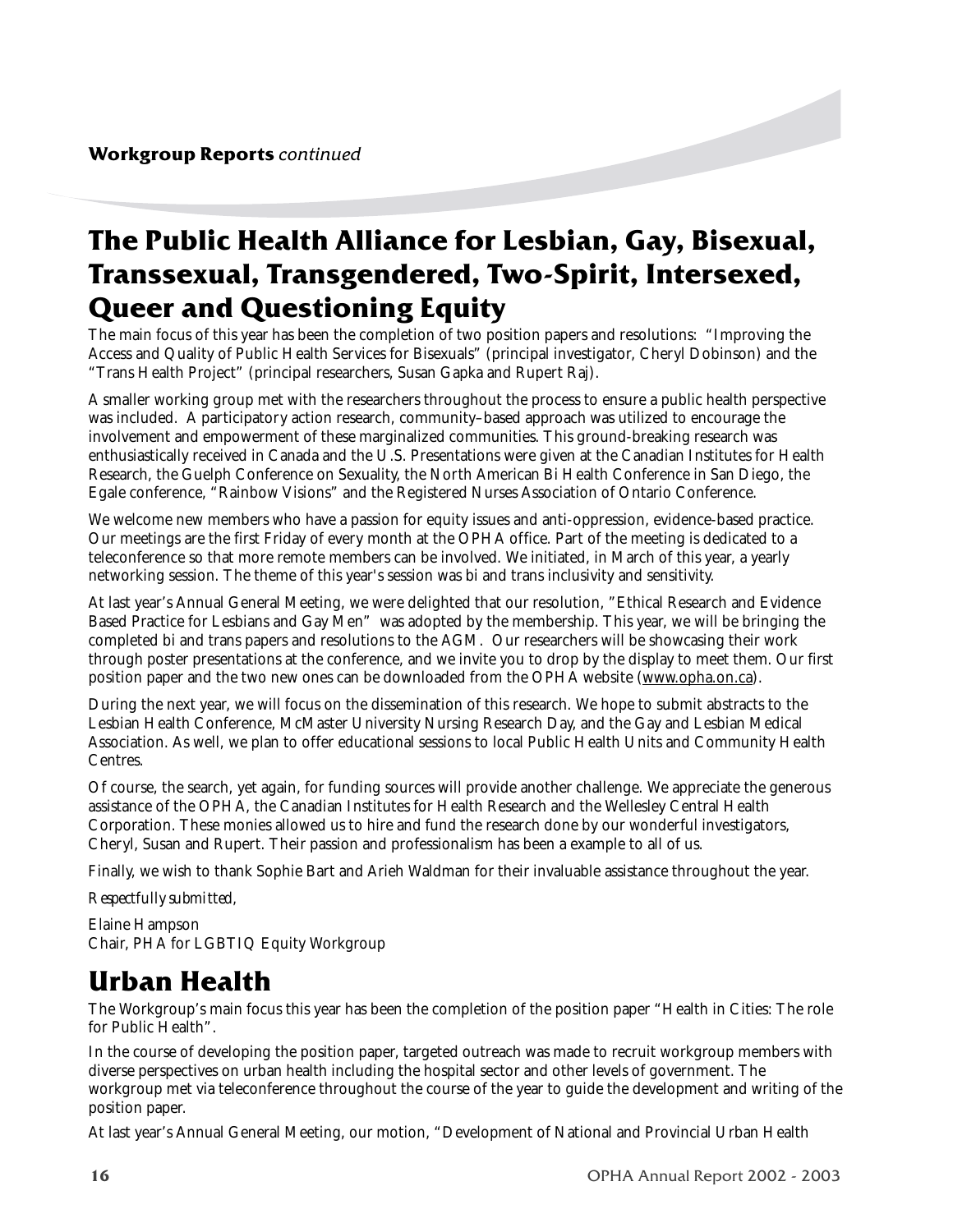Strategies" was adopted by the membership. This year, we will be bringing the position paper to the AGM.

During the next year, we will focus on the dissemination of key issues around health in cities. We will be presenting at the Second International Conference on Urban Health in New York City and at the 2003 OPHA Conference. We will also continue our efforts to approach key stakeholders to facilitate the implementation of the recommendations outlined in the position paper.

The Workgroup could not have produced the position paper without Andrea Norquay. Andrea is the principal researcher and writer of the position paper. We are also indebted to the University of Toronto and Toronto Public Health for their financial assistance, which enabled us to hire Andrea.

Finally, we wish to thank Jack Lee and Sophie Bart for their invaluable assistance throughout the year.

*Respectfully submitted,* Maria Herrera Chair, Urban Health Workgroup

### **Violence Prevention**

The OPHA Violence Prevention Workgroup continues to meet monthly in Halton Region with many members from across the province joining by teleconference. Membership in the Workgroup continues to grow as we work on a number of important issues. The major highlights of the current year are as follows:

### **Routine Universal Comprehensive Screening Protocol (RUCS)**

The OPHA Violence Prevention Workgroup in conjunction with the Middlesex-London Health Unit's representative, Marion Boyd, has undertaken the task of coordinating information sharing among over 26 health units across the province. Teleconferences allow for the sharing of information on implementation, public awareness and evaluation.

#### **Partnerships/Research**

The Workgroup sent letters of support to researchers submitting a proposal to the Ontario Women's Health Council call for proposals to evaluate screening of woman abuse. The workgroup is now providing consultation as requested to Dr. Harriet MacMillan's research group at the Canadian Centre for Studies of Children at Risk at McMaster University. We will also continue to work with the Centre for Research in Women's Health at the University of Toronto.

### **Web Page**

The updating of the Workgroup's page on the OPHA website is an ongoing process.

### **Revising the Violence Prevention Paper and Submitting Resolutions**

The revised violence prevention paper and resolutions will be brought to the OPHA Membership at the Annual Conference in Windsor this year.

#### **Presentation at the OPHA Conference**

The workgroup has been accepted to do a panel presentation on "Partnerships in Violence Prevention" at the 2003 OPHA Conference.

### **Information Sharing**

Group members share information about programs and initiatives that are undertaken at their Health Unit. This sharing of information allows for the dissemination of resources. It is also the knowledge and expertise in the group which encourages members from across the province in many different violence prevention initiatives.

### **Advocacy**

The Workgroup is drafting an advocacy plan to assist us in reaching some of our goals.

The workgroup is open to anyone who is interested in violence prevention. We welcome new members and appreciate all of the dedication and hard work of our current members.

*Respectfully submitted,* Lori Snyder MacGregor and Angela Loconte Co-Chairs, Violence Prevention Workgroup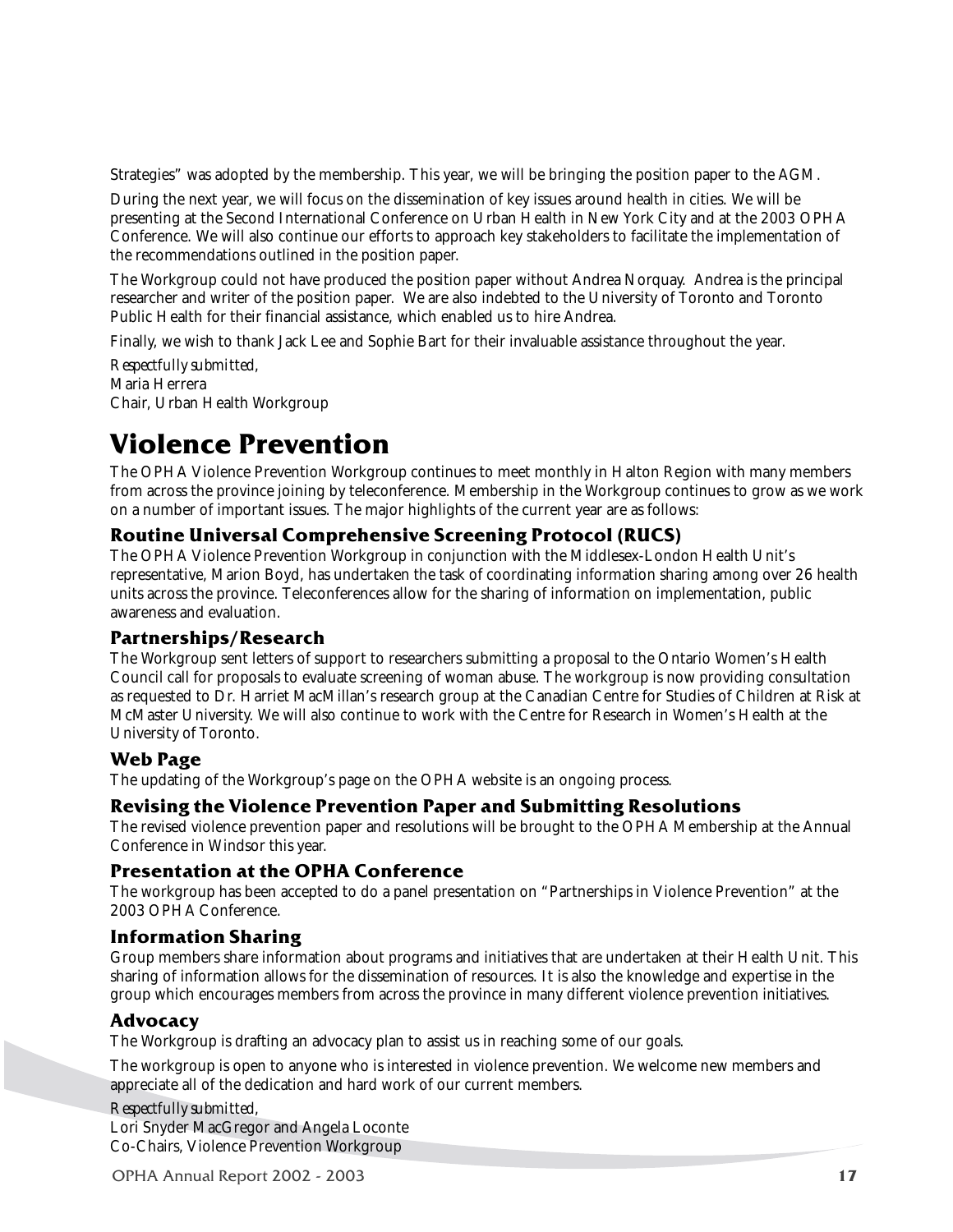## **The Ontario Healthy Schools Coalition Report**

As always, the past year has been an extremely busy one for our Healthy Schools Workgroup that, as of April 2003, is now referred to as the Ontario Healthy Schools Coalition [OHSC]. This resolves any confusion that the two titles may have caused. We are exceedingly grateful that the Ontario Public Health Association [OPHA] will continue in the capacity of Secretariat for our coalition.

Our Operational Plan for the past year included (1) continuing to encourage Health and Education representatives of the three political parties to incorporate Comprehensive School Health [CSH] / Health Promoting Schools [HPS] concepts in their election platforms prior to the fall Ontario election, (2) examining strategies to promote CSH/HPS, (3) continuing to build linkages with Ontario organizations that have an interest in the health and learning of the children and youth in Ontario, and (4) building an inventory of case studies that illustrate the CSH/HPS approaches. The following were highlights of our year:

The Education Equality Task Force incorporated into their final report the input we and other organizations had provided via September 2002 deputations. Recommendation 13 states: "I recommend that the government establish a Cabinet-level advisory council on integrated services for children and families, composed of representatives from the Ministries of Community, Family and Children's Services, Education, Health and Long-Term Care, Public Safety and Security, and Tourism and Recreation, to meet on a regular basis to align the work and the funding mechanisms of the ministries that serve families, children and youth."

We had several meetings with representatives of the Ministries of Health, Education, and Recreation, and we produced several documents: two proposals, a background paper/jurisdictional review, a status update of healthy schools support in Ontario, and a collection of Healthy Schools Success Stories. Coalition members maintained communication with the other two parties as well, and advocated for Healthy Schools approaches whenever possible, and the NDP Education Critic, Rosario Marchese, attended our March OHSC meeting.

Several coalition members secured significant grants to pursue healthy school efforts:

- the Ontario Physical and Health Education Association (Ophea) received \$2 million for an "Active Healthy School Communities" three-year initiative to promote physical activity and nutrition to prevent diabetes;
- York University's LaMarsh Centre for Research on Violence and Conflict Resolution received \$600,000 from the Government of Canada's National Crime Prevention Strategy for a three-year project to create a national strategy on bullying based on research evidence;
- the University Health Network (lead investigator Gail McVey) received \$543,000 from the Ontario Women's Health Council for 2000-2003 to implement and evaluate a comprehensive school-based health promotion program designed to prevent disordered eating, and \$270,000 from Canadian Institute for Health Research (CIHR) to develop and evaluate a web-based program to disseminate best practices to teachers regarding healthy eating;
- the Ontario Public Health Association received \$10,000 from Ophea to conduct a literature review and discussion paper on models for Active Healthy School Communities from around the world;
- Andy Anderson was commissioned to consult in the West Indies on health promoting schools;
- Irving Rootman, Doug McCall and a national team of researchers have been given seed money from CIHR to develop a national research program on school health; and
- Irv Rootman and Barbara Ronson were commissioned to produce a paper on literacy and health research for an International Think Tank on Reducing Health Disparities and Promoting Equity for Vulnerable Populations, sponsored by the Canadian Institute for Health Research.

The OHSC continued to raise awareness regarding CSH/HPS via conference presentations (Ophea, OPHA, People for Education, Canadian Nurses Association Nursing Leadership Conference); publications (Ontario Health Promotion Email Bulletin #280.1 & .2 and #321.1 & .2; Canadian Association for Health, Physical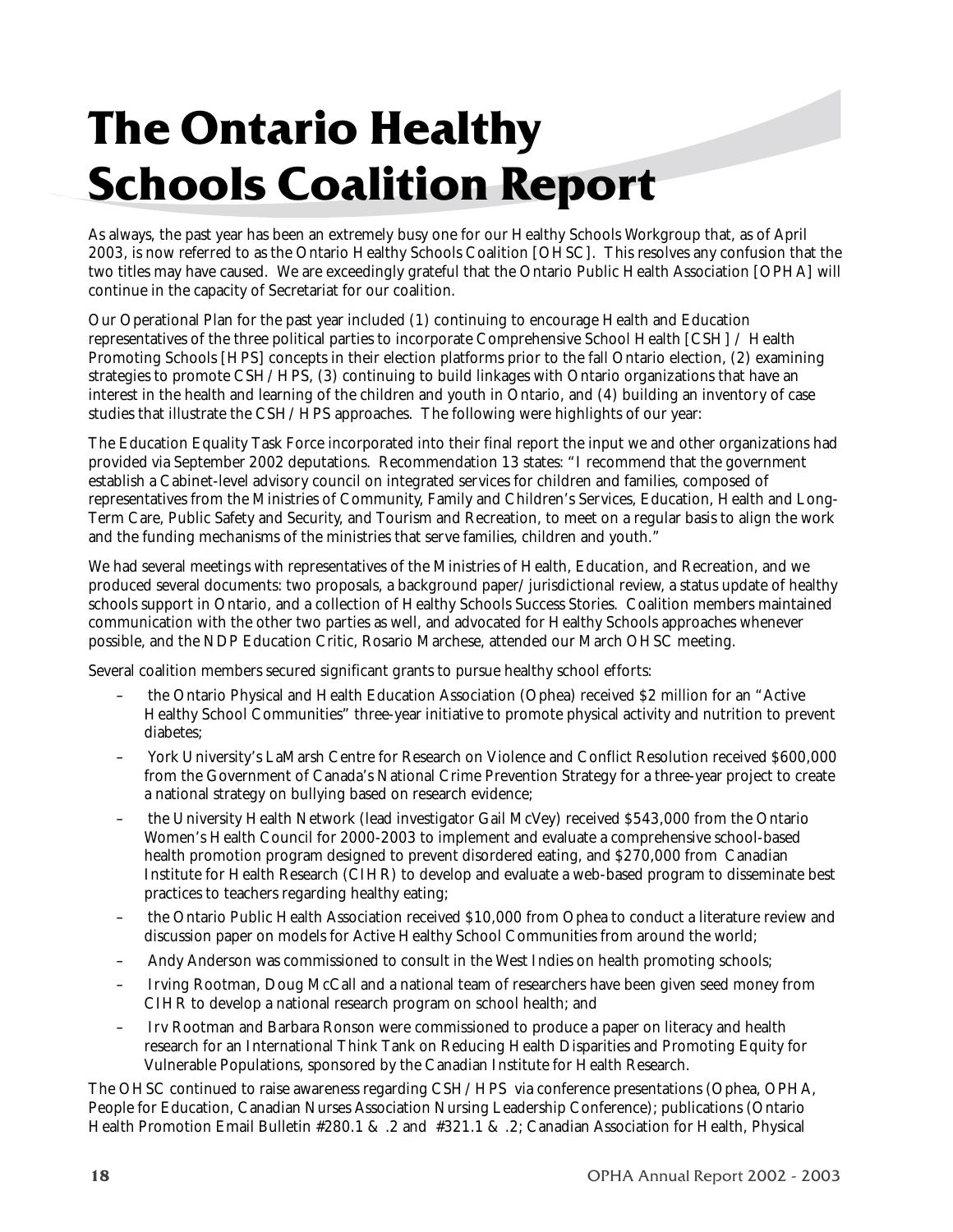Education, Recreation and Dance Journal vol. 68; the Canadian Nurse Sept. 2003 edition; Andy Anderson's "Better Health~Better Schools~Better Futures"); informal feedback re public health Mandatory Health Programs and Services Guidelines; and participation in the Pan-Canadian Healthy Living Strategy consultations.

The SARS outbreak resulted in the Canadian Association for School Health and the OHSC coordinating a "SARS School Policy" debriefing session, with Toronto and York Region school boards and public health units, for a representative from the U.S.





Centers for Disease Control Office of Safe and Drug-Free Schools/ U.S. Department of Education.

The Coalition also coordinated a week-long visit by Jack Jones, a leading School Health expert from the World Health Organization. He addressed over 217 individuals (including coalition members, nurses, academics, government officials, educators and public health staff) throughout the week at a number of venues including the University of Toronto's Health Promotion Summer School, Queen's Park and a full day forum on June 27<sup>th</sup>. He also joined core Coalition members when they met with Minister Witmer's Chief of Staff Jeff Mainland, Assistant Deputy Minister Norbert Hartmann, Peter Rzadki of the Ministry of Health and Long-Term Care and Michael Thomas, policy advisor to Minister Witmer. The visit was co-sponsored by many coalition members.

We now have a "Healthy Schools" graphic identifier (*see above)*, available for health units or school boards to adapt for local use, courtesy of Toronto Public Health. The aim is to raise awareness for the need for healthy schools province-wide via a recognizable image.

In the past year, the OHSC had 5 meetings, with up to 56 attendees. Our email distribution has increased from approximately 160 to 212 (including representatives from 32 of 37 health units), and the number of active members has increased from 45 to 65. We look forward to another busy and productive year and continue to welcome any interested individuals or organizations to join our efforts.

#### *Respectfully submitted,*

Carol MacDougall and Barbara Ronson Co-Chairs, Ontario Healthy Schools Coalition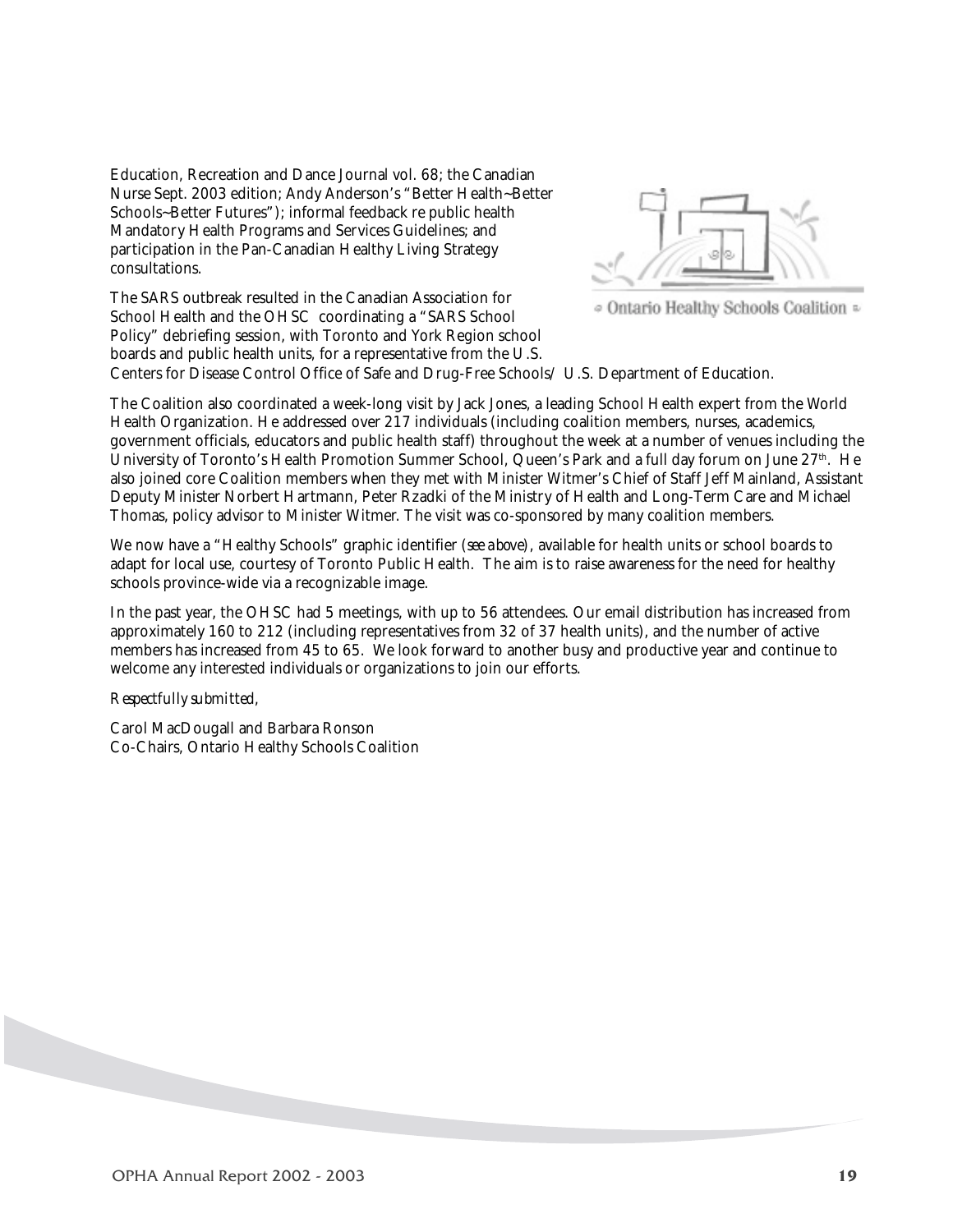## **Updates: Resolutions and Position Papers**

### **Towards a Public Health Approach to Reducing Child Poverty and Enhancing Resiliency**

*This position paper and resolution was sponsored by the Child Health Workgroup and adopted by the OPHA membership in 1998. It is available online at www.opha.on.ca/ ppres/1998-01\_ppres.pdf. Update submitted by Dawn Grakist, on behalf of the Workgroup.*

### **Were the actions/recommendations included in the implementation plan completed?**

A position paper was developed that generally outlines the health impacts of child poverty and identifies broad roles for public health professionals regarding this issue. The Implementation Strategy outlined as part of the Resolution has or is being implemented.

In a separate document entitled *Reducing Child Poverty/Enhancing Resiliency: A Framework for Action*, there are more specific actions put forth that OPHA should engage in to help reduce the impact of child poverty: monitor key organizations which do research into and/or formulate policy about healthy child development; assess the research positions developed by these groups; identify and communicate local actions taken in response to policies by all levels of government; develop a child health resource centre; network and advocate with organizations around policies, programs and practices that decrease poverty, enhance resiliency in children and enhance child and family health. It has been my experience that OPHA has been engaging in these actions, although to a lesser extent communicating local actions in response to policies.

Having said that, there is a Maternal, Newborn and Early Child Development Resource Centre, *Best Start*, but to my knowledge a resource centre to address child (and youth) health beyond the earliest years has not been established. This recommendation should be opened up for discussion especially in light of the difficulties that have recently been encountered around the Healthy Babies/Healthy Children Program. As outlined in the *Framework for Action*, this centre would communicate key child (and youth) development policy and research findings, build capacity in health units by sponsoring best practice workshops and forums, create an inventory of successful strategies and programs, provide a forum for units to link with each other on issues, and ensure that public health standards reflect the requirements for resiliency programming.

### **Is this workgroup continuing to work on this issue?**

The Workgroup decided at the last meeting to continue to address the issue of child poverty. The position paper will need to be revised to included updated statistics, a review of recent poverty and child health literature for the 0 to 12 age range, the Early Years Strategy, and recent social policies/investments - Child Tax Benefits, new neurobiological research, provincial governments cuts/clawbacks. The Workgroup will also be working with the Ontario Association of Public Health Dentistry (OAPHD) on the impact of poverty on child dental health.

### **List the outcomes that can be identified as a result of the actions taken to date:**

Upon reviewing the goals set out in the paper, there is currently a provincial nurse visiting program for mothers in high risk families (Healthy Babies, Healthy Children), there is a National Children's Agenda and some sustainable federal funding available for early intervention programs, and Early Years Centres have been established in an attempt to secure a comprehensive system for families with children 0 - 6.

### **Is this issue still relevant and timely for OPHA?**

Certainly. There has been no significant gains in the reduction of child poverty since 1989. Children are still not viewed a "shared natural resource" that represents Ontario's future.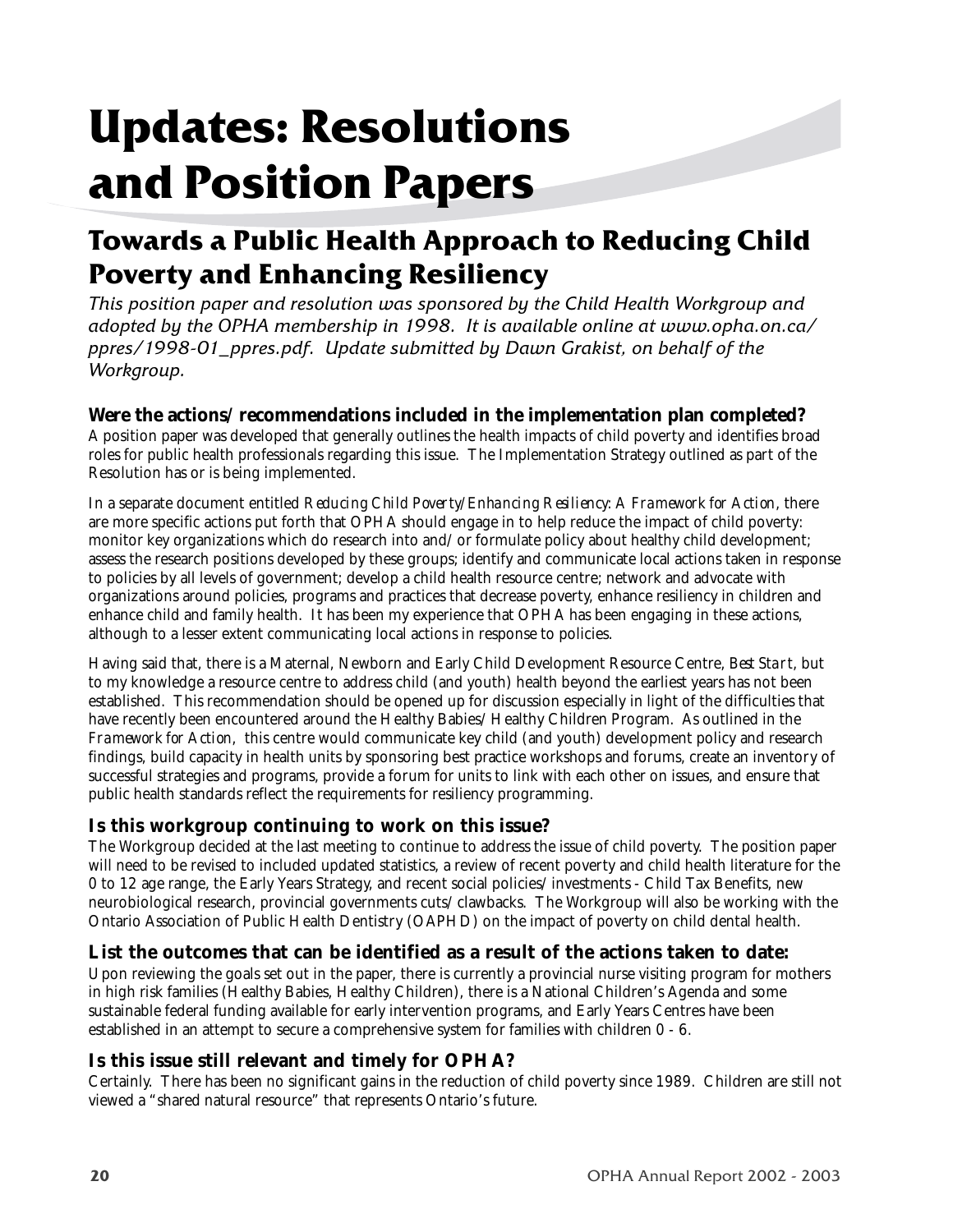### **Does this document still fall within OPHA's mission and reflect it's values?**

Yes, leadership and a unified voice continues to be needed to speak out about child poverty from the public health perspective!

#### **Has a more current document superseded this earlier item?** No.

### **Recommendation**

This document should be updated and remain active.

### **Comprehensive Approaches to School-Based Health Promotion**

*This resolution was sponsored by the Ontario Healthy Schools Coalition and adopted by the OPHA membership in 2000. It is available online at www.opha.on.ca/ppres/2000- 01\_res.pdf. Update submitted by Carol MacDougall, on behalf of the Coalition.*

#### **Were the actions/recommendations included in the implementation plan completed?** Ongoing efforts are still required for all 4 recommendations

### **Is this workgroup continuing to work on this issue?**

Most definitely! We are working on expanding our connections to key Ontario organizations and key contacts in the various relevant ministries.

### **List any outcomes that can be identified as a result of the actions taken to date:**

- 1) Comprehensive school health (CSH) is incorporated into the draft Mandatory Health Programs and Services Guidelines (has yet to be finalized).
- 2) Many health units and school boards are supporting the CSH approach.
- 3) Awareness has been raised at the Ministry and political levels regarding the need for healthy schools.
- 4) The Education Equality Task Force incorporated elements of our deputation into their Recommendation 13 regarding aligning the work of the various ministries that serve families, children and youth.
- 5) Our membership/email distribution list has grown significantly one of our teleconferences/meetings had 56 in attendance!

### **Recommendation**

This issue is still relevant and timely to OPHA. It still falls within OPHA's mission, and reflects it's values, and has not been superseded by a more current document. This document should be updated and remain active.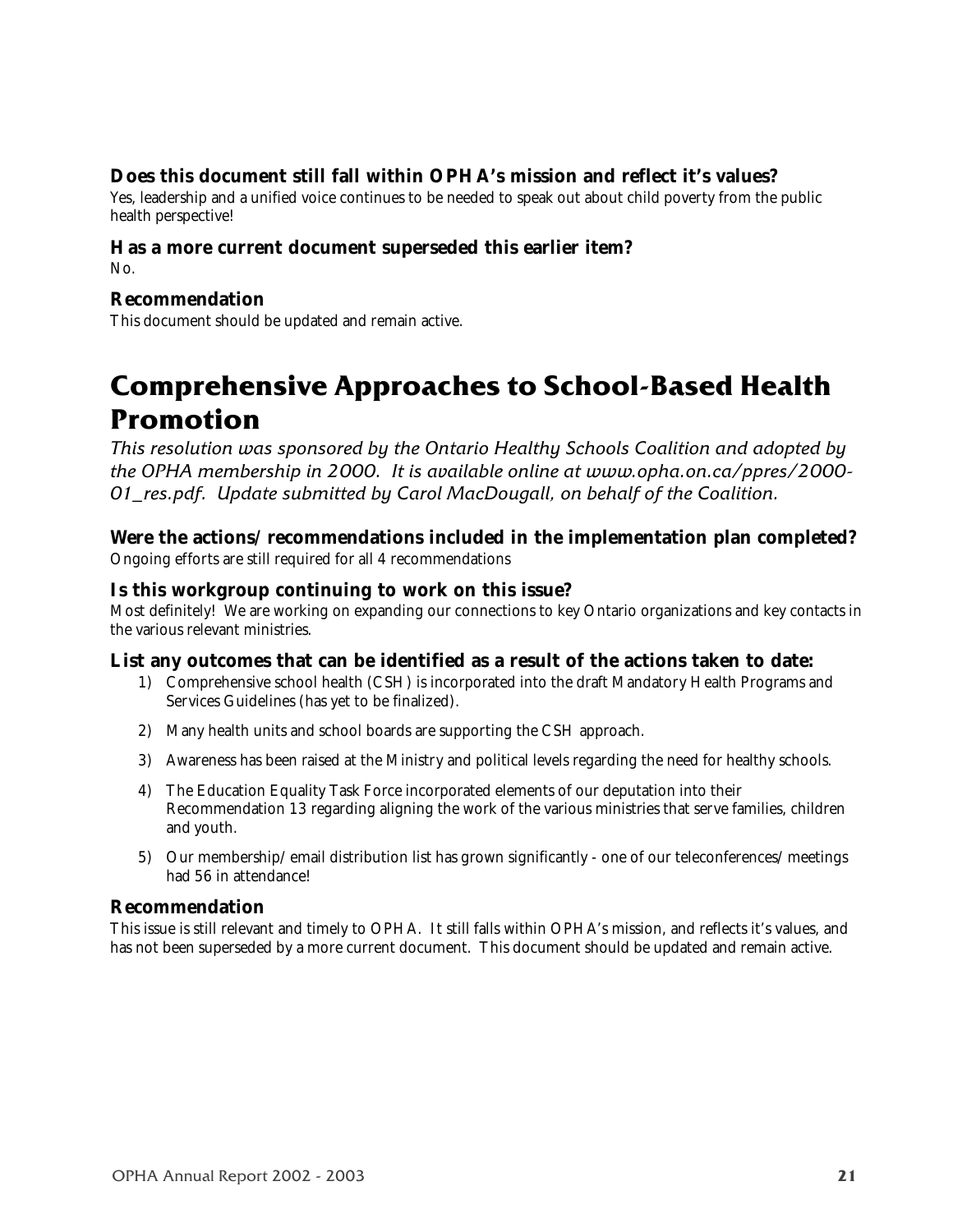### **Position paper & resolution on Ontario Regulation 586/99: Amendments to the Ontario Food Premises Regulations**

*This resolution was sponsored by the Environmental Health Workgroup and adopted by the OPHA membership in 2000. It is available online at www.opha.on.ca/ppres/2000- 02\_pp.pdf. Update submitted by Susanne Burkhardt, on behalf of the Workgroup.*

### **Were the actions/recommendations included in the implementation plan completed?** Yes.

### **Is this workgroup continuing to work on this issue?**

We have spoken to building departments about issues, as well as to a food policy specialist at the Ministry of Health and Long Term Care. We are monitoring the situation and will take action if needed (none has been warranted to date).

### **Is this issue still relevant and timely to OPHA?**

This is an issue that is relevant on an ongoing basis.

### **Recommendation**

This document still falls within OPHA's mission, and reflects it's values, and has not been superseded by a more current document. This document should be updated and remain active, and be reviewed again in 2006.

### **Improving the Access to and Quality of Public Health Services for Lesbians and Gay Men.**

*This position paper and resolution was sponsored by the Public Health Alliance for LGBTIQ Equity and adopted by the OPHA membership in 2000. It is available online at www.opha.on.ca/ppres/2000-01\_pp.pdf. Update submitted by Elaine Hampson, on behalf of the Workgroup.*

### **Were the actions/recommendations included in the implementation plan completed?** The following actions are still being implemented:

- Inclusion of lesbian and gay health issues within the program standards of the Ontario Mandatory Health Programs and Services Guidelines, in all public health program areas;
- Working with the Ministry of Health to convene and fund a Provincial Advisory Panel on Gay and Lesbian Health Issues and to put into effect the recommendations of the position paper;
- Petitioning the Canadian Public Health Association and Health Canada to develop a national research strategy that will contribute to a body of literature that will inform public health practice; and
- Advocacy to include lesbian and gay issues in the standards of practice for all health professions, and support health unit education.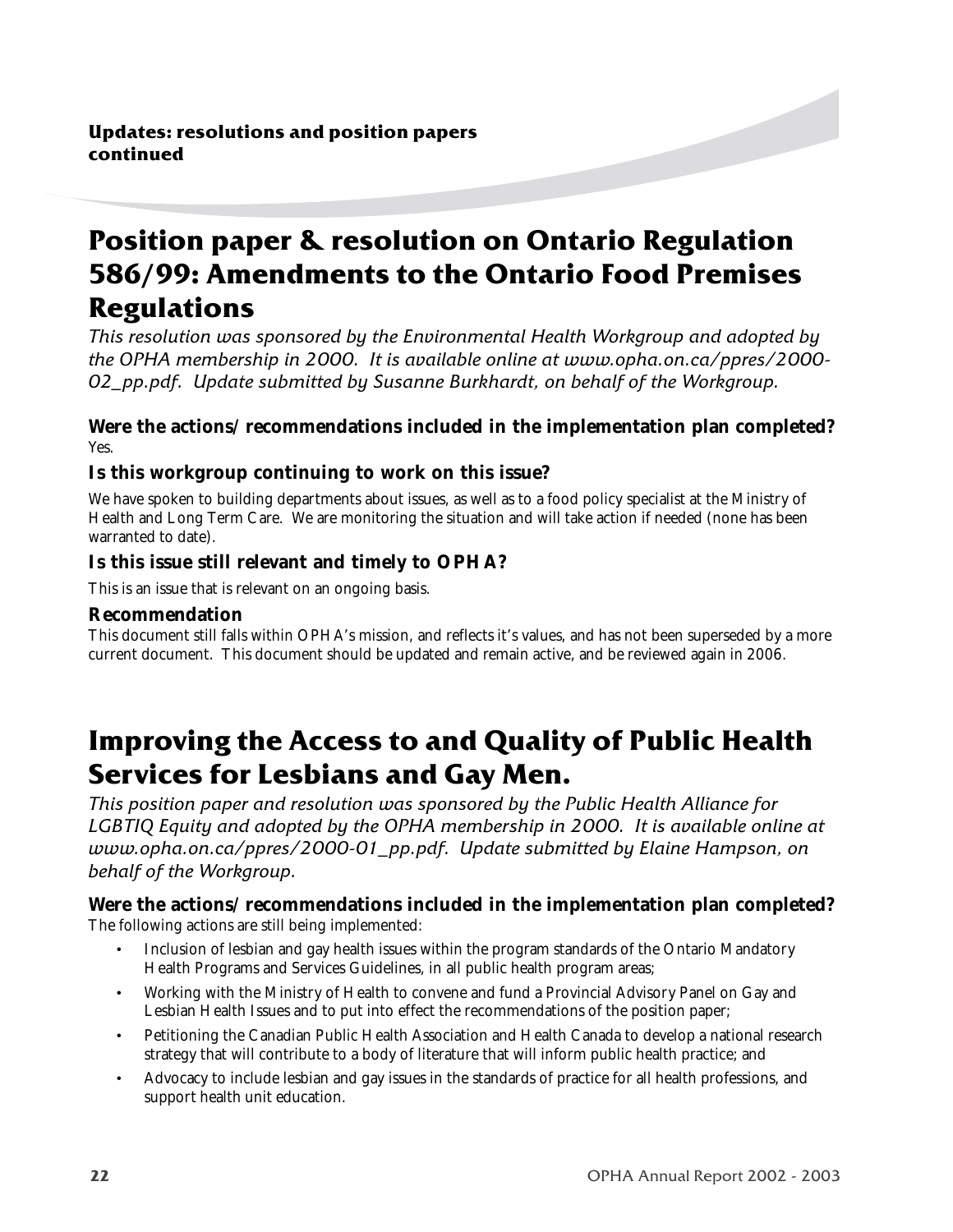### **Is this workgroup continuing to work on this issue?**

Yes, by:

- Awaiting feedback that the Mandatory Core Programs Review Committee is ready for input
- Developing and disseminating research papers, position papers and resolutions focusing on accessibility and health service needs for bisexual and transsexual people; and
- Presenting in the next year at the Lesbian Health Conference, the McMaster Research Day, and the Gay & Lesbian Medical Association Conference.

### **List any outcomes that can be identified as a result of the actions taken to date:**

- 1) Position papers have been completed on accessibility and health service needs for bisexual and transsexual people, and are being presented at the 2003 Annual General Meeting;
- 2) Presentations have been made at the Registered Nurses Association of Ontario, Rainbow Health, EGALE and Canadian Institutes of Health Research conferences; and
- 3) Continued networking with relevant community groups and stakeholders.

#### **Recommendation**

This document still falls within OPHA's mission, reflects it's values, and has not been superseded by a more current document. This document should be updated and remain active.

### **A Systemic Approach to Community Food Security (CFS): a Role for Public Health.**

*This resolution was sponsored by the Food Security Workgroup and adopted by the OPHA membership in 2002. It is available online at www.opha.on.ca/ppres/2002-01\_pp.pdf. Update submitted by Ellen Desjardins, on behalf of the Workgroup.*

### **Were the actions/recommendations included in the implementation plan completed?**

The actions are still being implemented, and will probably continue over the next few years:

- The FoodNet website work is in progress.
- Developing the template for measurable CFS indicators has not yet been tackled.
- Advocacy work in partnership with the Association of Local Public Health Agencies (alPHa) is in progress.
- Inclusion of CFS issues into future provincial mandatory guidelines is a next step to the website.
- The FoodNet listserv was expanded and is in active use.
- Advocacy for adequate income is in progress, and was highlighted by the Workgroup as an issue in the fall provincial election.
- Advocacy for initiation of research & surveys has not yet been completed.
- General advocacy on specific CFS issues is in progress.

### **Is this workgroup continuing to work on this issue?**

Yes, through regular teleconferences and face-to-face meetings, contribution to and participation in conference workshops and panels, website work, information sharing via the listserv, and partnership with alPHa.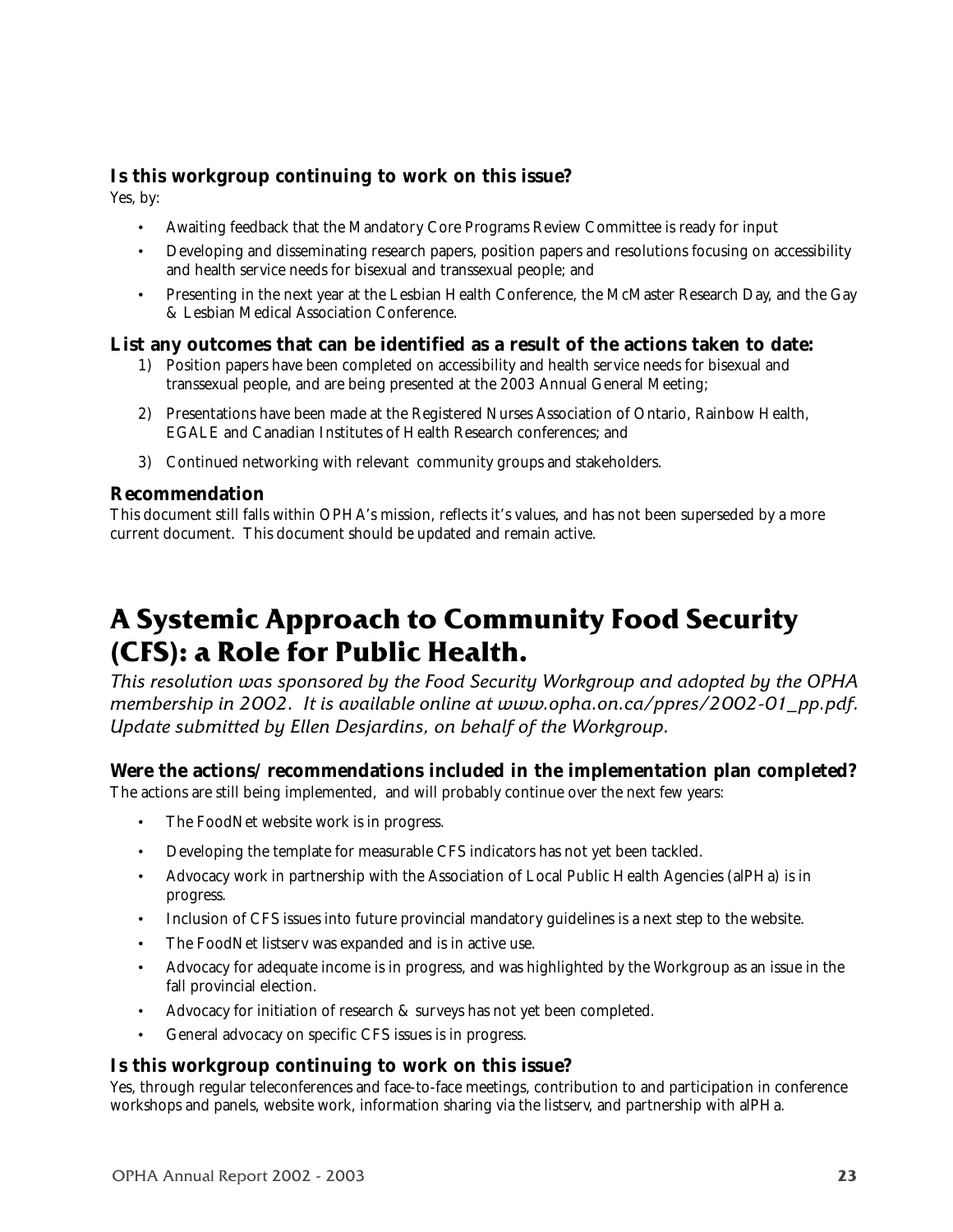### **Updates: resolutions and position papers continued**

### **List any outcomes that can be identified as a result of the actions taken to date.**

- FoodNet website changes and additions;
- Election briefing notes for advocacy on adequate income for food; and
- Workgroup members are more knowledgeable/active re CFS issues due to information sharing.

### **Is this issue still relevant and timely to OPHA?**

Yes, and it is becoming more relevant and timely every year. It is important to keep working towards the goals we have listed.

### **Recommendation**

This document still falls within OPHA's mission, and reflects it's values, and has not been superseded by a more current document. This document should be updated and remain active, and be reviewed again in 2004.

### **Ethical Research and Evidence-Based Practice for Lesbians and Gay Men**

*This position paper and resolution was sponsored by the Public Health Alliance for LGBTIQ Equity and adopted by the OPHA membership in 2002. It is available online at www.opha.on.ca/ppres/2002-01\_res.pdf. Update submitted by Elaine Hampson, on behalf of the Workgroup.*

### **Were the actions/recommendations included in the implementation plan completed?**

The actions are still being implemented, and all require further action.

### **Is this workgroup continuing to work on this issue?**

Yes. Workgroup members have continued to do workshops at local health units and conferences, including presentations at the Lesbian Health Conference, the McMaster Research Day, and the Gay & Lesbian Medical Association Conference.

### **List any outcomes that can be identified as a result of the actions taken to date.**

- Continuing awareness-raising;
- Presentation at the Registered Nurses Association of Ontario conference;
- Support to nursing group at the University of Toronto; and
- Community Based Participatory Action Research methods used in the development of the papers on Improving the Access and Quality of Public Health Services for Bisexuals and Transpeople provide an example for future research

### **Recommendation**

This document is still relevant and timely to OPHA, still falls within OPHA's mission, reflects it's values, and has not been superseded by a more current document. This document should be updated and remain active.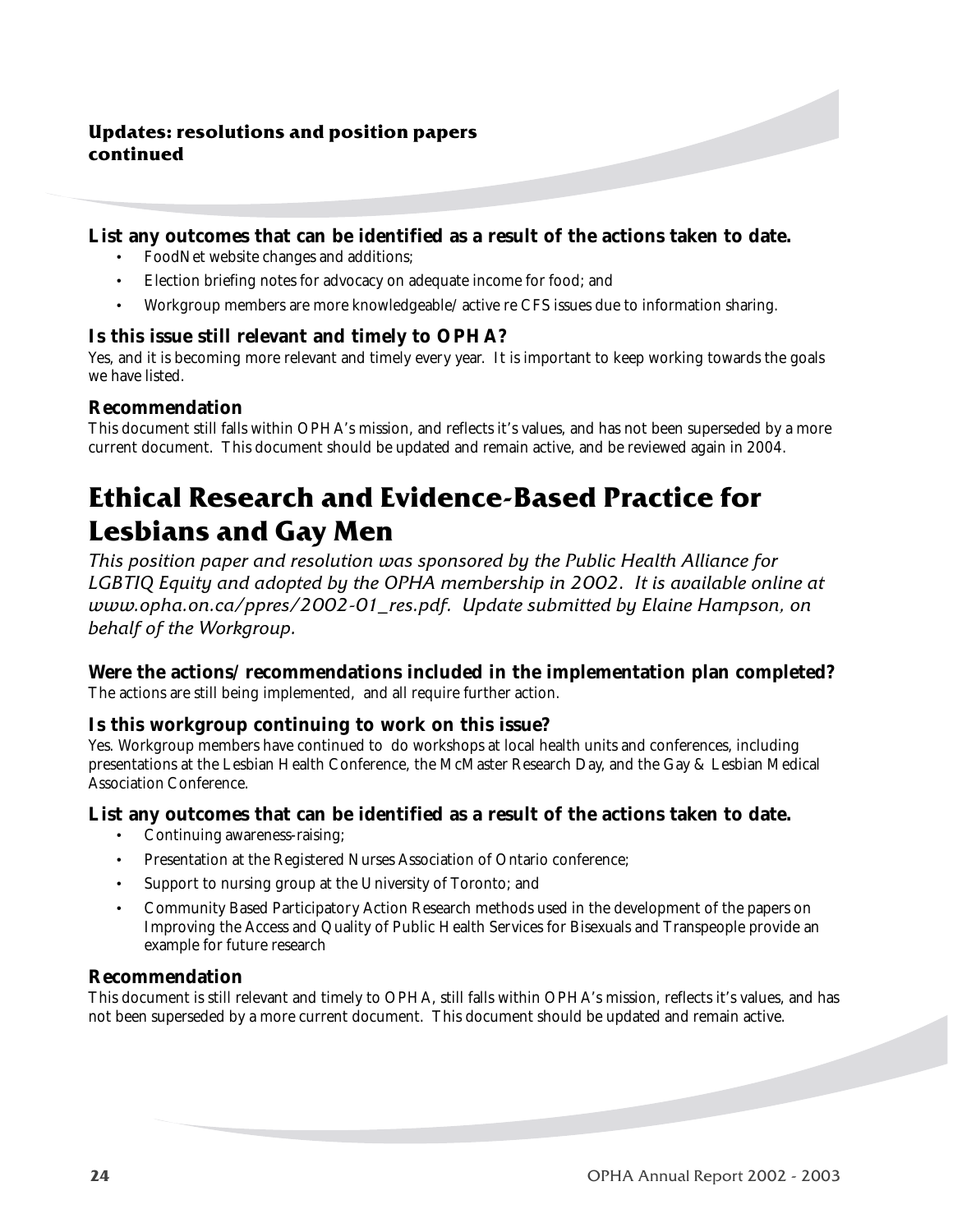## **OPHA Staff**

**Air Quality Program** Kim Perrotta, *Coordinator*

**Alcohol Policy Network** Paula Neves, *Manager*

Jay Jittanont, *Webmaster & Project Assistant*

### **Association to Reduce Alcohol Promotion in Ontario**

Kari Sutoski, *past Coordinator (2002)*

**Falls Prevention Project** Fiona Knight, *Program Management Consultant*

### **Heart Health Resource Centre**

Tracy Howson, *Manager* Karima Kassam, *Coordinator* Lisa Mitchell, *Coordinator* Angella Kalloo, *Project Assistant* **Nutrition Resource Centre**

Colleen Logue, *Manager* Sarah O'Brien, *Provincial Programs Coordinator* Kathleen Orth, *Project Assistant*

### **Ontario Public Health Association**

Jack Lee, *Executive Director* Arieh Waldman, *Manager, Finance & Administration* Nolly Baksh-Singh, *Executive Assistant* Sophie Bart, *Coordinator, Communications & Volunteer Resources*



*From left to right:* Jay Jittanont, Kim Perrotta, Lisa Mitchell, Colleen Logue, Angella Kalloo, Fiona Knight, Arieh Waldman, Tracy Howson, Sophie Bart, Kathleen Orth, Jack Lee, Nolly Baksh-Singh, Sarah O'Brien, Kari Sutoski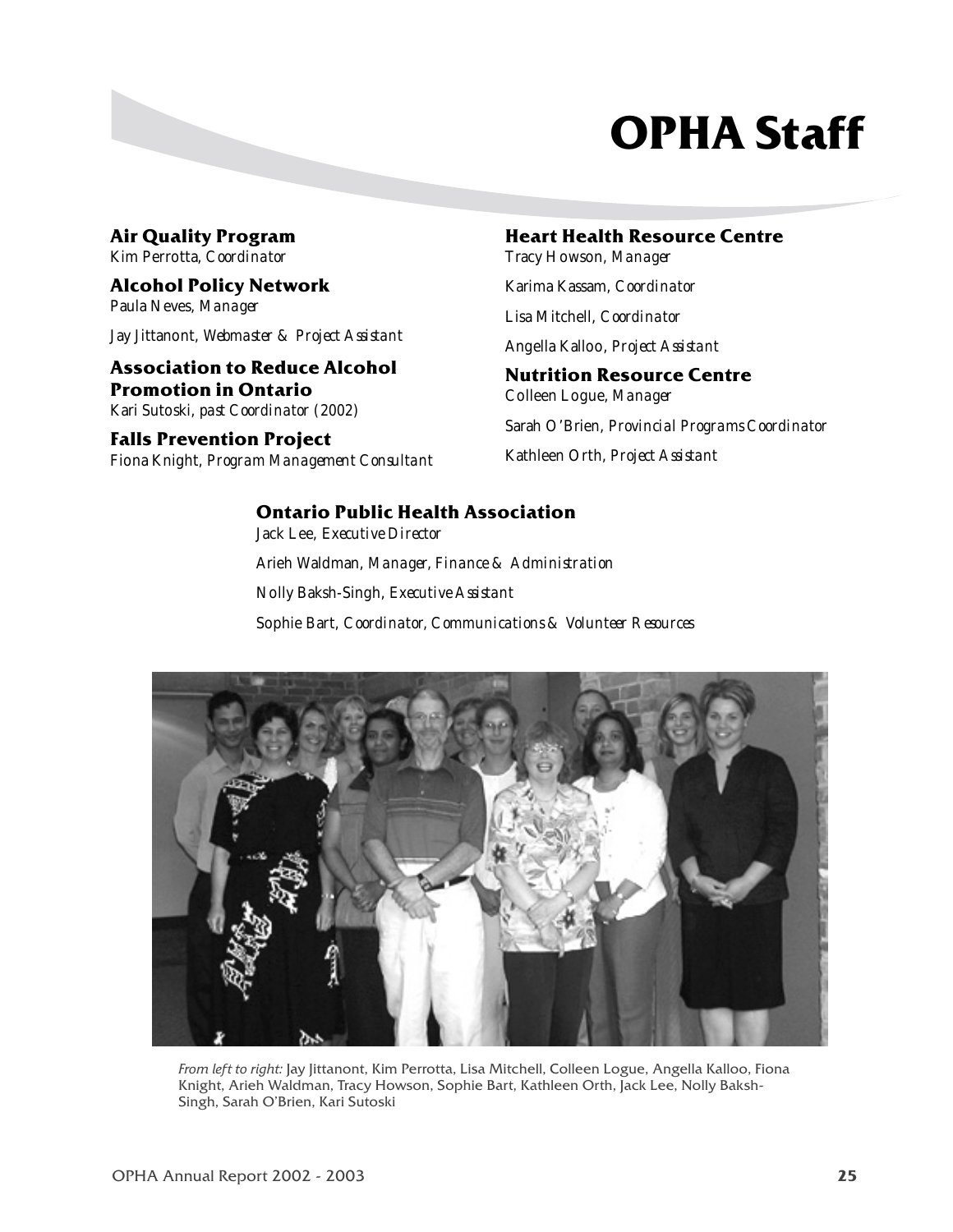## **Secretariat Report**

**T**his past year has been an important milestone for OPHA. In January the Board of Directors and staff engaged in a strategic retreat, culminating at the March board meeting in the approval of a new mission and strategic goals. The new mission of OPHA is **to provide leadership on issues affecting the public's health and to strengthen the impact of people who are active in public and community health throughout Ontario.** There are 13 strategic goals within five broad categories: Advocacy, Program Development and Sustainability, Professional Development, Membership Development and Profile/Linkages.

The Board has approved a four-year implementation plan through December 2006 that details the activities and timelines for achieving each of the 13 strategic goals. Each January the Board will consult with external and internal stakeholders including staff to determine if the



mission, goals and scheduled activities of OPHA appropriately reflect the environment in which OPHA is operating at that time.

In the meantime OPHA has been actively engaged in a number of initiatives and partnerships. The Ad Hoc Group on Chronic Disease Prevention in Ontario is one such undertaking. Recognizing the important role played by OPHA, I have been asked to be the Interim Chair. The Ad Hoc group has as its mission: to improve the health of Ontarians through leadership that supports collaborative action to promote healthy living and to address the determinants of health necessary for chronic disease prevention. There are eight founding members including the Canadian Cancer Society, Ontario Division; Canadian Diabetes Society; Cancer Care Ontario; Centre for Addiction and Mental Health; Heart and Stroke Foundation of Ontario; Ontario Prevention Clearinghouse; Ontario Public Health Association and Osteoporosis Society of Canada. Additionally, corresponding members include the Centre for Behavioural Research and Program Evaluation, University of Waterloo; Health Canada, Ontario Region; Ontario Heart Health Resource Centre; interested local heart health/chronic disease networks; Ontario Physical Health Education Association; and the Ontario Ministry of Health and Long Term Care. Since the first meeting held in February, the group has developed its mission, its underlying principles, and articulated its functions. It is presently developing a model for its organizational structure including a Memorandum of Understanding for its partners. It is also playing a key linkage role between the Chronic Disease Prevention Alliance of Canada (CDPAC) and local groups across Ontario. As Acting Chair, I have been asked to represent the NGO's of Ontario as a member of CDPAC.

Related to this several staff of OPHA were involved in the Integrated Pan-Canadian Healthy Living Strategy consultations held in the spring. The consultations were followed by a two-day symposium on the Strategy held in June, to which I was invited. Additionally, I was invited to a special working session with key stakeholders held in Ottawa to work on six proposed actions that arose from the symposium. The document will then be presented to the Federal/Provincial/Territorial Ministers of Health at their September meeting in Halifax.

OPHA is also partnered with several other organizations in a variety of initiatives. OPHA staff members participate in both the planning and steering committees of the Ontario Injury Prevention Conference in partnership with SmartRisk, the Ministry of Transportation and the Ministry of Health and Long Term Care.

OPHA is a member of the Active Healthy School Communities Initiative led by Ophea. Other partners include the Ontario Principals Council, Parks and Recreation Ontario, Ontario Public Supervisory Officers Association, Ontario Parent Council and the Ontario Association for the Supervision of Health and Physical Education.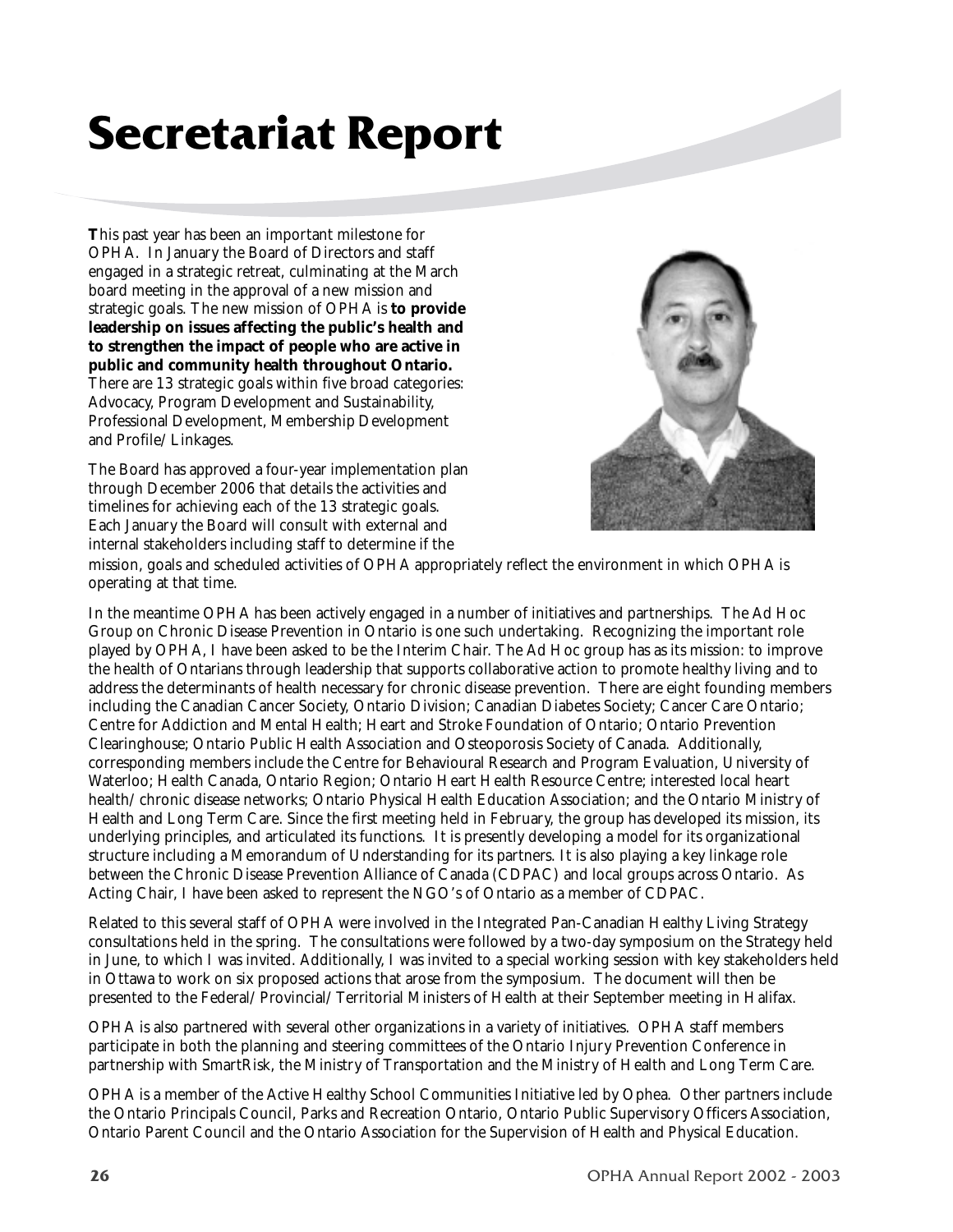OPHA is also a member of the Call to Action Leadership Group on physical activity initiated by Toronto Public Health. Partners include but are not limited to the Canadian Diabetes Association, Hospital for Sick Children, United Way of Greater Toronto, Toronto Maple Leafs, Laidlaw Foundation, Torstar Corporation, YMCA of Greater Toronto Heart and Stroke Foundation of Ontario, YWCA and several other organizations.

OPHA continues to have a good relationship with alPHa, the Association of Local Public Health Agencies. This year the Board of Directors of both organizations decided to work at strengthening this relationship in order to maximize the resources of both organizations. A committee representing both organizations has been meeting in order to identify specific activities and initiatives that might benefit from this joint effort.

This past year has been a busy one for staff. Sophie Bart, Coordinator, Communications and Volunteer Resources, has been very busy. Her activities included updating the Food Security workgroup's FoodNet website, drafting new advertising and website linking policies, and continuing to offer ongoing support to the standing committees of the Board and the 10 workgroups, as well as the Air Quality Project. She also continues to maintain and develop the OPHA website, as well as managing the PublicHealth 411 directory. Sophie also served on the Strategic Plan Implementation committee, struck by the Board to develop an action plan for each of the strategic goals.

Arieh Waldman, Manager of Finance and Administration, continues to serve both staff and the Board in a professional manner. He has served on the Space committee and been very involved in the negotiations aimed at finding appropriate space for OPHA when the present lease expires in December 2003. Arieh also served on the Strategic Plan Implementation committee.

Also on both the Space committee and the Strategic Plan Implementation committee was Nolly Baksh-Singh, Executive Assistant to the Executive Director. In her capacity, Nolly also provides ongoing support to the full Board of Directors as well as to the Executive Committee. Nolly also organizes the monthly staff meetings, providing an opportunity for core staff, resource centre staff and project staff collectively to share information and to offer a variety of perspectives to the work of others.

Our provincially funded resource centres continue to actively support public and community health practitioners around the province. The Heart Health Resource Centre (HHRC) has had an exciting year. Demand for services provided by the HHRC has reached an all time high. Anne Lessio, the Manager of the HHRC, was seconded by Health Canada to work on Best Practices at a national level. Tracy Howson has been hired as the Interim Manager of the HHRC. Tracy brings to OPHA a wide variety of experiences in public and community health. Angella Kalloo continues to offer administrative support to the HHRC. Lisa Mitchell, who has been on a maternity leave, returns in September as Program Coordinator on a part-time basis. Karima Kassam, who replaced Lisa, will share the position with Lisa. The HHRC received a grant from Health Canada to investigate Best Practices in the prevention of Type II diabetes. The HHRC is working with the Centre for Behavioural Research and Program Evaluation at the University of Waterloo on this project. An addendum to this project is to research emerging models for the dissemination of Best Practices.

The Association to Reduce Alcohol Promotion in Ontario (ARAPO), another member of the Ontario Health Promotion Resource System, is now administered by OPHA. Kari Sutoski, the Coordinator of ARAPO, joined OPHA's offices in late January. ARAPO is a provincial network promoting public health and safety by reducing the impact of alcohol advertising, promotion and sponsorship through education, policy and community action.

The Alcohol Policy Network (APN) continues with a very full workload under the management of Paula Neves. This past year saw Ana Almeida leave after several years with OPHA. Ana has been replaced by Jay Jittanont, who will be redesigning the APN website. This is in part supported by funds from Human Resources Development Canada. The 500 page website devoted to alcohol policy issues received over 172,000 visits. The APOLNET listserv membership now has 368 practitioners active in substance abuse across Ontario. APN also updated and distributed over 150 copies of the comprehensive 2003 Directory of Substance Abuse and Injury Prevention Contacts in Public Health. As well, APN expanded its sample alcohol policy collection to  $175$ individual policies and 3 international databases.

The Nutrition Resource Centre (NRC) has been in operation now for over four years. The NRC is managed by Colleen Logue and supported by Kathleen Orth. Additionally, there is a Coordinator of Provincial Programs,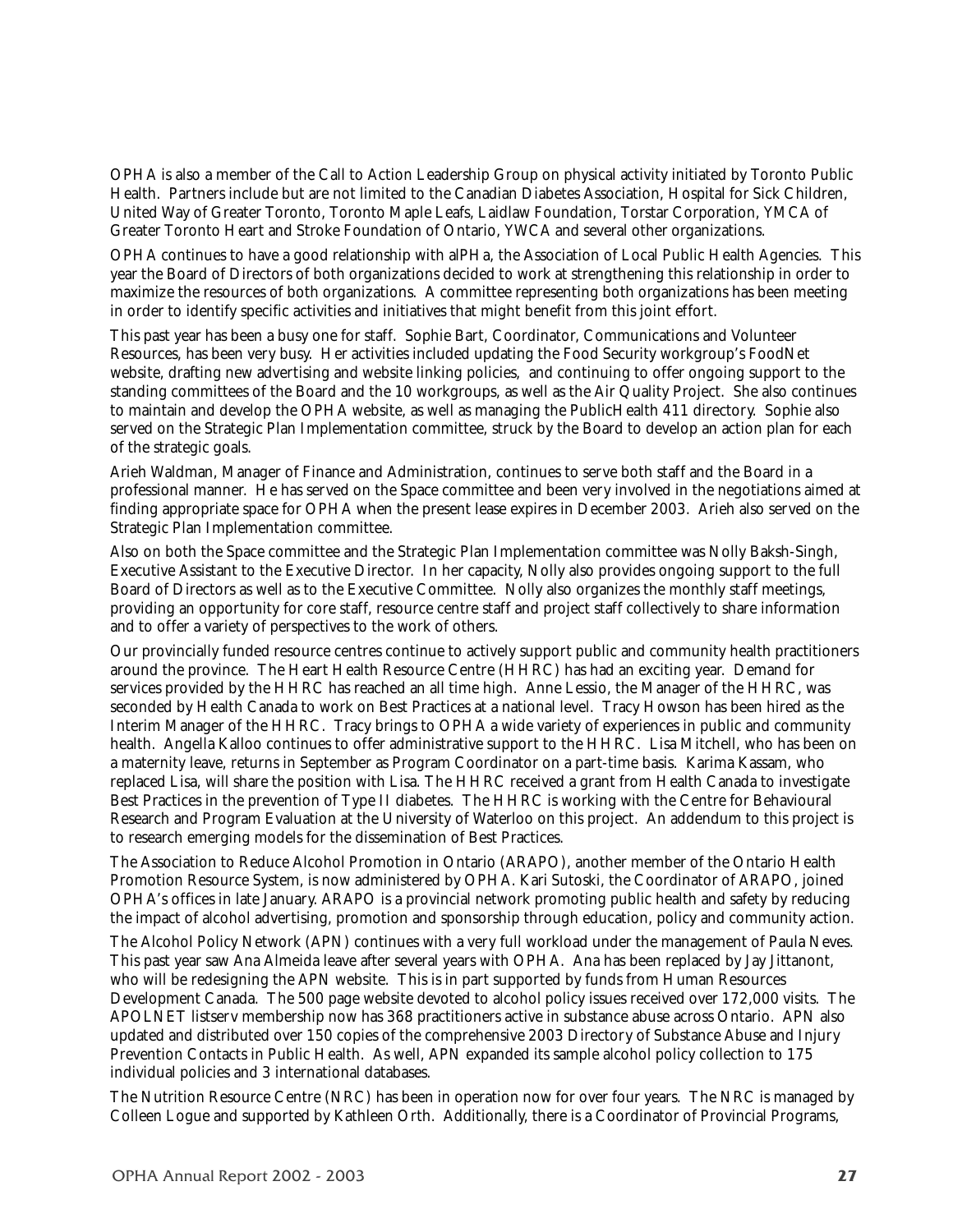### **Secretariat Report** *continued*

who was Lise Smedmor. Lise decided not to return from maternity leave and Sarah O'Brien, who had replaced Lise, has agreed to remain in this role. We welcome Sarah to OPHA. The NRC continues to offer support, services and products related to three province-wide nutrition programs. The electronic broadcast mailing service, **Contact-NRC**, continues to grow in popularity and now has over 450 subscribers. The NRC has worked collaboratively with Toronto Public Health and Cancer Care Ontario in the development of a healthy weights toolkit. Healthy Measures was launched in the summer. The Ontario Women's Health Council supported this initiative. The Cultural Adaptations of Canada's Food Guide to Healthy Eating, fully adapted in Chinese, Portuguese, Vietnamese, Tamil, Urdu, Punjabi and Spanish, have proven to be extremely popular both provincially and nationally.

OPHA also continues several other projects that serve to fulfill our mission. Kim Perrotta, who has extensive experience in occupational and environmental health issues, has been managing the Air Quality project. The program has produced two major reports: one on public health concerns with coal-fired power plants and one on municipal fuel purchasing policies that can be implemented to reduce air pollution. A press event was organized around the release of the coal report and was picked up by several regional newspapers as well as by some radio and television networks. Additionally, six letters/comments were sent from OPHA on air quality and/or climate change issues. One, to the International Joint Commission on trans-boundary air pollution, was cited several times in the Commission's report. In June OPHA learned that the Walter and Duncan Gordon Foundation has agreed to fund the Air Quality Program for an additional two years.

The Provincial Partners for Seniors and Veterans Falls Prevention Program, managed by Fiona Knight, is in its third phase. This year, the project has built upon the research and information gathered through the pilot year to launch a poster, slogan, logo and key messages through radio and television public service announcements to over 350 media outlets in twelve sites across Ontario focusing on falls prevention for seniors. The goal of this project is to create an accessible, practical and sustainable provincial falls prevention education program. The results of the project will be presented at the 2003 Canadian Association of Gerontology annual conference.

For me the past year has been an exciting one here at OPHA, one in which I have had the opportunity to become engaged in a number of public health issues and to assist the organization as it continues to provide leadership in public health. As my term draws to an end, I want to thank the Board of Directors and the staff for making my time with OPHA such a high point professionally.

OPHA has been a leader in public health in Ontario since 1949. This has been in part because of the staff who exemplify long-standing public health qualities of professionalism, dedication, sound analysis and a commitment to improving the health of all Ontarians.

As well, it is the volunteers who make OPHA what it is. The Board of Directors who give policy direction to the organization and keep public and community health on the political and public agenda and the workgroup members who through dedication and hard work have developed well-prepared positions and technical papers on emerging public health issues.

The next year represents a new phase for OPHA. A new Executive Director will be in place to work with the Board of Directors, the staff and the volunteers of OPHA as the organization continues to provide leadership in public health. To all of you I wish success in achieving your strategic goals.

*Respectfully submitted,*

Jack Lee Executive Director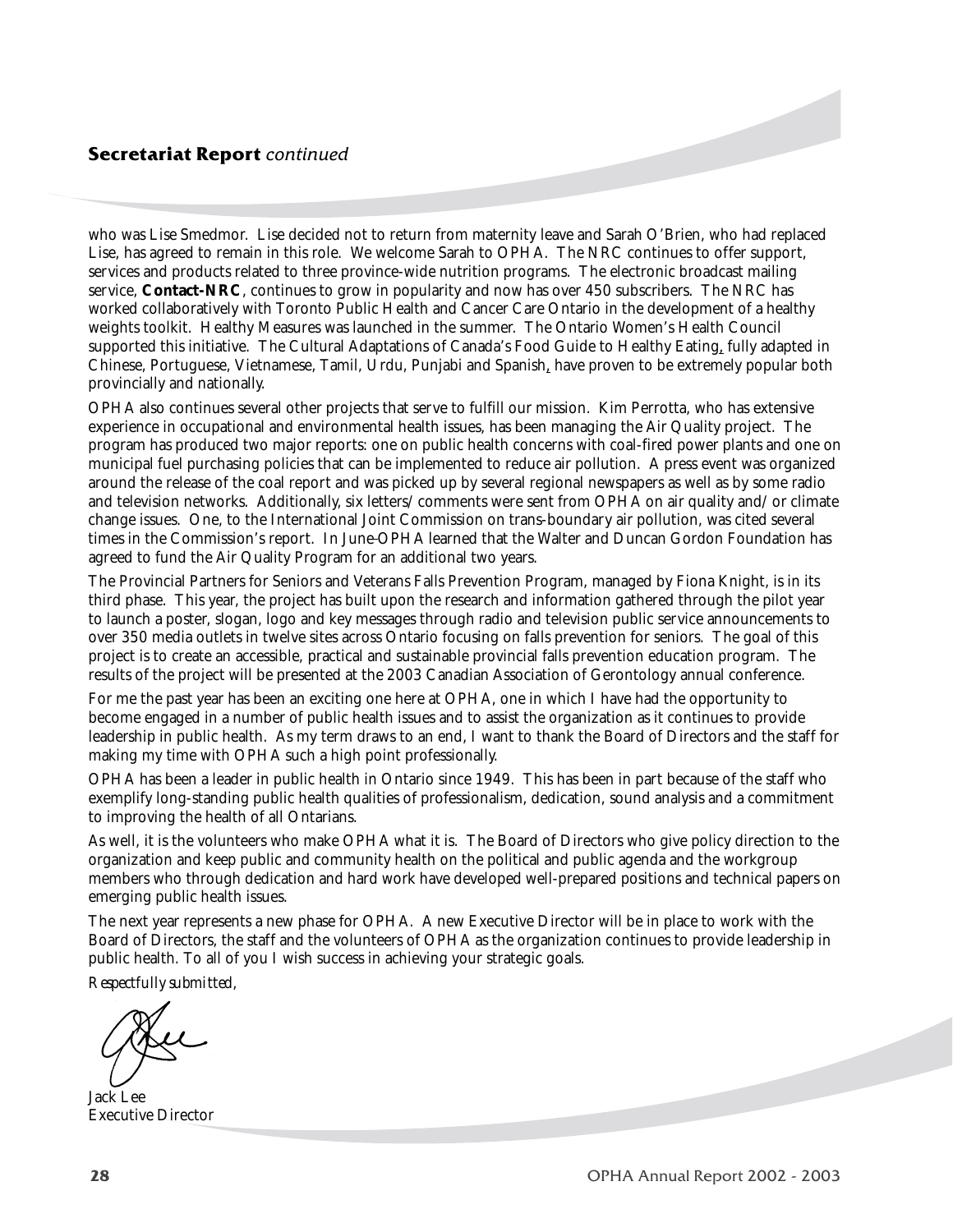## **Project Reports**

### **Air Quality Program**

The OPHA Air Quality Program was established in June 2002 with base funding provided by the Duncan and Walter Gordon Foundation. Kim Perrotta, who has 19 years experience working on environmental and occupational health issues, was hired on contract as the Air Quality Coordinator for the program.

*OPHA's long-term projects provide timely, credible and relevant support to public and community health practitioners across Ontario.*

A Program Advisory Committee, established to provide direction and advice, includes the OPHA Executive Director

and 4 people who work on environmental health issues in public health units in York, Peel and Waterloo Regions and in the City of Toronto. Two of the program advisors are also members of the OPHA's Environmental Health Working Group.

In the first year of the program, two major reports were prepared, "Beyond Coal: Power, Public Health and Environment", and "Fuelling Clean Air: Municipal Fuel Purchasing Policies that Reduce Emissions Contributing to Poor Air Quality & Climate Change".

The coal report, prepared in consultation with a Project Advisory Committee (PAC) that included people who work for 7 different public health units, was released at a press event in Peel Region with the participation of two Medical Officers of Health (MOHs) and one Associate MOH. The press event was picked up by several TV and radio stations and a number of regional newspapers. An op-ed article was also prepared on the subject and printed in several regional newspapers. The coal report has been downloaded from the OPHA website 1126 times since its release in November 2002.

The fuel report, prepared in consultation with a PAC that included 4 public health staff and 6 individuals who work for organizations outside the public health sector, has been used by the GTA Clean Air Partnership to formulate commitments that were captured in the "Toronto and Region 2003 Inter-Governmental Declaration on Clean Air".

In the first year of the program, six letters/comments were sent from the OPHA on air quality and/or climate change issues:

- A letter was sent to the Premier to encourage adoption of the recommendations contained in the report prepared by the Select Committee on Alternative Fuel Sources (Sept 2002);
- A letter was sent to the Prime Minister to encourage ratification and implementation of the Kyoto Accord (Sept 2002);
- A letter was sent to the Federal Minister of Finance encouraging him to support the Kyoto commitment by providing funds in the budget to promote energy efficiency and renewable technologies (Feb 2003);
- Comments were sent to the Ontario Minister of the Environment on the Ministry's discussion paper respecting the development of a Clean Air Plan for Industry in Ontario (Feb 2003);
- Comments were sent to the International Joint Commission, established under the Great Lakes Water Quality Agreement, on its report on the progress made under the bi-national Ozone Annex (Mar 2003);
- Comments were sent to Environment Canada on its proposal to establish national standards for sulphur levels in heavy and light fuel oils (July 2003).

In June 2003, the OPHA learned that the Walter and Duncan Gordon Foundation has agreed to fund the Air Quality Program for an additional two years.

#### *Respectfully submitted,*

Kim Perrotta Air Quality Coordinator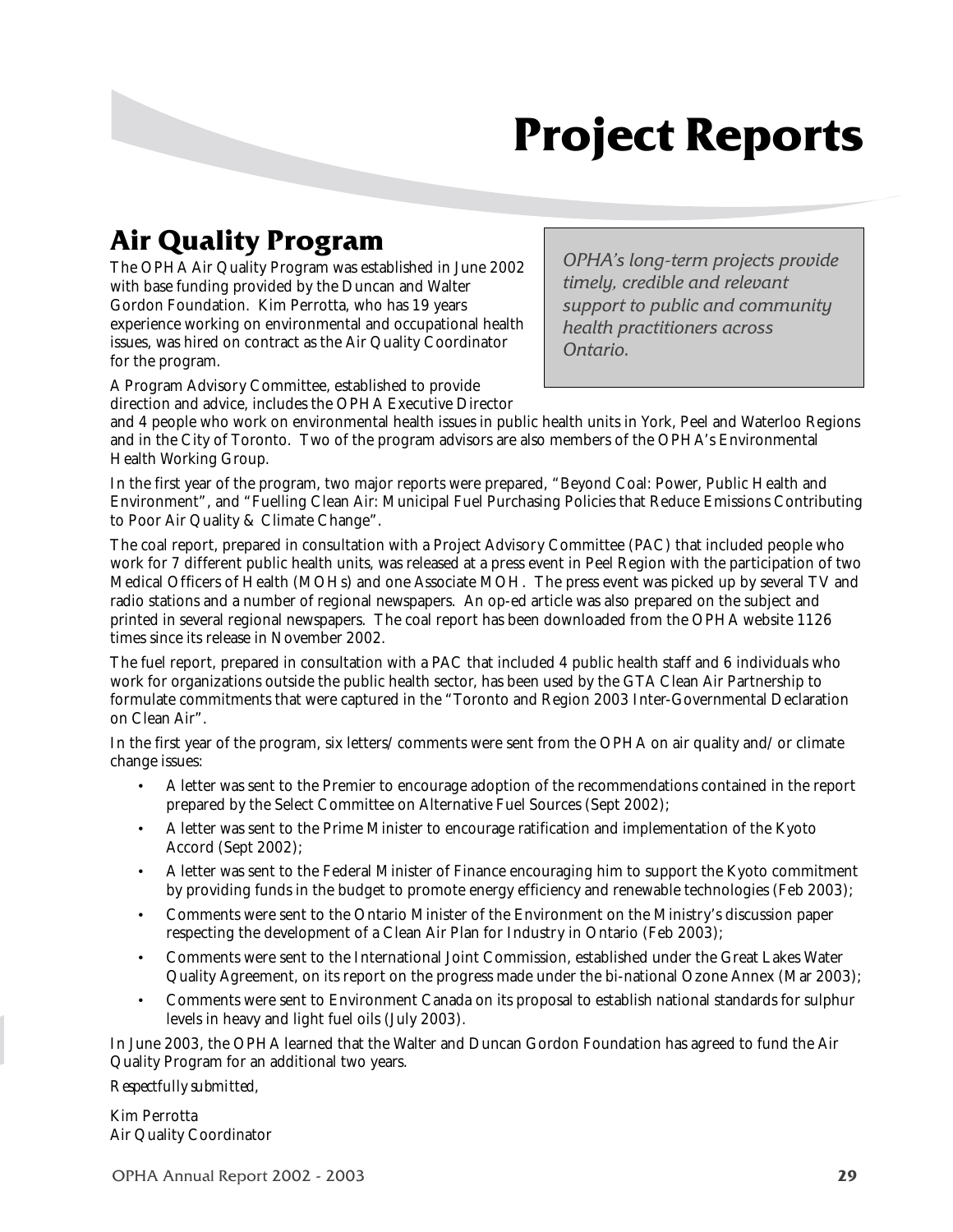### **Alcohol Policy Network**

The Alcohol Policy Network (APN) is an Ontario-wide network of people and organizations. Its mission is to facilitate the development of policies that 1) prevent problems associated with alcohol use, and 2) enhance the health, safety and well-being of individuals and communities across Ontario. APN has been a project of OPHA since 1995. It has an annual budget of \$127,500 and a staff complement of 1.5 FTEs.

Over the past fiscal year, the Alcohol Policy Network:

- organized 4 tele-roundtables offering information and assistance on policy development in municipal, campus, workplace and school settings. These sessions attracted 243 registrants from across Ontario and beyond. All sessions featured guest speakers, online PowerPoint presentations and comprehensive follow-up packages to assist participants to put into practice what they had learned. Sample materials are enclosed.
- continued to update and maintain a comprehensive 500 page website devoted to alcohol policy issues. The latter attracted over 3.9 million hits and 172,817 visits between April 1, 2002 and March 31, 2003.
- responded to 98 email information requests and an estimated 175 phone information requests promptly and efficiently.
- completed 15 consultations related to alcohol policy and the dissemination of the low-risk drinking guidelines.
- updated and distributed over 150 copies of the comprehensive *2003 Directory of Substance Abuse and Injury Prevention Contacts in Public Health.*
- increased the APOLNET listserv membership to 368 practitioners active in substance abuse prevention across Ontario.
- monitored alcohol policy developments and produced 23 issues of *Alcohol in the News* featuring an average of 35 news items per issue drawn from over 75 Canadian and international sources.
- compiled and distributed 5 issues of *Alcohol Research Update* containing links to an average of 35 recent peer-reviewed articles and research-based practitioner resources.
- expanded our sample alcohol policy collection to 175 individual policies and 3 international databases.
- collaborated with the Alcohol and Other Drug Cluster in the development and delivery of two Newbie Orientations for new substance abuse practitioners, and with Association to Reduce Alcohol Promotion in Ontario, Centre for Addiction and Mental Health, Canadian Centre on Substance Abuse, The Health Communication Unit, Canadian Association of Broadcasters, Ontario Community Council on Impaired Driving, Ophea, Student Life Education Company, Waterloo Catholic School Board, Ontario Ministry of Education, MADD Canada and others to maintain/deliver the Alcohol and Other Drug Events Calendar, Alcohol-Related Materials Database, APOLNET Listserv Hot Topics and APN Tele-Roundtables.

#### *Respectfully submitted,*

Paula Neves Manager, Alcohol Policy Network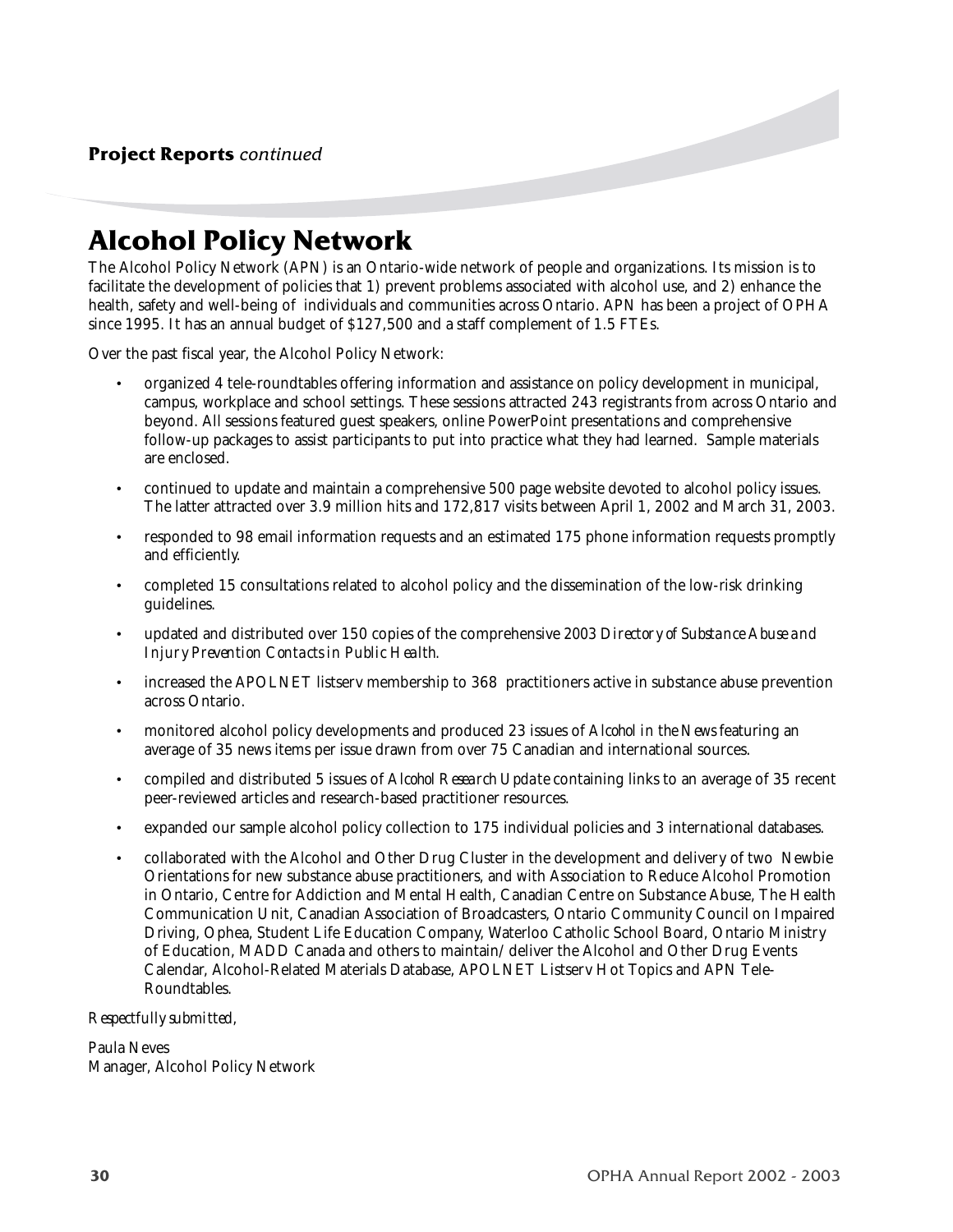### **Association to Reduce Alcohol Promotion in Ontario**

The Association to Reduce Alcohol Promotion in Ontario (ARAPO) joined the OPHA family in January 2003. The ARAPO project has been in existence since 1990 and was founded by the Black Creek Anti-Drug FOCUS Community Group.

ARAPO is a provincial network promoting public health and safety by reducing the impact of alcohol advertising, promotion and sponsorship through education, policy and community action. ARAPO is very fortunate to have an active advisory committee that assists in coordinating programming activities. ARAPO's membership includes more than 400 public health and safety professionals and citizens from across Ontario, including parents, students and other community members, injury and substance abuse prevention groups and public health and treatment agencies.

### **Philosophy**

ARAPO is committed to raising awareness and taking action on decreasing the harm associated with alcohol use. ARAPO adopts a health promotion approach to alcohol use that centers on the belief that reducing the impact of alcohol advertising and promotion will enable people to make informed choices about drinking. ARAPO supports the alcohol advertising regulatory laws and guidelines and encourages alcohol manufacturers, advertisers and broadcasters to comply with the law so that people have the ability to make knowledgeable decisions about drinking.

### **Activities**

- Developing educational materials and workshops;
- Hosting the Alcohol Advertising Action Pack located at www.apolnet.org;
- Creating the ARAPO ADS UP! Newsletter; and
- Holding regular committee meetings to coordinate alcohol advertising activities in Ontario.

Highlights of programming activities and accomplishments in this past year are provided below:

*Workshops, Presentations, Displays.* ARAPO provided 10 training/information sessions in various settings, such as youth conferences, classrooms, community group programs and as part of orientations for health professionals and educators. Also, in March 2003, ARAPO offered a training teleconference for health professionals that focused on how advertising works, with examples of current alcohol advertising campaigns and tips for action. ARAPO partnered with the Alcohol and Other Drug Cluster of the Ontario Health Promotion Resource System to deliver 2 orientation sessions for new professionals in the substance abuse prevention field.

The "Are You Under the Influence of the Illusion?" interactive display continues to be a popular resource, particularly with secondary school students. Over 20 visits to high schools, conferences, workshops and community events were carried out in the past year.

*Newsletter and Online Action Pack:* ARAPO produces the ARAPO ADS UP! newsletter, which provides up-todate information on programming initiatives and alcohol advertising issues. It serves as a beneficial communication tool for our partners across the province. ARAPO developed 3 issues for inclusion on the Alcohol Policy Network's web site, APOLNET.

ARAPO hosts the Alcohol Advertising Action Pack on APOLNET, where current information such as links to research, resource materials, and organizations are added on a regular basis.

ARAPO also looks for other opportunities to raise awareness and educate communities regarding alcohol advertising issues by preparing articles for a variety of newsletters or bulletins. In August 2003, an article on alcohol advertising was featured in the Ontario Health Promotion E-Bulletin, a weekly newsletter for Ontarians interested in health promotion.

*Resource Materials:* Over the past several years, ARAPO has developed resource materials that assist to raise awareness in Ontario communities. Materials include: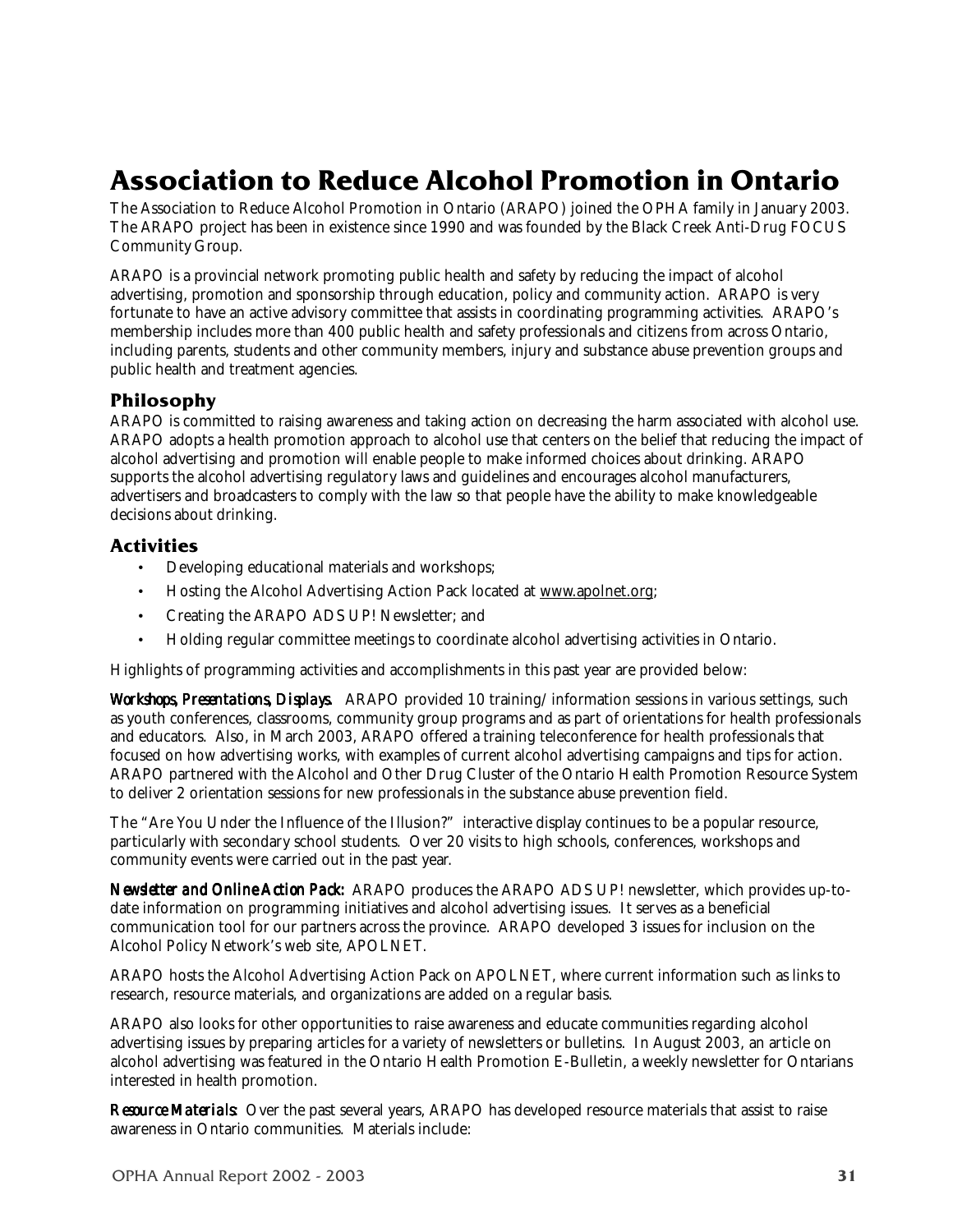### **Project Reports** *continued*

- *• Alcohol Advertising: A Legal Primer.* A comprehensive overview of the alcohol advertising regulatory framework in Ontario;
- *<i>Under the Influence? Educator's Kit* (for students in grades 7-10). A kit for educators such as teachers, youth group facilitators or health promoters focusing on the issues of alcohol advertising and media literacy in an educational and interactive way;
- *• Under the Influence? The Impact of Alcohol Advertising on Youth.* A summary of recent and reputable research regarding the influence of alcohol promotion and its relationship with youth;
- *• Review of Alcohol Delivery Services in Ontario.* A paper commissioned with the Alcohol Policy Network providing a thorough overview of liquor delivery services; and
- *• Are You Being Played? Youth Postcard.* Our newest edition directed to secondary school students providing quick facts and stats, in addition to tips for taking action.

ARAPO has been working in partnership with Alcohol and Drug Concerns, Inc., the RCMP, Parent Action on Drugs and Toronto Public Health regarding the development of a Parent Media Resource Calendar. This tool will raise awareness among parents/caregivers in the Toronto area by identifying key issues related to the media, relevant facts, along with instructive tips and strategies. Our goal is to launch the Calendar during Drug Awareness Week 2003, November 16-22.

**Participation on Committees & Coalitions:** ARAPO continues to actively participate on the Alcohol Policy Network coordinating committee, the Youth Media Campaign of Ontario advisory committee and the Ontario Drug Awareness Partnership. ARAPO will represent the OPHA on the Ontario Injury Prevention Conference planning committee beginning in the fall 2003.

#### *Respectfully submitted,*

Kari Sutoski Past Coordinator, Association to Reduce Alcohol Promotion in Ontario

### **Provincial Partners for Seniors and Veterans: Falls Prevention Campaign**

### **Project Goal**

The goal of this project is to develop a strong and effective partnership of provincial organisations with a commitment to falls prevention in order to create an accessible, practical and sustainable provincial falls prevention education program.

### **Partnerships, Senior and Veteran Involvement**

The initial partners associated with this proposal have a long-standing commitment to supporting the health and well-being of seniors. The Ontario Public Health Association operated the Ontario Injury Prevention Resource Centre from 1993 to 1999 and has been an active participant in injury prevention issues since 1992. In addition, OPHA counts among its members and constituents many practitioners in both public health units and community health centres who actively promote and implement local falls prevention programs.

The initial program partners are the Ontario Public Health Association; the Ontario Legion, Provincial Command; the Ontario Society (Coalition) of Senior Citizens' Organizations (OCSCO); the Ontario Residential Care Association (ORCA) and the Health Communication Unit, Centre for Health Promotion (University of Toronto).

In 2002/2003 we expanded our network to include six pilot sites, one in each region of Ontario, who work with seniors and veterans in falls prevention. The pilot sites are in Peel Region; Thunder Bay, Sudbury, Sault Ste.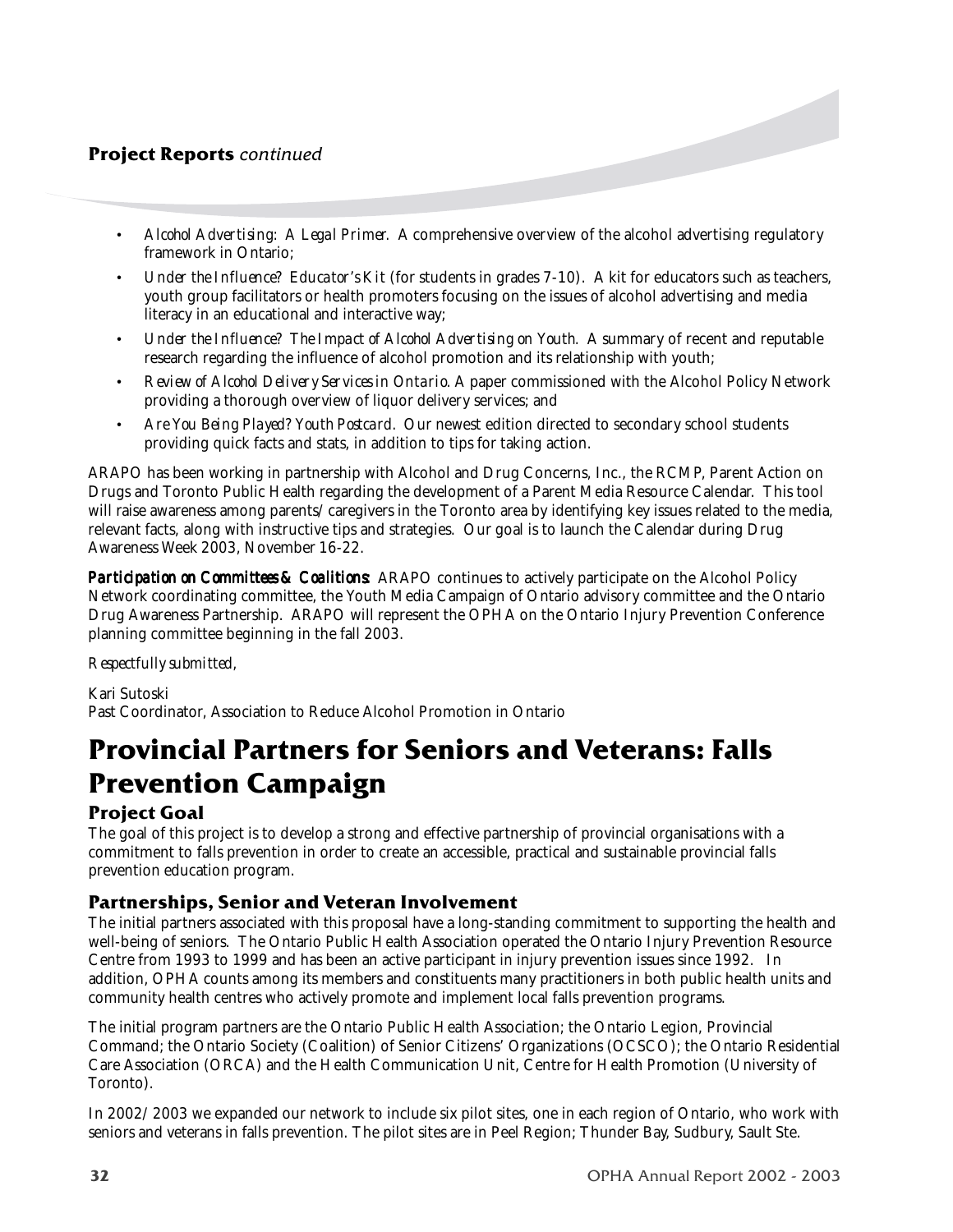Marie, Hastings and St. Thomas. The project will continue to add new network members throughout the project.

This fall, 2003, the Partners for Seniors and Veterans will build upon the research and information gathered through the pilot year to launch a poster, slogan, logo and key message through radio and tv public service announcements to over 350 media outlets in twelve sites across Ontario about falls prevention for seniors. The public awareness campaign will be launched in November 2003.

#### *Respectfully submitted,*

Fiona Knight, Program Management Consultant

### **Heart Health Resource Centre**

Since the launch of the Ontario Heart Health Program (OHHP) in 1998, the Heart Health Resource Centre (HHRC) mandate has been to enhance the capacity of public health agencies and their community partners from across the province to implement comprehensive, community-based heart health programs. Each year, as the needs of public health agencies and their community partners have evolved, the HHRC has responded.

The past year has been an extraordinary year for the Heart Health Resource Centre (HHRC). Significant events include; the announcement of the much hoped for next phase of heart health funding, the highest number of consultations ever requested within one year with 72% occurring during the last half of the year. In addition to support historically provided by the HHRC, we entered into an investigation with the Ministry of Health and Long Term Care and the Ontario Heart Health Network (OHHN) Phase 2 Planning Committee on how best to transition to the next phase of Heart Health. Also during this past year, two of the three HHRC staff took temporary leaves of absences (maternity and secondment).

Deerhurst Inn was the location of a two-day central training event for Heart Health Communities aptly named "The Lay of the Land". Attendance was 100% translating into all 37 communities across the province being represented. The year also saw new supports and tools made available for heart health coordinators. Some examples include: new resources added to the web site; the @heart newsletter becoming a "feature" publication revolving around themes and providing up-to-date tools; the searchable database was developed on www.hhrc.net with the verification process undertaken; and an HHRC monthly update posted on the listserv to help keep sites current with news and information on the Ontario Heart Health Project.

### **Training**

This year, the HHRC offered one central training event and two orientation sessions for new coordinators.

These were:

- Heart Health Orientation, March 25, 2002;
- Heart Health Orientation, February 14, 2003; and
- The Lay of the Land…Exploring Ontario Health Promotion Resources, Services & Strategies, November 5, 2002.

Through the HHRC external evaluation, the heart health coordinators rated the HHRC's training as one of the most important services that they have obtained from the Centre since the beginning of the OHHP.

### **Consultation Service and Coaching Program**

All provincial heart health communities have access to 2.5 days of consultation support for their coalitions through the HHRC Consultation Service, while heart health coordinators have unlimited access to a coach/ mentor through the HHRC Coaching Program. As this was the final year of Phase I funding for the OHHP, a total of 25 communities (54%) requested support through the HHRC Consultation Service to address one the following three topics: Transitioning Issues, Heart Health Strategic Program Planning and Sustainability. Several heart health coordinators accessed a Coach through the HHRC to address topics that ranged from brainstorming about transitioning to a broader mandate to role-playing a coalition meeting.

Both services are consistently rated very highly in terms of information that is used for programming and the impact that the consultation/coaching has made on enhancing the community's capacity for heart health.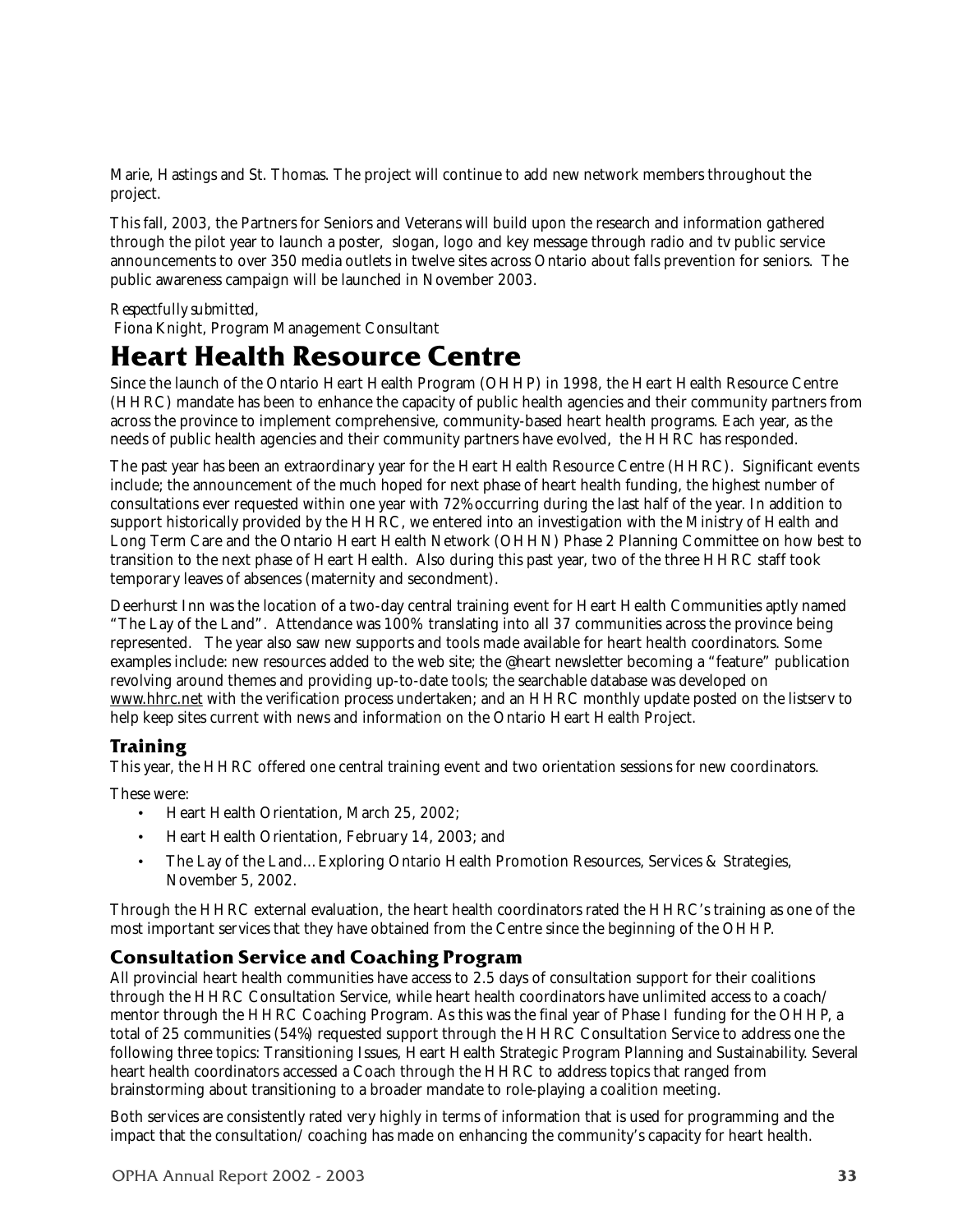### **Information, Knowledge Exchange**

The HHRC continues to facilitate communication both to and between the heart health communities through a number of different activities including the website, the listserv, newsletter, telephone support and bi-monthly mail-outs.

The HHRC newsletter, **@heart**, is distributed widely throughout the province to both health professionals and community members. This year, the HHRC produced two issues of the newsletter: "Renewing Community Action" and "Proceedings of the Canadian Heart Health Network Workshop, October 2002".

The listserv, which allows for peer-to-peer interaction and sharing, has grown to a current membership of 230. It is reported as eliciting up to 10 responses for every query posted and is a valued service to the heart health communities.

The HHRC website is continually updated to reflect the services offered by the center, as well as, house the most current listing of the heart health contacts and host a searchable database of all programs and resources of the OHHP communities. Two new sections have been added to the website: one supports the OHHN three tasks groups and the OHHP Phase 2 Planning Committee and the other provides a medium for sharing material from the OHHP community coalitions.

The HHRC responded to approximately 770 requests for information throughout this year. As well, the HHRC distributed six mailout packages containing contributions from the OHHP communities, provincial partners, and the Ministry of Health and Long-Term Care.

#### **Networking and Referral**

The HHRC continues to meet collectively with other resource centers as part of the Ontario Health Promotion Resource System (OHPRS) and with provincial level partners to develop and maintain links with key organizations. This year, the HHRC participated on a number of advisory committees, including the OHHP Phase 2 Planning Committee and FOCUS Resource Centre Advisory Committee.

The HHRC has provided secretariat support to the Ontario Heart Health Network (OHHN) for five years and this year participated in a number of subcommittees of the OHHN.

### **Other projects**

There are three other projects which are also being undertaken under the HHRC direction and are contributing to the comprehensive inventory of national, provincial and local prevention programs. These projects include:

- International Scan of Best Practices in Heart Health and Stroke Prevention funded through the Ministry of Health and Long Term Care (MOHLTC)'s Stroke Strategy. The inventory is available through an online searchable database on the HHRC's website and assists communities in selecting initiatives for their stroke prevention programs;
- The International Scan of Best Practices in the Prevention of Type II Diabetes funded by the Health Canada Diabetes Strategy. This program is to be completed in 2004; and
- Models of Dissemination (an enhancement to the International Scan of Best Practices in the Prevention of Type II Diabetes Project) also funded by the Health Canada Diabetes Strategy. This program received funding late in the 2002 – 2003 year and is now completed.

As the face of health promotion and the needs of public health agencies and their community partners change, the HHRC looks forward to the exciting challenge of continuing to seek out and provide current resources and appropriate supports for the implementation of comprehensive, community-based programs.

*Respectfully submitted,* Tracy Howson Manager (Interim), Heart Health Resource Centre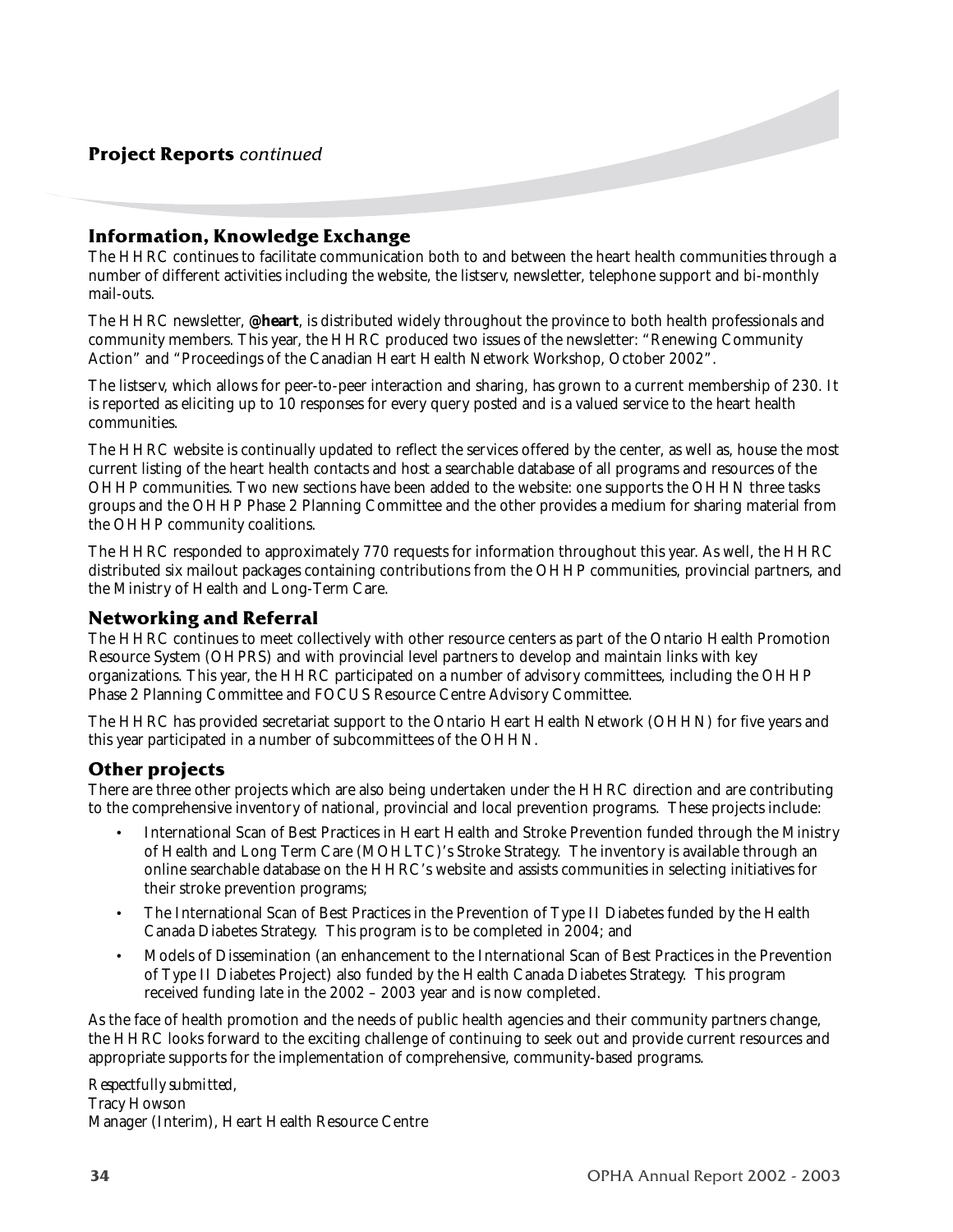### **Nutrition Resource Centre**

The Nutrition Resource Centre (NRC) was established in 1999 at the Ontario Public Health Association to work towards increasing the capacity of nutrition practitioners in communities across Ontario to implement nutrition programs and strategies in a health promotion context. The NRC is a member of the Ontario Health Promotion Resource System (OHPRS) in Ontario – a group of 22 organizations sharing common goals, resources and expertise and offering a variety of services to health promotion practitioners. The NRC works at developing and disseminating a variety of support resources; facilitating linkages with other key organizations and agencies; staying up to date and facilitating information sharing about effective nutrition interventions, developments and current information. The NRC also offers support services and products related to the implementation of three province-wide nutrition programs. The NRC is a source of advice to the Ministry of Health and Long Term Care (MOHLTC) and other partners on nutrition trends and issues. These roles are consistent with other OHPRS resource centre functions.

2002-03 represented the  $4<sup>th</sup>$  year of NRC operations and our staff complement included 3 FTEs – a manager, program coordinator and an assistant.

One of the major activities undertaken during this past year was an evaluation of NRC products and services. An evaluation survey was developed and sent out to 184 nutrition practitioners in public health units and community health centres. With a 33% response rate, this survey allowed us to establish a baseline and a general sense of how the NRC is perceived and how well we are meeting our mandate.

Overall, there is good awareness and a high level of support for the role of the NRC among the participating nutrition professionals, in particular for centralized development and dissemination of resources to support local practice. The NRC appears to be moving in a direction consistent with its mandate and initial strategic planning. That said, it appears that the overall role and function of the NRC, and the role related to *each* of the four provincial programs that it supports could be better understood by the clients of the NRC.

For people using the services and supports of the Centre, the level of customer satisfaction is in the "very good" to "excellent" range. Similarly, the impact ratings attributed to the work of the NRC are very good, especially when one considers the young age of this organization.

A brief description of other NRC activities that took place during 2002-03 is provided below:

### **Program Coordination**

The NRC goal for program coordination is to ensure the effective implementation and dissemination of provincial nutrition promotion programs. In 2002-03, the NRC continued administering and managing the following provincial nutrition programs – **Eat Smart! Ontario's Healthy Restaurant Program, the Community Food Advisor Program, Food Steps, and the Healthy Eating Manual.** The management role for these programs includes implementation support, resource development, monitoring and evaluation, updates and materials management. Eat Smart! was implemented in 32 public health agencies across the province and 843 restaurants received the award in 2002-03. Implementation of the school and workplace modules of the Eat Smart program also increased this year. The Community Food Advisor Program operated in 19 sites, with one site launching a brand new program. The volunteer Community Food Advisors completed 951 health promotion activities, reached an estimated 38,991 people and contributed 13, 227 hours of volunteer work. The two years of funding support for the CFA program from the Ontario Ministry of Agriculture and Food (OMAF) ended as of March 31, 2003. The NRC is continuing to support the program and will continue to work with our funder the Ministry of Health and Long Term Care, to find new ways to support the ongoing needs of the CFA program. For the 2003-04 fiscal year, we have been successful in obtaining some funds through the Ontario Stroke Strategy.

Some work was also undertaken this year to gain a better sense of how the Food Steps Self-Help Healthy Eating program is being implemented. This was done in order to help the NRC plan for future direction and possible changes to this program. In addition, the Healthy Eating Manual continues to be utilized by many different health professionals as a basic, comprehensive nutrition resource.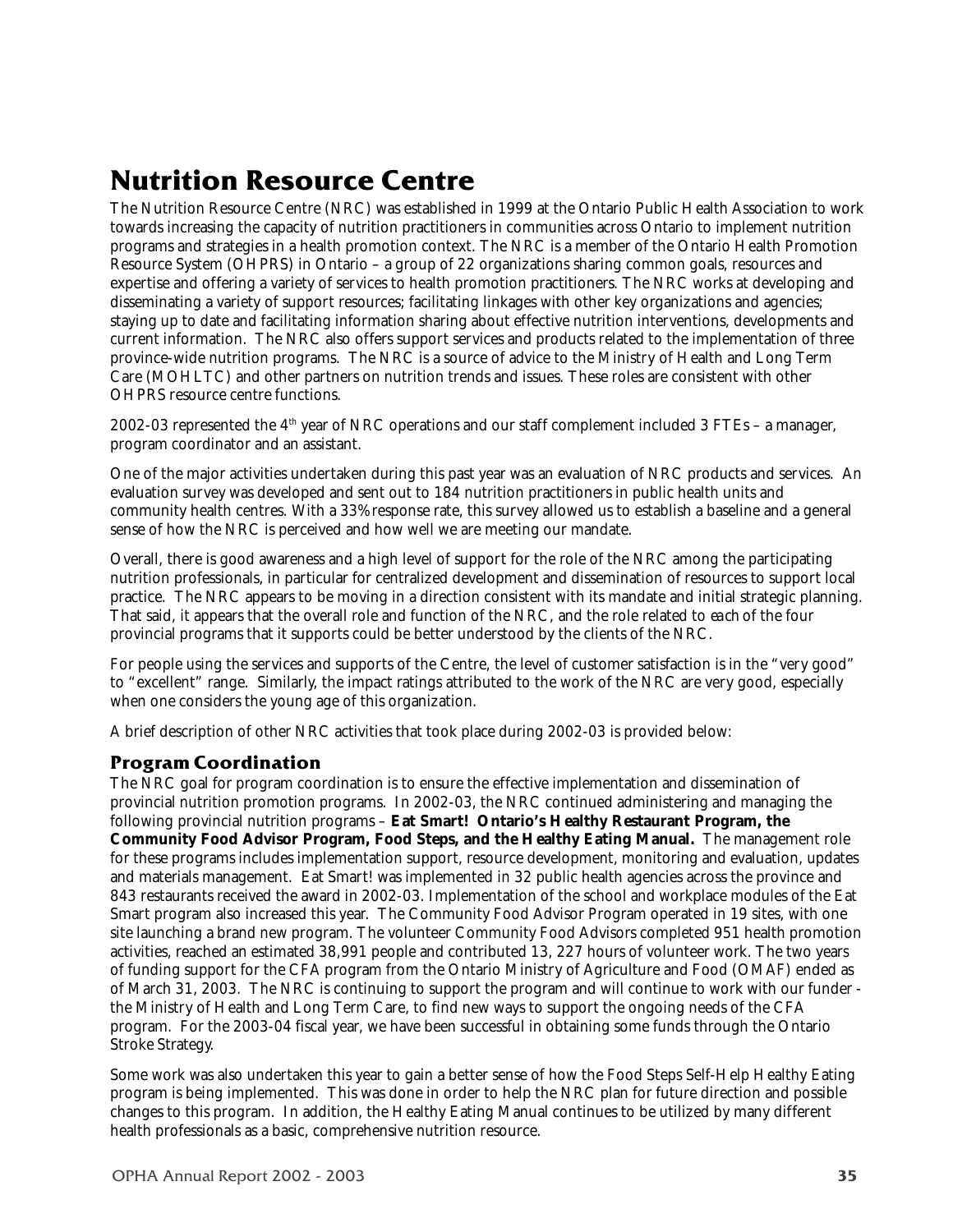### **Networking and Information Sharing**

The NRC continued working to develop and maintain links with partners and other key organizations in the nutrition and health promotion field. This work included information sharing and collaboration with members of the provincial Nutrition Resource Group. The Nutrition Resource Group serves a strategic advisory role to the NRP and is a forum for sharing provincial strategies, identifying gaps and potential solutions. The Nutrition Resource Group (NRG) meets 3 times a year and consists of representatives from relevant provincial organizations and nutrition promotion programs.

The NRC actively participates on provincial committees with groups such as Cancer Care Ontario, Dietitians of Canada, and Ontario Physical and Health Education Association. The NRC has also continued to work with existing nutrition networks, namely the Ontario Society of Nutrition Professionals in Public Health (OSNPPH) and the Dietitians Working in Health Centres network of Dietitians of Canada. These networks continue to provide valuable connections and input from the perspective of practitioners in the field.

The NRC continued to enhance communication tools such as our website – www.nutritionrc.ca and **NRC Digest** – our quarterly newsletter that provides regular updates on NRC projects and developments as well as the work of various partners. **Contact-NRC**, our electronic broadcast mailing service grew considerably over the past year and now has over 450 subscribers!

### **Resource Development and Dissemination**

The NRC has a role in both developing and disseminating resources that will assist individuals and agencies involved in nutrition promotion activities. The NRC continues to partner with the Ontario Physical and Health Education Association in the planning for a school-based nutrition initiative. In addition, the NRC secured funding from the Ontario Women's Health Council for two major resource development projects. The *Cultural Adaptations of Canada's Food Guide to Healthy Eating* were released in February 2003. Full adaptations were completed for the Chinese, Portuguese, Vietnamese, Tamil, Urdu, Punjabi, and Spanish speaking communities. Each of the adaptations is available in English, French and in the specified language and each guide features culturally specific foods and full colour illustrations. The response to these resources, both provincially and nationally, has been very enthusiastic and positive. With another grant from the Ontario Women's Health Council, the NRC also continued working on development of a healthy weights toolkit. *Healthy Measures* was launched in the summer of 2003.

*Respectfully submitted,*

Colleen Logue Manager, Nutrition Resource Centre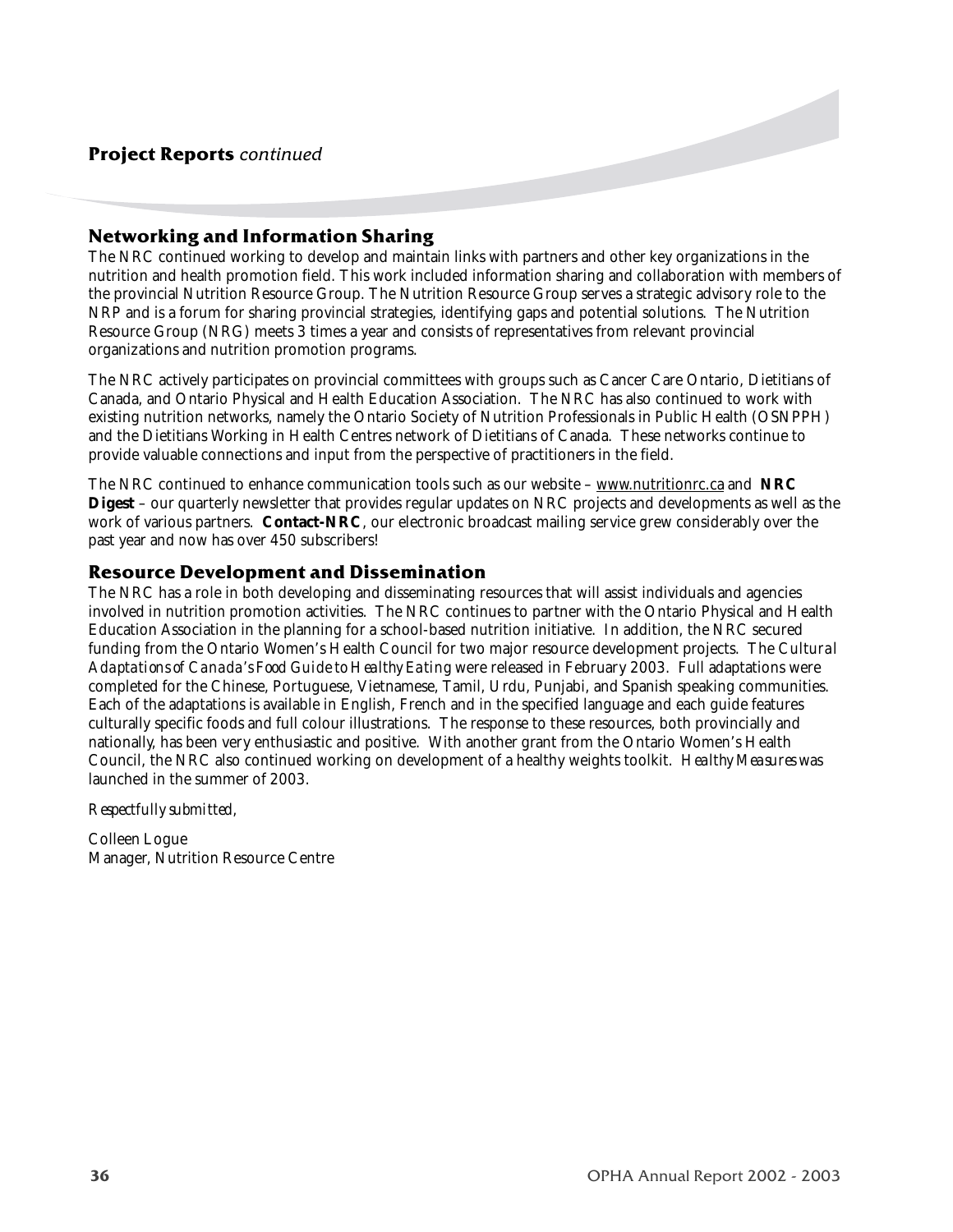## **Auditor's Report**

We have audited the statement of financial position of Ontario Public Health Association as at March 31, 2003 and the statements of revenues and expenses for the year then ended. These financial statements are the responsibility of the Association's management. Our responsibility is to express an opinion on these financial statements based on our audit.

We conducted our audit in accordance with Canadian generally accepted auditing standards. Those standards require that we plan and perform an audit to obtain reasonable assurance whether the financial statements are free of material misstatement. An audit includes examining, on a test basis, evidence supporting the amounts and disclosures in the financial statements. An audit also includes assessing the accounting principles used and significant estimates made by management, as well as evaluating the overall financial statement presentation.

In our opinion, these financial statements present fairly in all material respects, the financial position of Ontario Public Health Association as at March 31, 2003 and the results of its operations for the year then ended in accordance with Canadian generally accepted accounting principles.

> GILMORE & COMPANY LLP Chartered Accountants

Toronto, Ontario June 2, 2003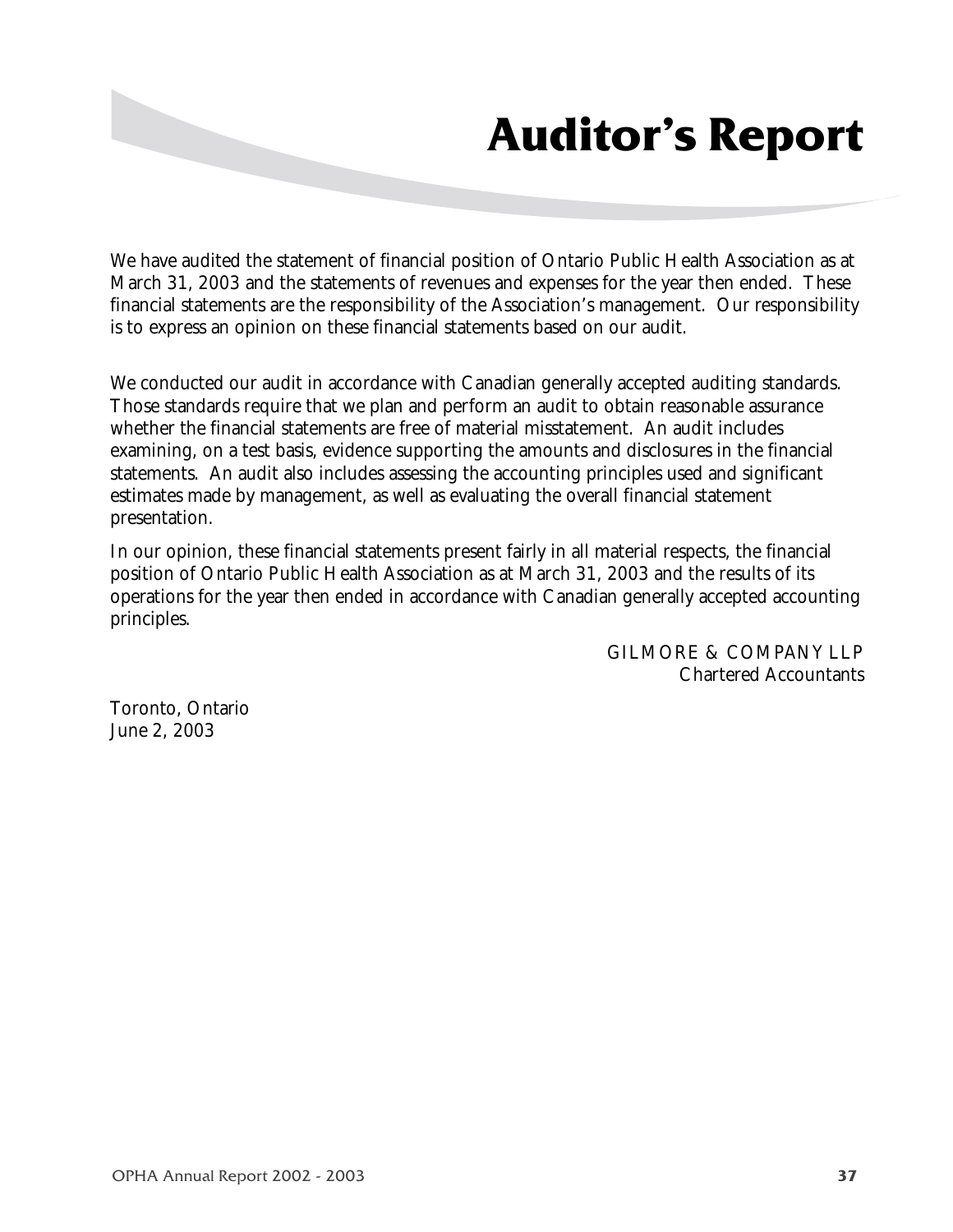**Auditor's Report** continued

### **Statement of Financial Position**

**March 31, 2003 (with comparative figures for 2002)**

|                                          | 2003       | 2002        |
|------------------------------------------|------------|-------------|
| <b>ASSETS</b>                            |            |             |
| Current                                  |            |             |
| Cash                                     | \$292,450  | \$1,290,024 |
| Temporary investments                    | 550,000    |             |
| Accounts receivable                      | 67,853     | 29,667      |
| Prepaid expenses and deposits            | 5,766      | 4,726       |
|                                          | 916,069    | 1,324,417   |
| Capital assets (Note 3)                  | 55,367     | 44,514      |
|                                          | 971,436    | 1,368,931   |
| <b>LIABILITIES</b>                       |            |             |
| Current                                  |            |             |
| Accounts payable and accrued liabilities | 280,622    | 201,819     |
| Deferred membership revenue (Note 2)     | 19,468     | 18,315      |
| Deferred project revenue (Note 2)        | 266,121    | 508,000     |
| Deferred salary                          |            | 27,268      |
| Funds held in trust                      | 238,282    | 337,340     |
| Capital asset fund (Note 2)              | 9,420      | 14,130      |
| Future rental charges fund               | 9,971      | 4,560       |
|                                          | 823,884    | 1,111,432   |
| <b>NET ASSETS</b>                        | \$147,552  | \$257,499   |
| NET ASSETS REPRESENTED BY DEFICIT        |            |             |
| Balance, beginning of year               | \$257,499  | \$184,068   |
| Surplus (deficit) for the year           | (109, 947) | 73,431      |
| Balance, end of year                     | \$147,552  | \$257,499   |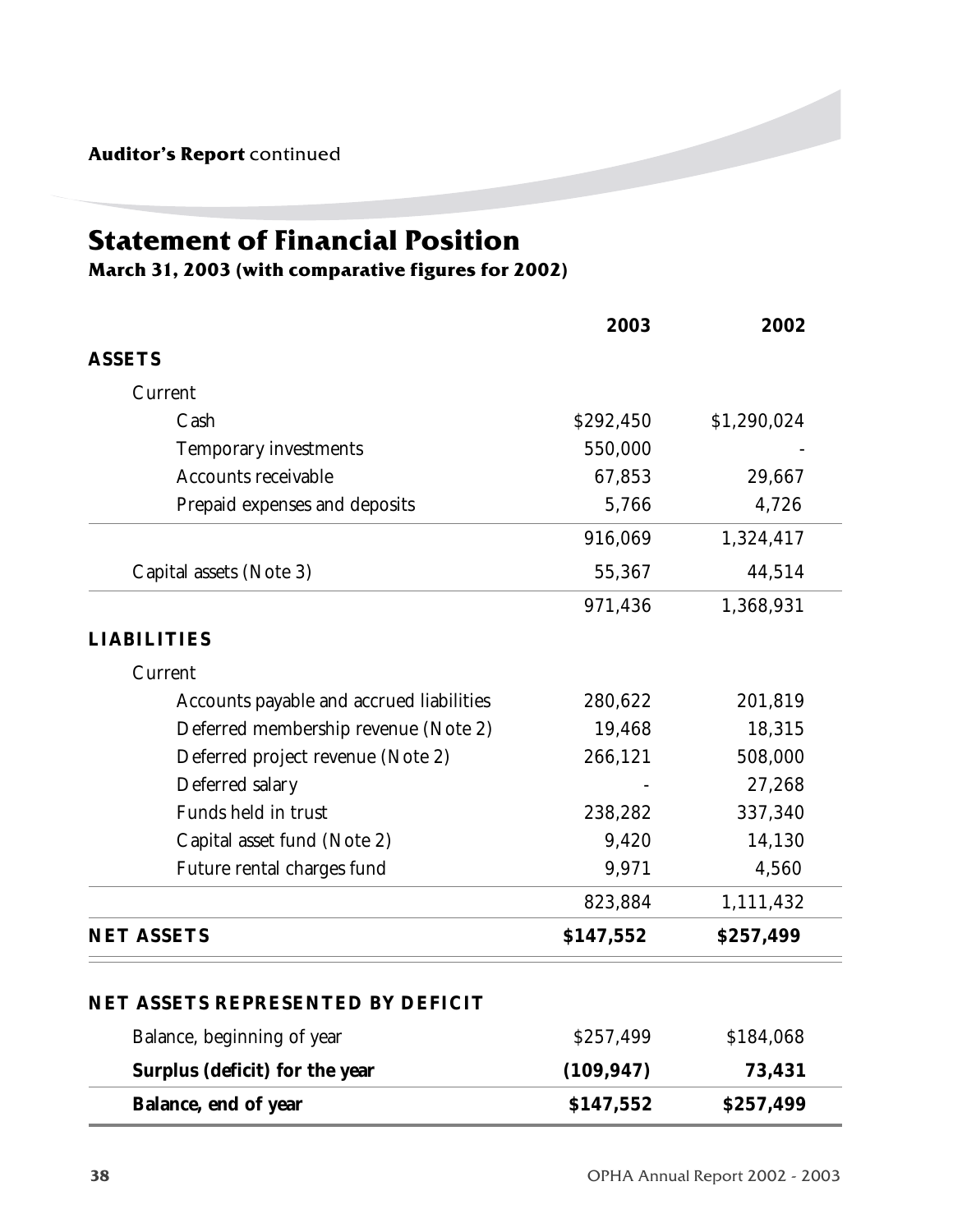### **Statement of Revenues and Expenses**

### **for the year ended March 31, 2003 (with comparative figures for 2002)**

| 2003           | 2002      |
|----------------|-----------|
|                |           |
| \$186,641      | \$161,300 |
| 6,000          | 2,500     |
| 2,436,495      | 2,017,835 |
| 2,629,136      | 2,181,635 |
|                |           |
| 206,116        | 94,516    |
| 22,464         | 11,633    |
| 2,510,503      | 2,002,055 |
| 2,739,083      | 2,108,204 |
| $($ \$109,947) | \$73,431  |
|                |           |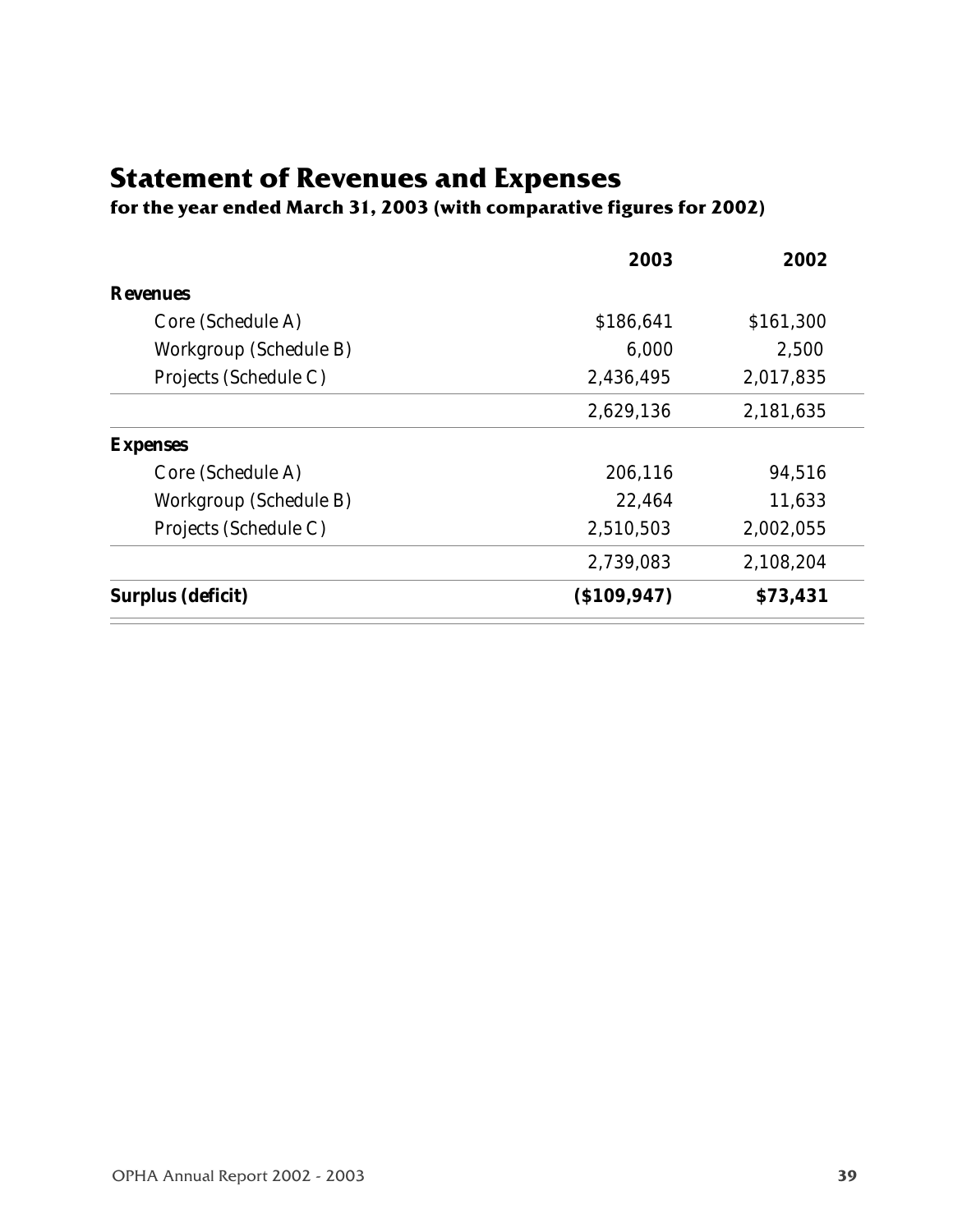**Auditor's Report** continued

### **Schedule of Core Revenue and Expenses**

### **For the year ended March 31, 2003 (with comparative figures for 2002)**

|                                                 |             | <b>SCHEDULE A</b> |
|-------------------------------------------------|-------------|-------------------|
|                                                 | 2003        | 2002              |
| <b>Revenues</b>                                 |             |                   |
| Membership revenue                              | \$38,458    | \$34,818          |
| Provincial grants                               | 100,000     | 75,000            |
| Interest income                                 | 32,832      | 35,768            |
| <b>Sundry income</b>                            | 15,351      | 15,714            |
|                                                 | 186,641     | 161,300           |
| <b>Expenses</b>                                 |             |                   |
| Membership materials, mailings and campaign     | 5,148       | 3,205             |
| Healthbeat production and mailings              | 7,757       | 6,889             |
| <b>OPHA News production and mailings</b>        | 6,082       | 6,700             |
| AGM materials and mailings                      | 4,943       | 4,039             |
| Membership expenses                             | 23,930      | 20,833            |
| Administration expenses standing committee      | 1,985       | 2,689             |
| Advocacy and lobbying                           | 781         | 2,295             |
| <b>Bank charges</b>                             | 2,573       | 2,750             |
| <b>Benefits</b>                                 | 26,936      | 22,346            |
| Board expenses                                  | 39,830      | 25,653            |
| <b>Equipment costs</b>                          | 30,768      | 27,434            |
| External membership fees /                      |             |                   |
| Volunteer initiative project (2002)             | 46          | 10,000            |
| Insurance                                       | 2,881       | 2,827             |
| Legal and audit                                 | 9,791       | 4,450             |
| <b>Outside services</b>                         | 2,716       | 2,158             |
| Postage                                         | 1,643       | 1,670             |
| Public relations and special events             | 10,074      | 1,256             |
| Resolutions and bylaws                          | 1,645       |                   |
| Rent                                            | 70,442      | 70,870            |
| <b>Salaries</b>                                 | 312,163     | 202,710           |
| Staff travel, recruiting and training           | 2,261       | 11,533            |
| Stationery, copying and printing                | 2,860       | 2,182             |
| Telephone                                       | 13,107      | 12,192            |
|                                                 | 556,432     | 425,848           |
| Recovery of expenses from projects (Schedule D) | (350, 316)  | (331, 332)        |
|                                                 | 206,116     | 94,516            |
| <b>SURPLUS (DEFICIT)</b>                        | ( \$19,475) | \$66,784          |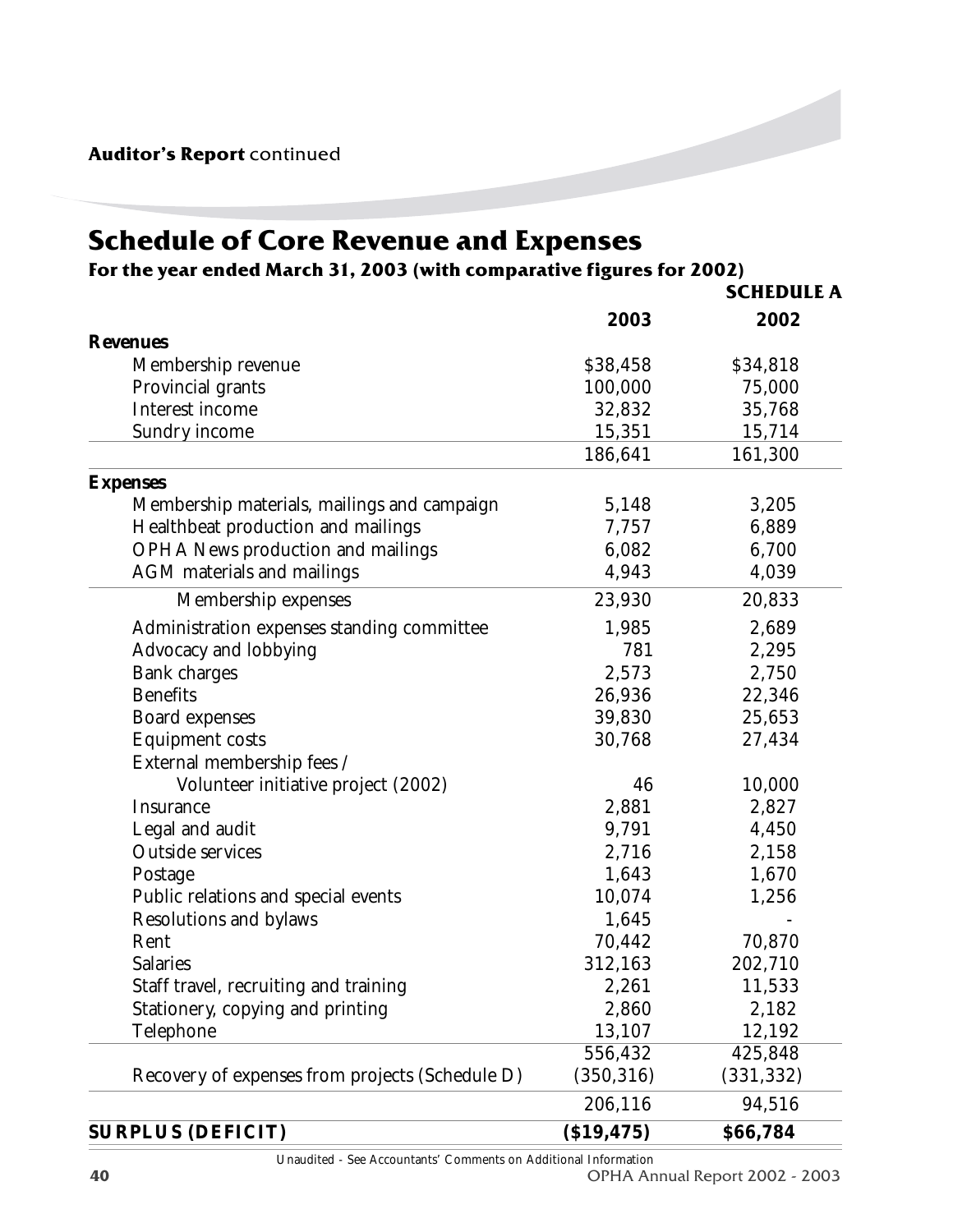### **Schedule of Workgroup Revenues and Expenses**

**For the year ended March 31, 2003 (with comparative figures for 2002)**

|                                                           |                           |                 | <b>SCHEDULE B</b> |
|-----------------------------------------------------------|---------------------------|-----------------|-------------------|
|                                                           | <b>Revenue</b>            | <b>Expenses</b> | <b>Deficit</b>    |
| <b>Food Biotechnology</b>                                 | $\boldsymbol{\mathsf{S}}$ | \$1,989         | ( \$1,989)        |
| <b>Violence Prevention</b>                                |                           | 3,483           | (3, 483)          |
| <b>Healthy Schools</b>                                    |                           | 3,120           | (3, 120)          |
| <b>Breastfeeding promotion</b>                            |                           | 1,071           | (1,071)           |
| <b>Food Security</b>                                      |                           | 2,554           | (2,554)           |
| Alcohol Workgroup                                         |                           | 1,209           | (1,209)           |
| <b>Healthy Environment</b>                                |                           | 868             | (868)             |
| <b>Healthy Children</b>                                   |                           | 146             | (146)             |
| <b>Public Health Alliance</b>                             | 6,000                     | 8,012           | (2,012)           |
| <b>Urban Health</b>                                       |                           | 12              | (12)              |
| <b>TOTALS MARCH 31, 2003</b>                              | \$6,000                   | \$22,464        | ( \$16,464)       |
| <b>TOTALS FOR THE YEAR</b><br><b>ENDED MARCH 31, 2002</b> | \$2,500                   | \$11,633        | $($ \$9,133 $)$   |

**Unaudited - See Accountants' Comments on Additional Information**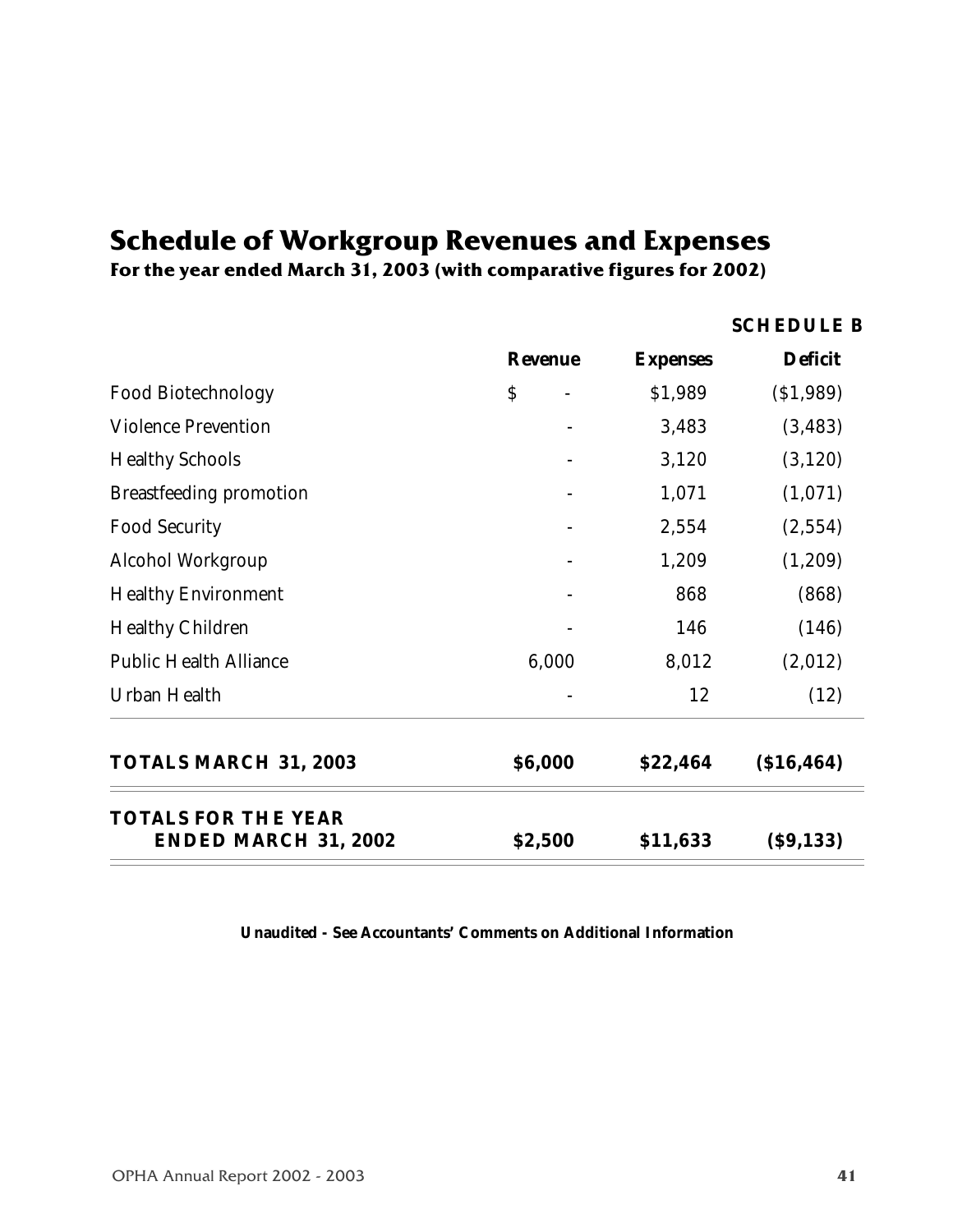### **Schedule of Projects Revenues and Expenses**

**For the year ended March 31, 2003 (with comparative figures for 2002)**

#### **SCHEDULE C**

|                                                           | <b>Revenue</b> | <b>Expenses</b> | <b>Surplus</b><br>(Deficit) |
|-----------------------------------------------------------|----------------|-----------------|-----------------------------|
| Air Quality Project                                       | \$69,000       | \$68,660        | \$340                       |
| <b>Alcohol Policy Network</b>                             | 127,500        | 127,509         | (9)                         |
| Annual conference                                         | 170,575        | 253,556         | (82, 981)                   |
| <b>ARAPO Project</b>                                      | 16,263         | 16,265          | (2)                         |
| <b>Blood Safety Project</b>                               | 70,500         | 69,689          | 811                         |
| <b>Community Food Advisor</b>                             | 150,000        | 150,010         | (10)                        |
| <b>Diabetes Prevention Project</b>                        | 40,000         | 40,000          |                             |
| Flu Vaccine Market Research                               | 190,000        | 190,000         |                             |
| <b>Healthy Weights</b>                                    | 250,000        | 250,661         | (661)                       |
| <b>Heart Health Resource Centre</b>                       | 400,000        | 399,960         | 40                          |
| <b>Heart Health Special Events</b>                        | 55,315         | 55,315          |                             |
| <b>Heart Smart Cooking Program</b>                        | 27,353         | 23,830          | 3,523                       |
| <b>NRC Stroke Strategy</b>                                | 14,000         | 13,737          | 263                         |
| <b>Nutrition Resource Project</b>                         | 300,000        | 298,688         | 1,312                       |
| <b>Ontario Stroke Strategy</b>                            | 102,000        | 101,280         | 720                         |
| <b>PHRED Program Funds</b>                                | 16,569         | 16,569          |                             |
| Public Health Info System                                 | 15,146         | 15,146          |                             |
| Public Health Program Funds Program                       | 121,974        | 118,970         | 3,004                       |
| <b>Seniors Fall Prevention Project</b>                    | 148,600        | 148,880         | (280)                       |
| <b>Volunteer Action Online</b>                            |                | (130)           | 130                         |
| Women's Health Council                                    | 151,700        | 151,908         | (208)                       |
| <b>TOTALS MARCH 31, 2003</b>                              | \$2,436,495    | \$2,510,503     | ( \$74,008)                 |
| <b>TOTALS FOR THE YEAR</b><br><b>ENDED MARCH 31, 2002</b> | \$2,017,835    | \$2,002,055     | \$15,780                    |

Unaudited - See Accountants' Comments on Additional Information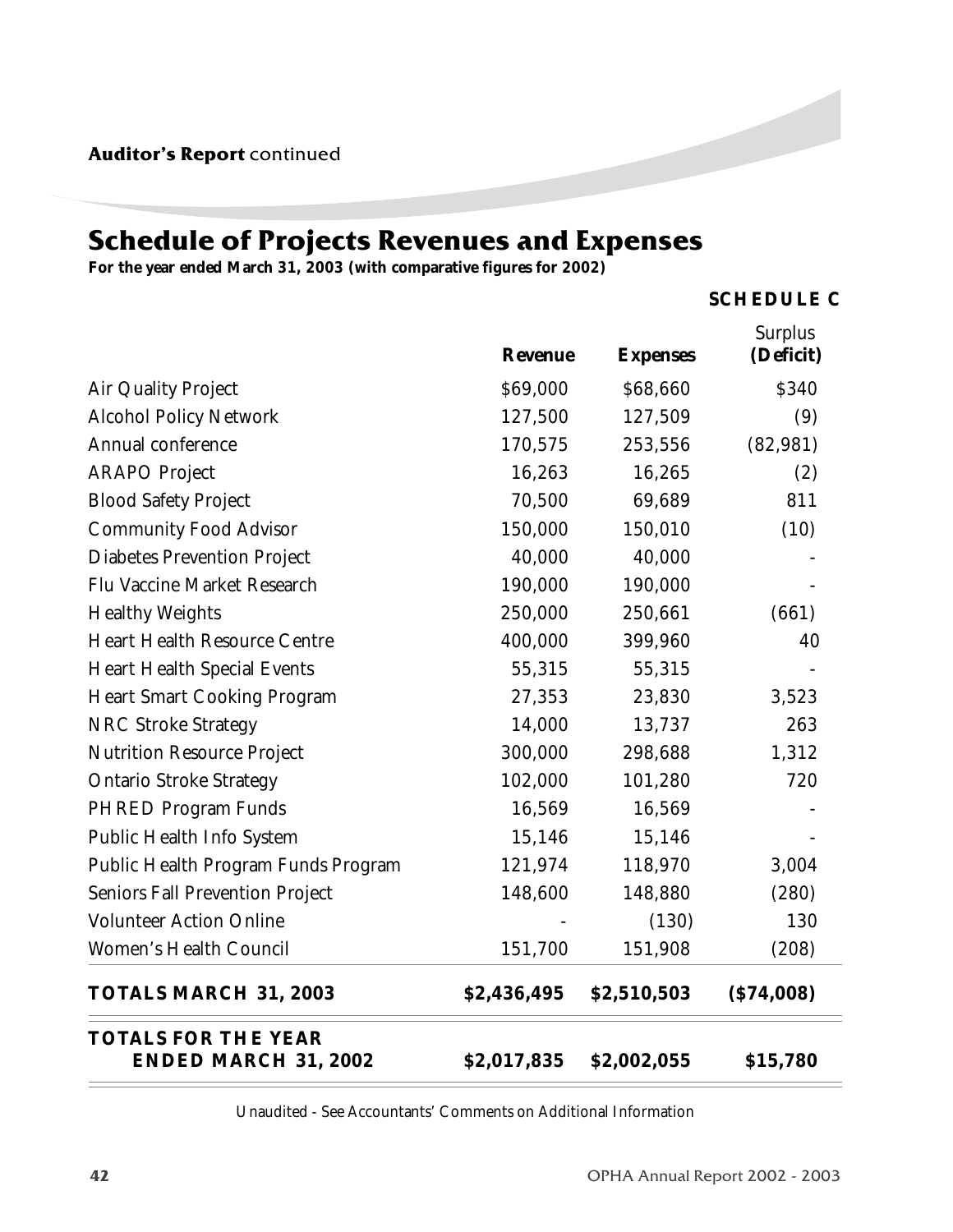### **Schedule of Expenses Recoverable from Projects**

**For the year ended March 31, 2003 (with comparative figures for 2002)**

**SCHEDULE D**

| Air Quality Project                 | \$5,016 |
|-------------------------------------|---------|
| <b>Alcohol Policy Network</b>       | 27,090  |
|                                     |         |
| <b>ANDSOOHA</b>                     | 4,200   |
| <b>Annual Conference</b>            | 33,003  |
| <b>Blood Safety Project</b>         | 4,425   |
| <b>Community Food Advisor</b>       | 21,292  |
| <b>Falls In Seniors</b>             | 26,577  |
| <b>Healthy Weights Project</b>      | 39,700  |
| <b>Heart Health Resource Centre</b> | 86,055  |
| Info Tech Project                   | 2,000   |
| <b>NRP</b> - Special Projects       | 5,000   |
| <b>Nutrition Resource Project</b>   | 56,100  |
| <b>Ontario Stroke Strategy</b>      | 19,000  |
| Public Health Info System           | 646     |
| Women's Health Council              | 20,212  |
|                                     |         |

### **TOTAL MARCH 31, 2003** \$350,316

### **TOTAL FOR THE YEAR ENDED MARCH 31, 2002 \$331,332**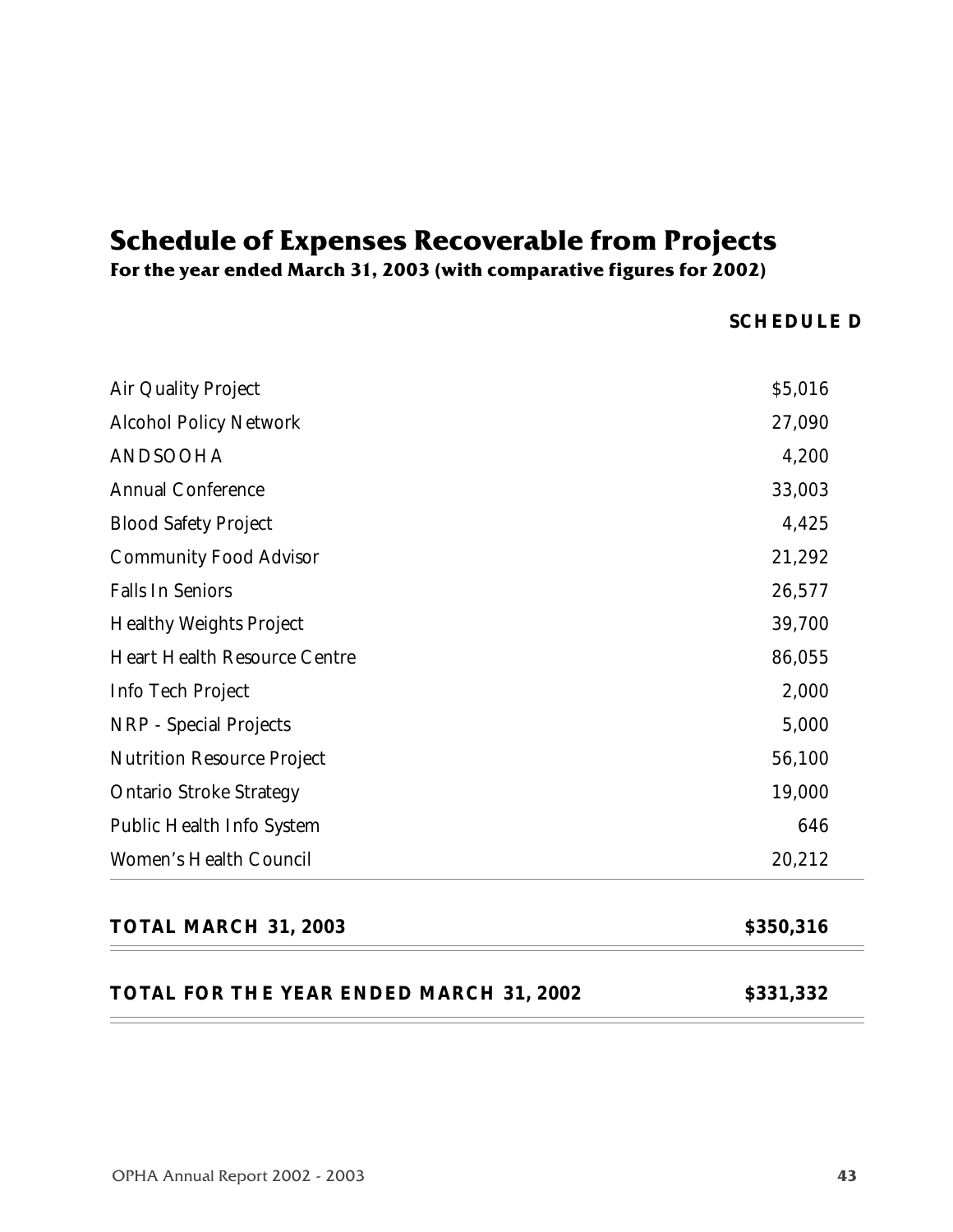**Auditor's Report** continued

### **Notes to Financial Statements**

### **March 31, 2003**

### **1. Purpose of Association**

The mission of the Ontario Public Health Association is to provide leadership on issues affecting the public's health and to strengthen the impact of people who are active in public and community health throughout Ontario. For Canadian income tax purposes, the association is qualified as a not-for-profit organization, which is exempt from income tax under the Income Tax Act.

### **2. Summary of significant accounting policies**

### **a) Capital assets**

Capital assets are recorded at cost. Amortization is provided over 5 years using the straight line basis.

### **b) Capital Asset Fund**

Capital Asset Fund represents funds received by the Association to cover the costs incurred to acquire capital assets. The Capital Asset Fund is amortized concurrently with the amortization of the capital assets acquired.

### **c) Revenue recognition**

### **i) Membership revenue**

Membership revenue is recognized over the membership term.

### **ii) Project revenue**

Project revenues are deferred or accrued to match project expenses incurred. The following project revenues have been deferred:

|                                       | 2003      | 2002      |  |
|---------------------------------------|-----------|-----------|--|
| Community Food Advisor #1             | \$        | \$4,000   |  |
| <b>Flu Vaccine Research Funds</b>     |           | 190,000   |  |
| <b>Senior Falls Prevention</b>        | 22,000    | 52,000    |  |
| Women's Health Council                | (19,000)  | 85,000    |  |
| <b>Information Technology Project</b> |           | 7.000     |  |
| Public Health Funds Program           | 3,000     | 80,000    |  |
| <b>Volunteer Action Online</b>        |           | (12,000)  |  |
| Diabetes Project                      | 10,000    |           |  |
| Air Quality Project                   | (1,000)   |           |  |
| <b>Healthy Weights Project</b>        | (25,000)  |           |  |
| <b>NRC Stroke Strategy</b>            | 86,000    | 102,000   |  |
| <b>Blood Safety Project</b>           | 118,000   |           |  |
| <b>Public Health Evaluation</b>       | 72,121    |           |  |
|                                       | \$266,121 | \$508,000 |  |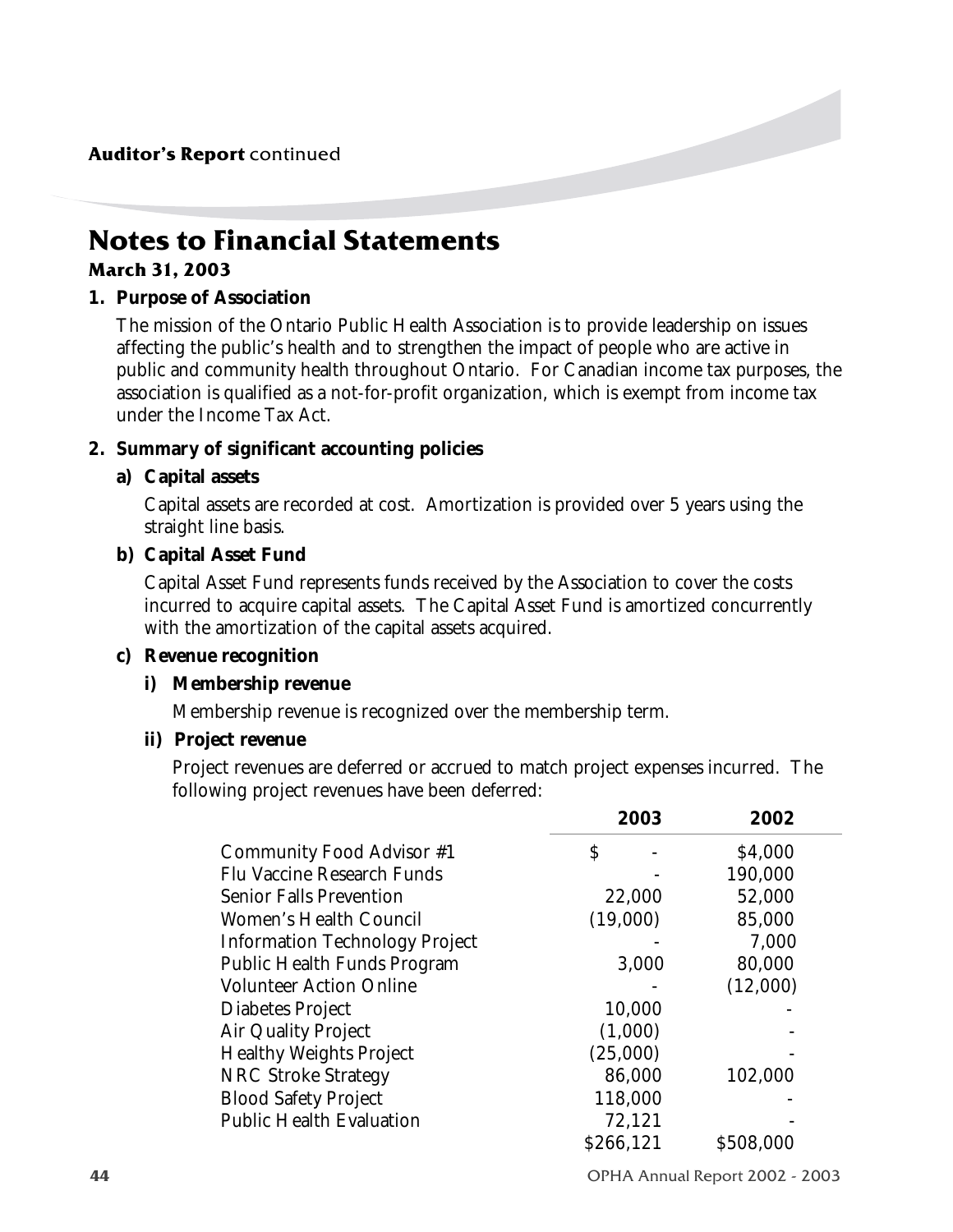### **Notes to Financial Statements - Page 2 March 31, 2003**

### **2. Summary of significant accounting policies** (continued)

### **d) Use of estimates**

The preparation of financial statements in accordance with Canadian generally accepted accounting principles requires the board to make estimates and assumptions that affect the reported amounts of assets and liabilities at the date of the financial statements, and the reported amounts of revenues and expenses during the reporting period. Actual results could differ from the board's best estimates, as additional information becomes available in the future.

### **e) Investment**

The investment is carried at the lower of cost and market value and matures on April 7, 2003 and earns interest at a rate of 1.75% per annum.

|                                          |           |                                           | 2003                                | 2002                                |
|------------------------------------------|-----------|-------------------------------------------|-------------------------------------|-------------------------------------|
| <b>Guaranteed Investment Certificate</b> |           | \$550,000                                 |                                     | $\overline{\phantom{a}}$            |
| 3. Capital assets                        |           |                                           |                                     |                                     |
|                                          |           | 2003                                      |                                     | 2002                                |
|                                          | Cost      | <b>Accumulated</b><br><b>Amortization</b> | <b>Net Carrying</b><br><b>Value</b> | <b>Net Carrying</b><br><b>Value</b> |
| Office equipment                         | \$189,078 | \$133,711                                 | \$55,367                            | \$44,514                            |

### **4. Lease obligation**

The Association has entered into a lease obligation until December 31, 2003 for the rental of 3,616 square feet of office space. The minimum annual lease payments over the lease term are \$16,272 per annum for basic rent, years 1-3 (\$4.50 per square foot), plus operating costs, and \$19,888 per annum for basic rent, years 4-5 (\$5.50 per square foot) plus operating costs.

### **5. Financial instruments**

The fair value of cash, accounts receivable, accounts payable and accrued liabilities is approximately equal to their carrying value due to their short-term maturity date.

Unless otherwise noted, it is the board's opinion that the Association is not exposed to significant interest rate, currency or credit risks arising from its financial instruments.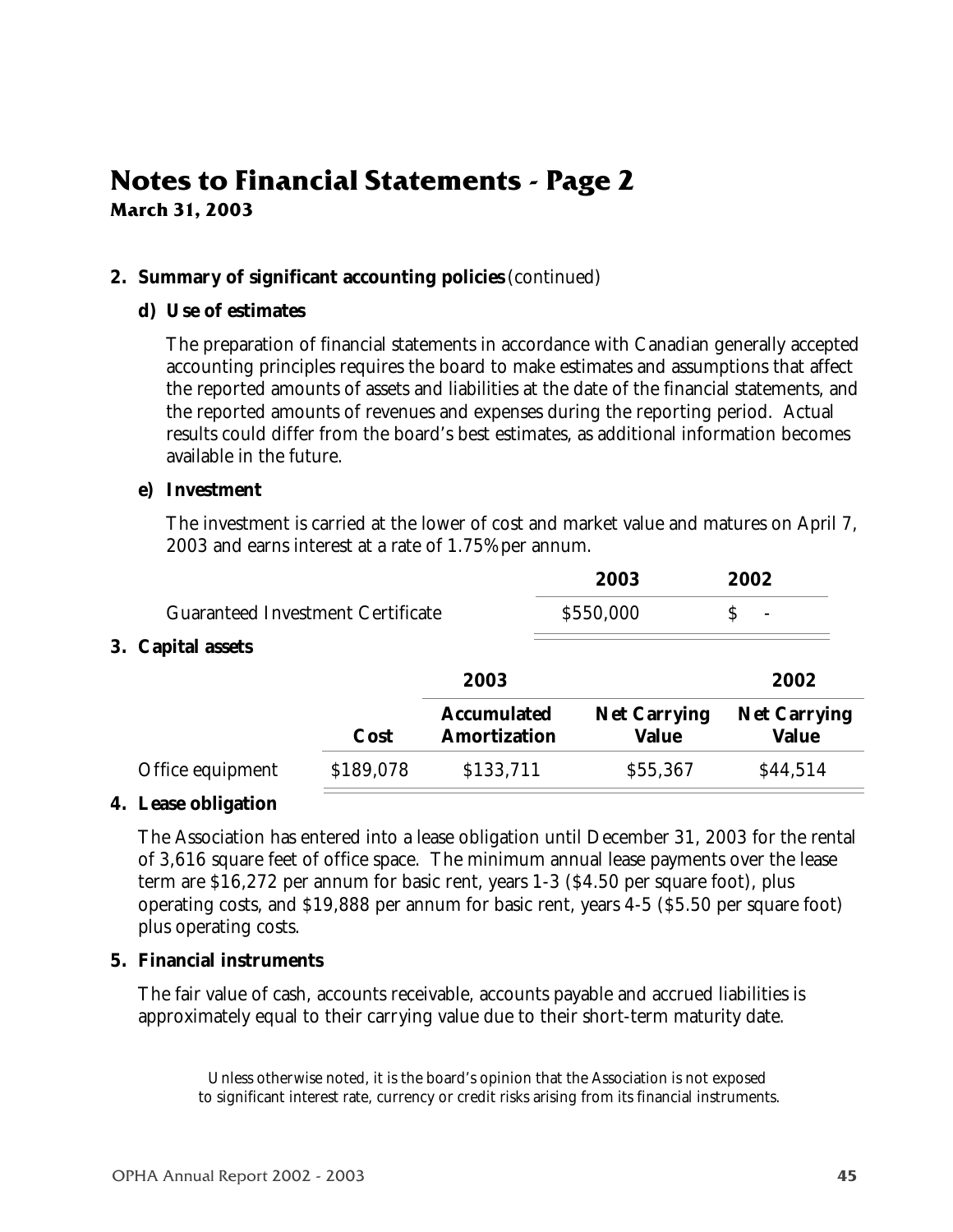### **Notes to Financial Statements - Page 3 March 31, 2003**

### **6. Cash flow information**

Cash and cash equivalents consist of cash on hand, balances with banks and guaranteed investment certificate. Cash and cash equivalents included in the cash flow statement comprise the following balance sheet amounts:

|                                     | 2003      | 2002        |  |
|-------------------------------------|-----------|-------------|--|
| Cash on hand and balances with bank | \$292,450 | \$1,290,024 |  |
| Guaranteed investment certificate   | 550,000   | -           |  |
|                                     | \$842,450 | \$1,290,024 |  |
|                                     |           |             |  |

### **7. Commitments**

The association has committed to remunerate the previous executive director until November, 2003. The total commitment from April 1, 2003 to November 30, 2003 is \$70,078.